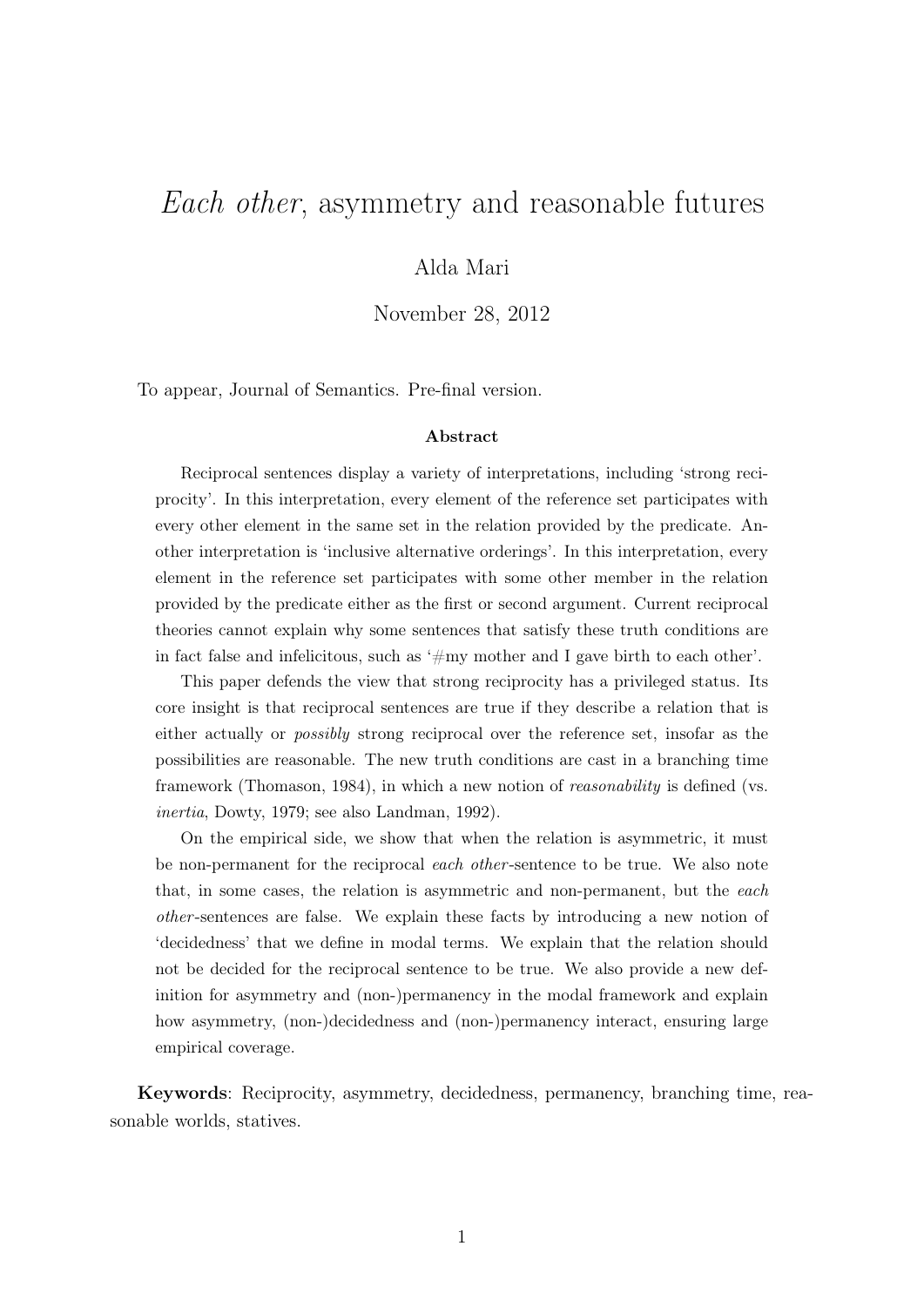# 1 Introduction

The semantic variability of reciprocal each other-sentences is a well-known phenomenon.<sup>1</sup> Among the available interpretations of such sentences, there is 'strong reciprocity'. In this interpretation, a sentence such as (1) is interpreted as 'each man in the set of men knows every other man but himself in the set of men'.

(1) The men know each other.

Another available interpretation is 'inclusive alternative orderings'. In this interpretation, a sentence such as  $(2)$  is interpreted as 'for each table x in the set of tables, there is a different one y in the same set, such that either x is on top of y or y is on top of  $x^2$ .

(2) The tables are stacked on top of each other.

Foundational accounts held that reciprocal each other -sentences only primarily had a strong reciprocal interpretation (e.g., Dougherty, 1968; Heim, Lasnik and May, 1991). In the flourishing subsequent literature, observing that reciprocal each other-sentences display a variety of interpretations, theoreticians have abandoned this idea and have assigned a variety of truth conditions to such statements.<sup>3</sup> Let  $A$  stand for a plural (i.e., non-singleton) set and R for a binary relation over  $A \times A$ . Sentence (1) satisfies the truth conditions in (3). Sentence (2) is assigned the truth conditions in (4). In both (3) and (4), the condition  $x \neq y$  guarantees that the relation denotes pairs of distinct individuals in the same set. The truth of the reciprocal sentence does not depend on whether each member of the reference set is in relation R with himself. Heim, Lasnik and May  $(1992)$ labeled this condition as 'diversity condition'.  $\langle x, y \rangle$  is the ordered pair with x as first component and y as second component.

(3)  $\forall x \in A \forall y \in A (x \neq y \rightarrow R \langle x, y \rangle)$ *Paraphrase:* for every x in the set A, for every y in the set A, if x is different from y, then x stands in the relation R with y.

(4) 
$$
\forall x \in A \exists y \in A (x \neq y \land (R \langle x, y \rangle \lor R \langle y, x \rangle))
$$

*Paraphrase:* for every x in the set A, there is a y in the set A, x is different from y and either x stands in the relation R with y or y stands in the relation R with x.

This paper acknowledges the variety of available interpretations but defends the idea that strong reciprocity has a privileged role in the semantics of reciprocal each other -sentences.

<sup>&</sup>lt;sup>1</sup>A.o. Fiengo and Lasnik, 1973; Langendoen, 1978, Dalrymple *et al.* 1998; Beck, 2001, Kerem, Friedmann and Winter, 2009; Sabato and Winter, 2005,2012.

<sup>2</sup>Fiengo and Lasnik (1973) first identified this meaning. See also a.o. Langendoen, 1978; Schwarzschild, 1996; Dalrymple et al. 1998; Beck, 2001.

 ${}^{3}$ See, e.g., Langendoen, 1978; Dalrymple *et al.* 1998; Beck, 2001.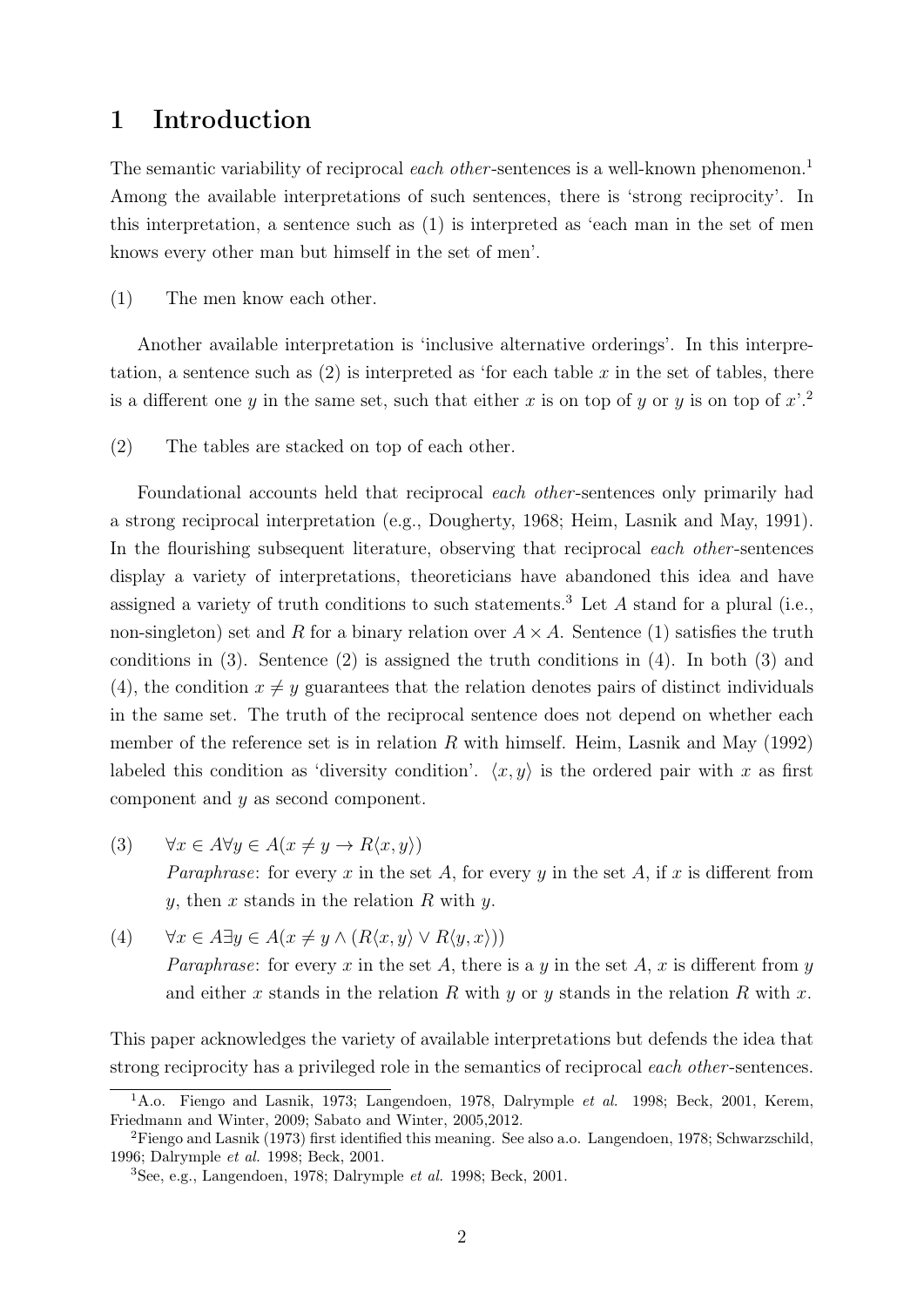Its core insight is that reciprocal sentences are true if they describe a relation that is either actually or possibly strong reciprocal over the reference set, insofar as the possibilities are reasonable. We will thus abandon (3) and (4) and do not retain them any longer as truth conditions for sentences  $(1)$  and  $(2)$ . The new truth conditions are cast in a branching time framework (Thomason, 1984), in which the notion of 'reasonability' is defined in terms of normality conditions (Dowty, 1979; Landman, 1992).

This paper is mainly concerned with sentences such as (2), as the truth conditions that have been assigned to these sentences, namely (4), remain challenging for all theories of reciprocals of which we are aware.

Let us briefly explain what the challenges are.

There are essentially two accounts for the variety of the interpretations of reciprocal each other -sentences.

One view, which has become popular since the work of Heim, Lasnik and May (1991), holds that *each other* is a pronominal DP, meaning 'the others among them' (Beck, 2001:69). In this framework, Beck (ibid.) has argued that the source of the variety of the interpretations is the indeterminacy that one finds in relational plural sentences. (5) is a relational plural sentence.

(5) The three children know the two books.

In (5), there are two expressions denoting two plural (i.e., non-singleton) sets (i.e., the three children and two books). The predicate knows denotes a relation between these two sets. Let A be the set of children, B the set of books and R the relation know. A relational plural sentence such as (5) has an interpretation in which both plural sets are universally quantified over (6).

(6)  $\forall x \in A \forall y \in B(R\langle x,y \rangle)$ Paraphrase: Every child in the group of children knows every book in the group of books.

Consider now the reciprocal sentence (7-a) on the strong reciprocal interpretation (3) repeated in (7-b). Comparing the truth conditions in (7-b) with those in (6), the only difference is that the set  $A$  is quantified twice and appropriate distinctness conditions are provided (see (7-b)).

- (7) a. The three children know each other.
	- b.  $\forall x \in A \forall y \in A \land (x \neq y \rightarrow R \langle x, y \rangle)$ Paraphrase: every child in the group of children knows every other child with the possible exception of himself.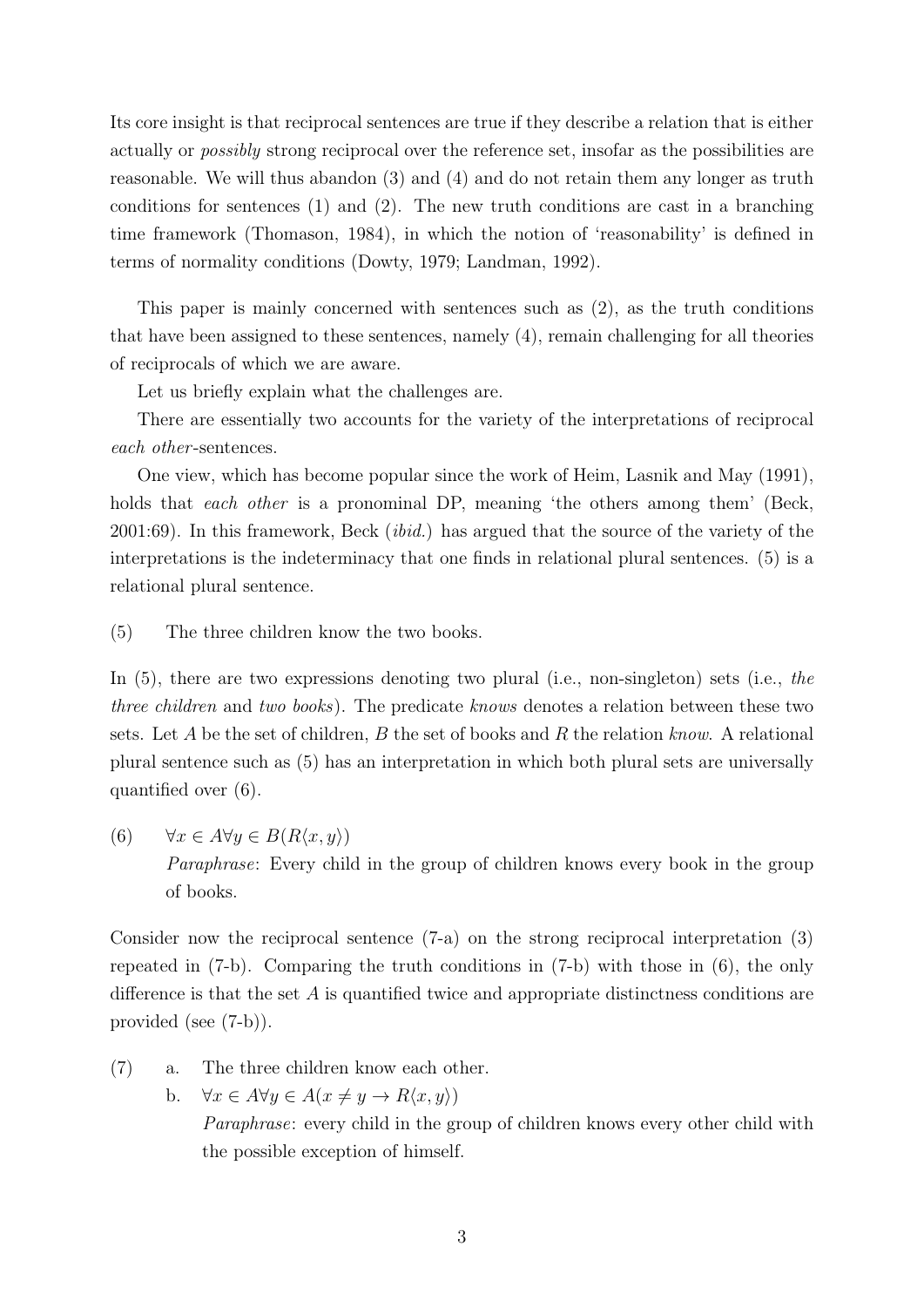The demonstration that available interpretations of reciprocal sentences mirror available interpretations of relational plural sentences is reiterated for other available meanings of reciprocal sentences. As Beck (*ibid.*) concludes, the truth conditions in (4) are a challenge to this view of reciprocity, as there is no available interpretation of relational plural sentences that mirrors the truth conditions in (4) for reciprocal sentences.

Moreover, as the contrast in (8) illustrates, if the truth conditions in (4) for reciprocal sentences mirrored available interpretations of relational plural sentences, some restrictions that hold for reciprocal sentences would be expected to hold for plural sentences as well, contrary to fact. (We discuss these restrictions extensively in section 2.)

- $(8)$  a. #The boys are taller than each other.
	- b. The boys are taller than the girls.

Following Beck (2001), Beck and von Stechow (2007) propose that reciprocal sentences such as (2) should be treated separately from reciprocal sentences that mirror the readings of relational plural sentences. Beck and von Stechow abandon the idea that (2) should be assigned the truth conditions in (4) and propose new truth conditions, on which we comment below.

A second view on the reciprocal expression each other has held that each other is a quantifier and the variety of interpretations of reciprocal sentences is due to the ambiguity of the quantifier itself. This view goes back to Dalrymple et al. (1998).

Consider a simple reciprocal sentence (9), where A stands for an arbitrary plural (i.e., non-singleton) set, R a binary relation on  $A \times A$  and EO stands for the reciprocal quantifier.

$$
(9) \qquad A \ R \ EO
$$

EO is a polyadic quantifier of type  $\langle 1, 2 \rangle$  that maps a set and relation into a truth value. This quantifier is considered ambiguous between a series of quantifiers. For sentence (1), the polyadic quantifier is commonly assumed to be SR.

(10) 
$$
SR(A, R) = 1
$$
 iff (1)

For sentence (2), the quantifier is assumed to be IAO.

(11) 
$$
IAO(A, R) = 1
$$
 iff (4)

Maintaining that the truth conditions in (4) are to be assigned to reciprocal statements such as (2), Dalrymple *et al.* (*ibid.*) and subsequent work in their tradition face the following problem. The truth conditions in (4) over-generate, as all sentences that satisfy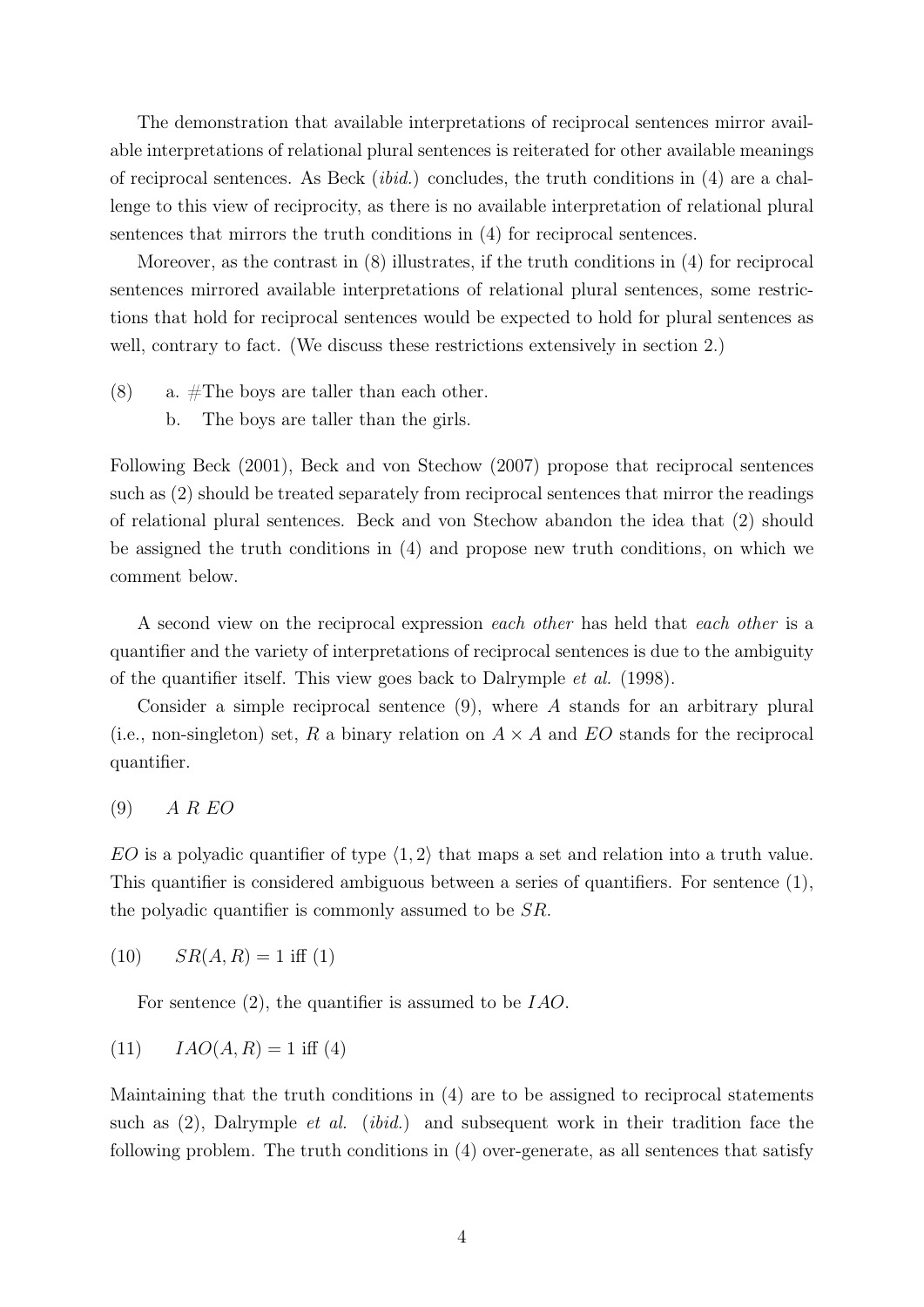these truth conditions are predicted true, contrary to fact.<sup>4</sup>

(12)  $\#Mv$  mother and I gave birth to each other.<sup>5</sup>

Determining where the breakpoint stands between sentences that satisfy the truth conditions in  $(4)$  but are false  $(12)$ , and those that satisfy the truth conditions in  $(4)$  and are true (2), will put us on the track of a new temporal-modal account requiring that strong reciprocity be cumulatively enacted either actually or possibly across reasonable branches of the actual world. We treat sentences such as (2) with all other available reciprocal sentences.

In this paper, we endorse the view that each other is a polyadic quantifier (in line with Keenan, 1987; Dalrymple et al. 1998; more recently, Dotlačil and Nilsen, 2009; Sabato and Winter, 2011). This choice is guided by the recent findings obtained in Dotlačil and Nilsen (2009) showing that the polyadic quantifier approach better accounts for the behavior of each other sentences than its competitors.<sup>6</sup> Moreover, while Beck (2001) recognizes that her view cannot be extended to cover cases such as (2) and that the only available option is to treat them separately (see Beck and von Stechow, 2007), the polyadic quantifier view does not limit the possible treatments of the variety of interpretations of reciprocal sentences (see e.g., Sabato and Winter, 2012). Here, we propose a unified theory for each other sentences, which, unlike Dalrymple et al.'s (1998) approach, does not assume that the polyadic quantifier is ambiguous.

The paper is structured as follows. In section 2, we present new data that lead us to abandon (4). In section 3, we propose new truth conditions for reciprocal each other sentences. In section 4, we spell out in our formal framework the constraints that reciprocal relations should satisfy for a reciprocal each other sentence to be true. Section 5 discusses the predictions made by our account. In section 6, we discuss Schein's (2005) and Beck and von Stechow's (2007) theories that have acknowledged problems raised by the truth conditions in (4), abandoned them and proposed new truth conditions for the reciprocal sentence (2). We show that these theories cannot cover the variety of data that we discuss in section 2. Section 7 concludes the paper.

<sup>4</sup>The puzzling status of (4) had already been noted by Fiengo and Lasnik, 1973; Langendoen, 1978; more recently by Sauerland, 1998; Beck, 2001; Winter, 2001; Sabato and Winter, 2012.

<sup>&</sup>lt;sup>5</sup>This example is a variant from Sauerland, (1998). The original example reads ' $\#My$  mother and I procreated each other'. The problem with the original example is that '\*My mother procreated me' is ungrammatical.

 $6$ Dotlačil and Nilsen (2009) show that Beck's (2001) view is more suitable for accounting for the properties of the reciprocal one another.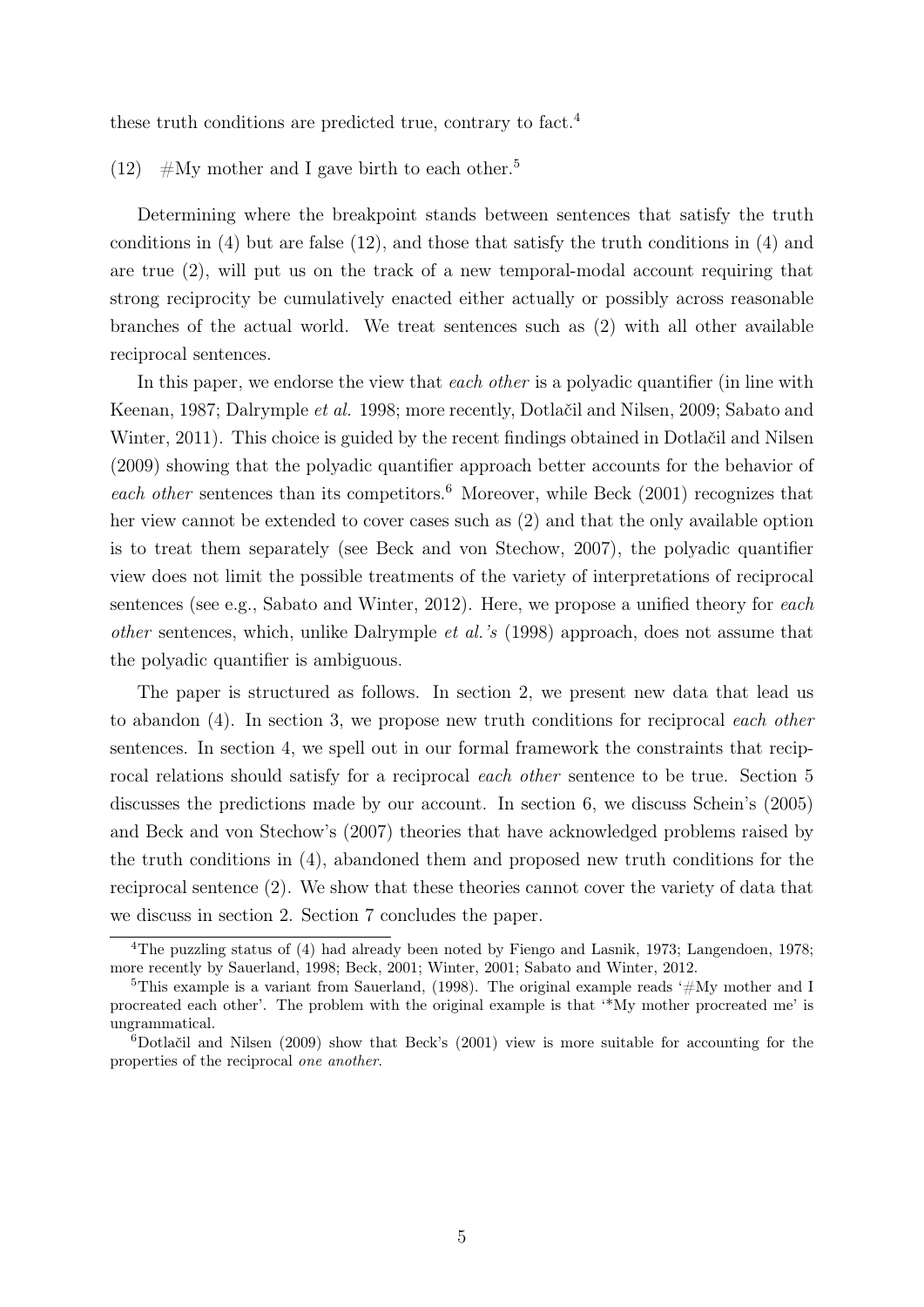# 2 Constraints on asymmetric predicates: old and new observations

Throughout this section, let A stand for a plural (i.e., non-singleton) set and R for a binary relation over  $A \times A$ .

# 2.1 Asymmetric predicates and iao interpretation: previous observations

Dalrymple *et al.* (1998) claim that the 'inclusive alternative orderings' interpretation of reciprocal sentences (see (4)) can only be obtained with asymmetric relations, on the standard assumption that relation R is asymmetric on A if and only if, for any  $x, y \in A$ (such that  $x \neq y$ ), if x stands in the relation R with y, then y does not stand in the relation R with  $x$ <sup>7</sup>

Beck (2001) reports some cases in which the relation is asymmetric and the truth conditions in (4) are satisfied, but the sentence is judged unacceptable (since it satisfies the truth conditions in (4), the sentence is expected to be true and acceptable). The first case in point are comparatives (Higginbotham, 1981; Schwarzschild, 1996).

 $(13)$  #John and Mary are taller than each other.

Second, Beck notes that, even if all sentences in (14) and (15) have truth conditions in (4), only those sentences in which the reference set denotes a large group are judged true and acceptable on an 'inclusive alternative orderings' interpretation. (14-b) is instead only judged true and acceptable in a scenario in which the two kings keep succeeding each other in turn. The same observation holds for (15-b).

- (14) a. The kings succeeded each other.
	- b.  $(\#)$ The two kings succeeded each other.
- (15) a. These men inherited the shop from each other.
	- b.  $(\#)$ The two men inherited the shop from each other.

Third, crediting Langendoen (1978), Beck notes that temporal (16-a) and geometric properties (17-a) allow two-member pluralities. In these cases, there is no contrast between small and large groups.

- (16) a. The two boys followed each other into the elevator.
	- b. The boys followed each other into the elevator.

<sup>7</sup>We will provide a definition of asymmetry in a temporal-modal framework in section 4. Let us for now adopt Dalrymple et al. (ibid.) definition.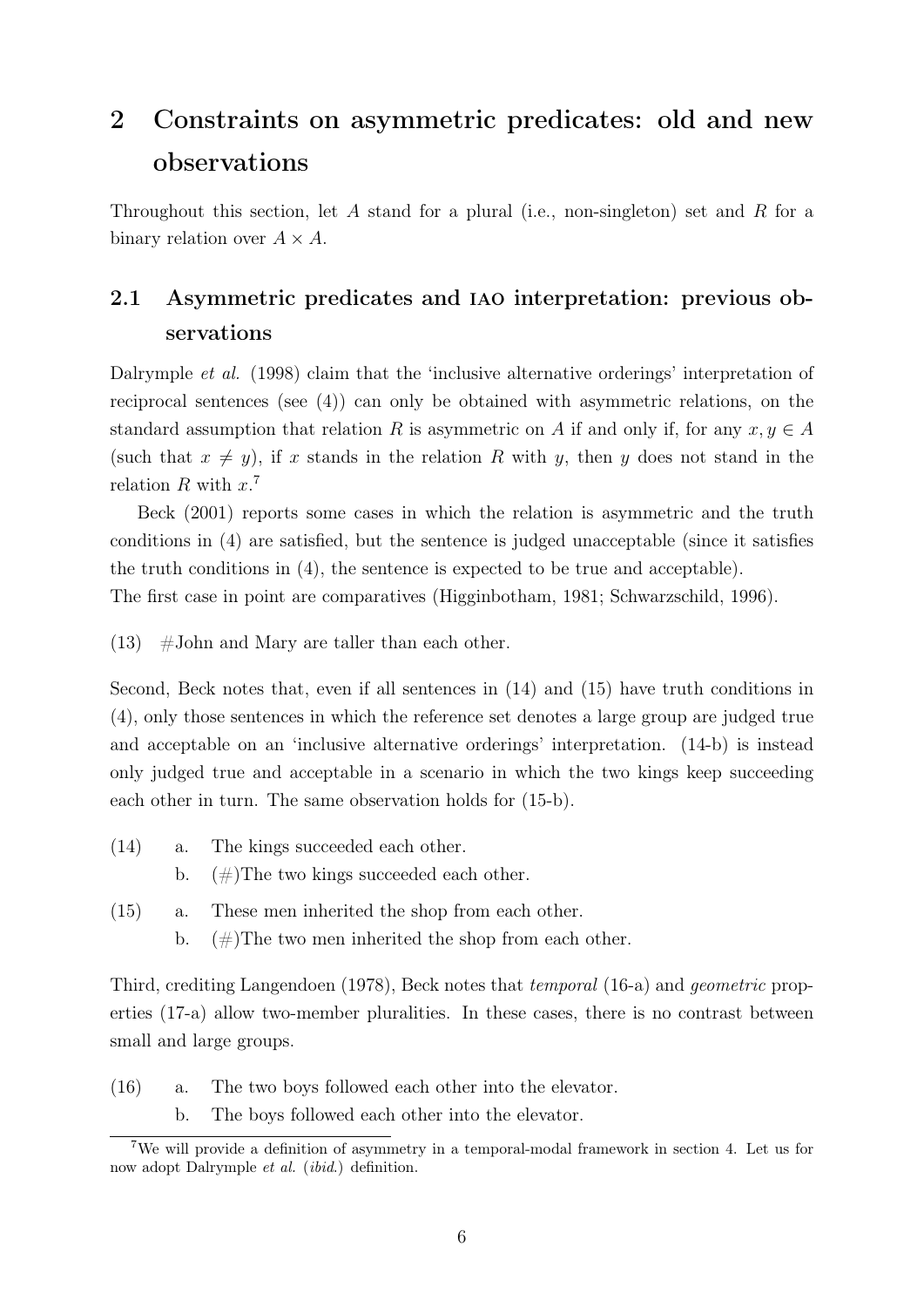- (17) a. The two tables are stacked on top of each other.
	- b. The tables are stacked on top of each other.  $(=(2))$

Beck (ibid.) finally acknowledges the contrast between (16-a) and (12) and develops an account to which we return in section 6. This account relies on time and events.

In distinguishing temporal from geometrical properties, it is not entirely clear what Langendoen *(ibid.)* and Beck *(ibid.)* after him intend by 'temporal' properties. If this label is used to express the idea that the property is located in time, it is not clear why spatial properties such as *stacked on* should be distinguished from temporal properties, as all properties are in fact located in time (Higginbotham and Ramchand, 1997; Fernald, 2000). Moreover, it is also not clear why (14-b) should be false and unacceptable, as the property is 'temporal' here (and the truth conditions in (4) are satisfied).

However, pursuing a line of investigation that takes into account temporal considerations seems to be the right direction, as revealed by the following observations.

## 2.2 New observations on asymmetric relations

In the following discussion, we rely on the distinction between permanent and nonpermanent relations denoting predicates. We adopt a pragmatic view of this distinction, in the spirit of Condoravdi (1992:9).<sup>8</sup> Let T be the set of times,  $\prec$  a precedence relation, and  $t_1 \prec t_2 \prec t_3 \prec \ldots \in T$ . A predicate that denotes a permanent relation R is associated with an inference persistence that specifies what follows. For any  $x, y \in A$  (with  $x \neq y$ ), if x stands in the relation R with y at time  $t_1$  and you have no information that x does not stand in the relation R with y at time  $t_2$ , then infer that x stands in the relation R with y at time  $t_2$ . As Condoravdi *(ibid.)* notes, this is a default inference that surfaces only when there is no information to the contrary.

In the remainder of this paper we no longer mention the 'inclusive alternative orderings' interpretation, as the truth conditions provided by Dalrymple et al. (1998) in (4) are immune from temporal considerations.

In this section, we reconsider constraints on asymmetric relations, revisiting the facts discussed in Beck (2001) in the light of the permanent / non-permanent distinction.

Firstly, comparatives are out only when they denote a permanent relation in the context of utterance (see (18-a) vs (18-b)).

(18) a. We act smarter than each other.<sup>9</sup>

<sup>8</sup>See also McNally, 1993 and Magri, 2009. Condoravdi talks about eventualities occurring in time. As we do not adopt an ontology including eventualities, we modify the definition provided by the author accordingly.

<sup>9</sup>http://www.respectrx.com/archives/selfrespect\_selfesteem/all\_this\_and\_brains\_too. html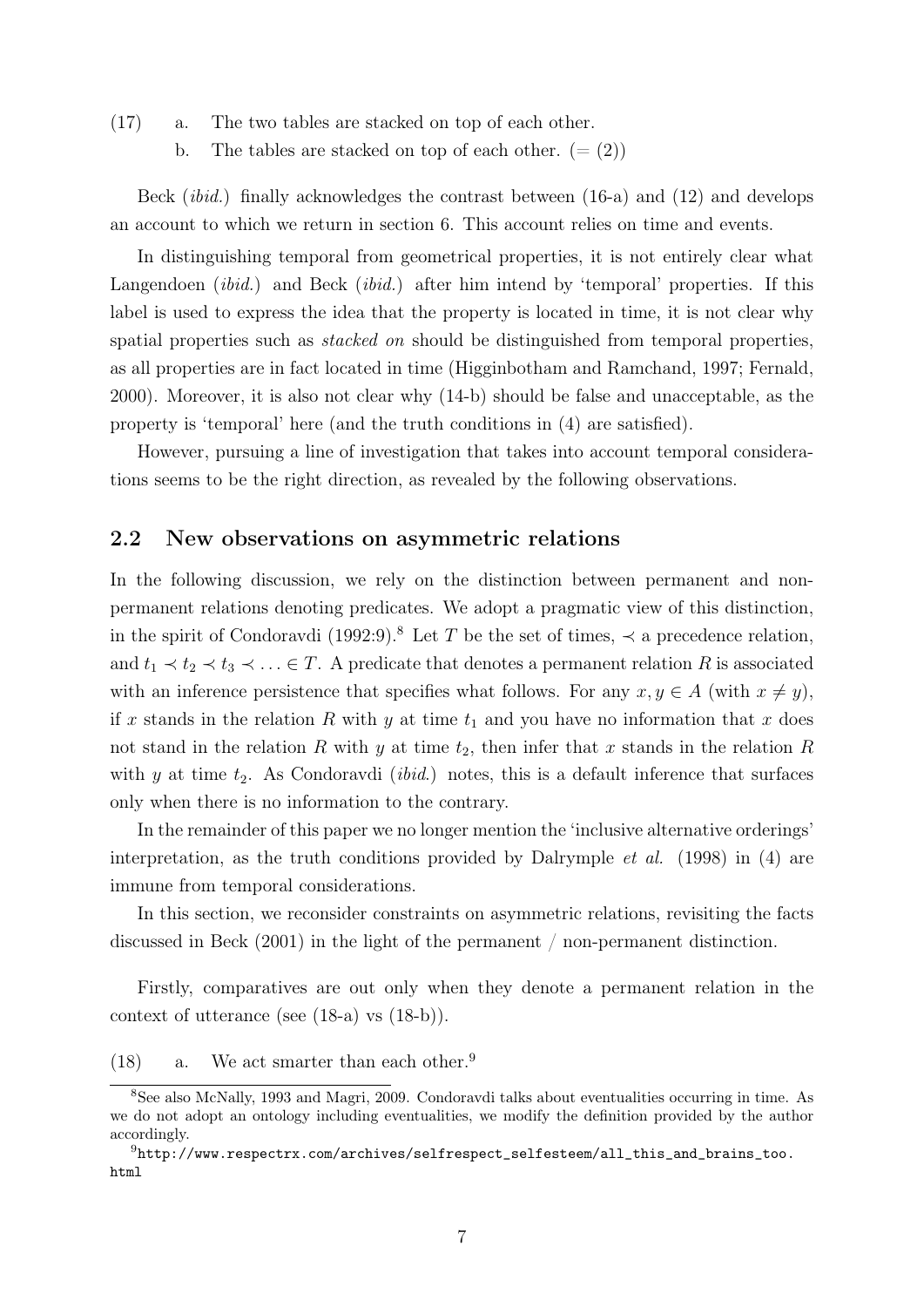b. #We are smarter than each other.

There are two types of situations in which (18-a) is judged true. In the first one, each participant acts once, and each participant acts smarter than the previous participant<sup>10</sup>. In the second one, each participant acts many times, and each time that a participant acts, s/he acts smarter than the preceding participant.

The same observation holds for abilitative readings. The English present tense is well known to yield a generic interpretation (e.g., Kenny, 1963; Krifka et al. 1995; Chierchia, 1995; Menendez-Benito, 2005). In this interpretation, (19-a) ascribes to each man the ability to run at a speed that differs from the speed at which every other man in the set can run. Abilities are permanent properties of men, and the sentence is unacceptable.

- (19) a.  $\#$ These men run faster than each other (generic ability interpretation).
	- b. These men run faster than each other at each lap.
	- c. These men are running faster than each other at each lap.

When a competition scenario is provided, the sentence is rescued, as in (19-b). The sentence improves even more if the progressive form is used  $(19-c)^{11}$ 

As signaled by the adverbial at each lap, (19-b) is about actual runnings and not generic abilities. Sentence (19-c) is also about actual runnings, as the progressive is never used on a generic reading (Dahl, 1975; Krifka et al. 1995). There are various types of scenarios where these sentences are judged true: (i) every man runs one lap only and faster than the preceding man; (ii) every man runs more than one lap and faster than the preceding man; (iii) all men run at the same time, they run many laps and a different man wins at each lap.

Secondly, we note that, in some cases, reciprocal sentences with geometric predicates are unacceptable, as in (20). In this case, the permanency of the relationship between the head and body seems again responsible for the unacceptability of the sentence. In fact, (20) is compatible with each other in a context wherein the head has been decapitated from the body.

(20) Scenario: a living human being is being described. #The head and the body are on top of each other.

 $10$ The cases in which each member of the reference set is involved once in the reciprocal relation are discussed in section 5.4.

<sup>&</sup>lt;sup>11</sup>While (i) is mostly avoided if it is taken to express that each American president is younger than the preceding one, it is more easily accepted under the interpretation that each American president is younger than the preceding one at the time when he becomes president. Remarkably, though, those who accept the sentence clearly prefer it with the addition of 'all.' As 'all' is a floating quantifier, a separate study of its interaction with each other would be required. Such a study is outside the scope of this paper (for insights, see Schwarzschild, 1996).

<sup>(</sup>i) (??)The successive American presidents were all younger than each other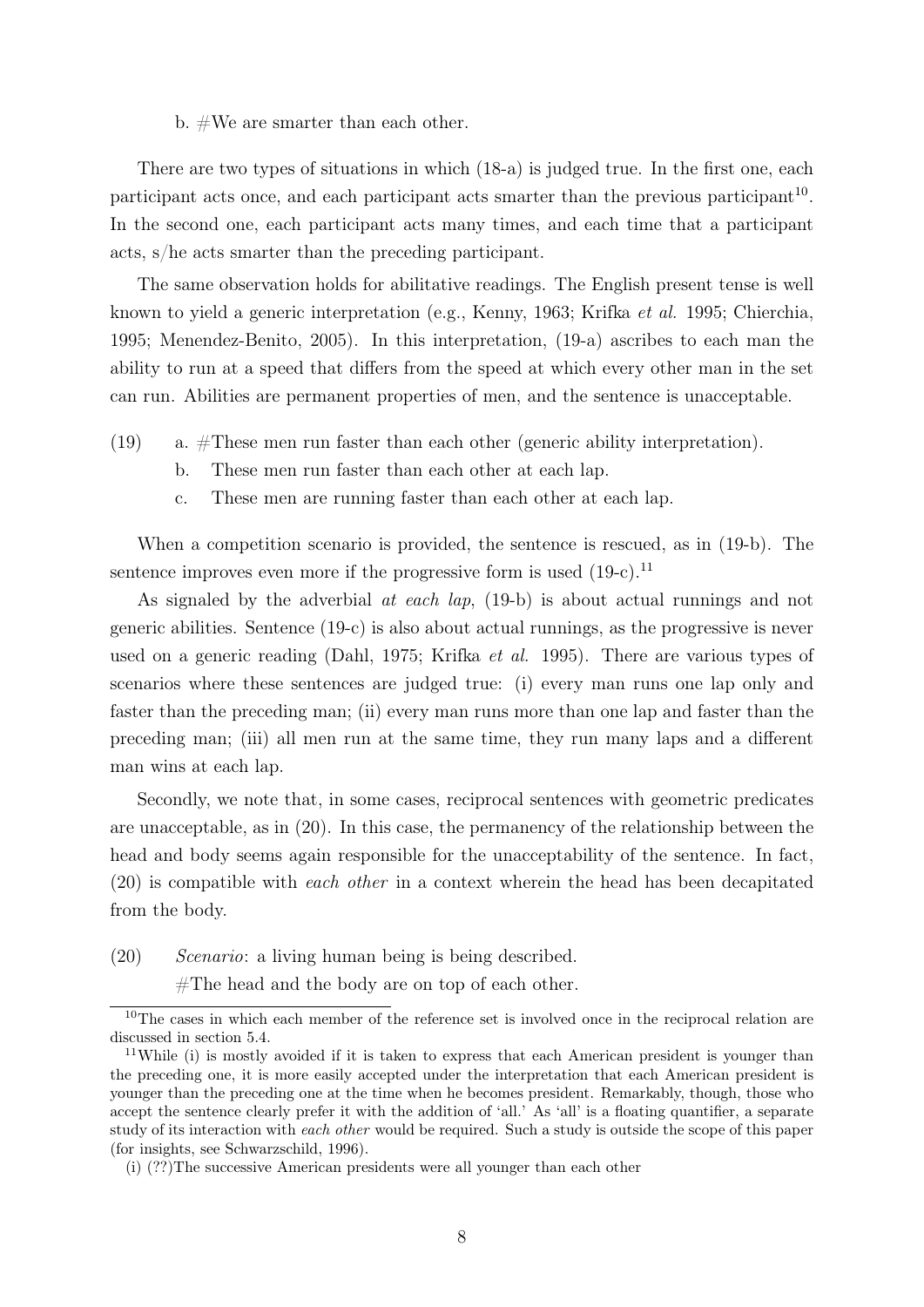The immediate question that these data raise is why permanency should play a role in the interpretation of reciprocal each other -sentences with asymmetric relations.

We must note, however, that appealing to non-permanency does not suffice to tease apart the sentences in (21).

- (21) a. Scenario: the older king dies and then the younger one succeeds. #Two kings succeeded each other.
	- b. Two boys followed each other.

In both (21-b) and (21-a), the relation between the two members is non-permanent. Still, only (21-b) is acceptable.

Barry Schein (p.c.) has suggested to us another example in which the relation is nonpermanent and the sentence is unacceptable. Assume a restaurant in which pizzas are delivered in stacks, with pepperoni pizzas always stacked on mushroom pizzas. In this scenario, (22) is hardly used. Conversely, if the pizzas are stacked without a precise rule, (22) can be used, even if it turns out that the pepperoni pizzas are all stacked on the mushroom pizzas.

 $(22)$  (#)The mushroom pizzas and the pepperoni pizzas are stacked on top of each other.

## 2.3 Descriptive conclusions

The data show that comparatives and geometrical asymmetric predicates are allowed in reciprocal each other -sentences only if they denote a relation that does not permanently hold. However, that the relation holds non-permanently is not always sufficient to guarantee that reciprocal each other -sentences are acceptable with asymmetric relations.

The endeavor of a proper reciprocal theory is to explain why non-permanency is necessary with asymmetric predicates.

Moreover, such a theory must explain the common link between the unacceptability of the cases in which the relation is permanent (i.e.,  $(20)$ ,  $(18-b)$ ,  $(19-a)$ ) and those in which in which it is non-permanent (i.e.,  $(12)$ ,  $(21-a)$ ,  $(22)$ ).<sup>12</sup>

(III) Scenario: a pile of plates is hanging down from a shelf.

 $12A$  final piece of data that pertains to asymmetric relation but is peripheral to the main claim of this paper pertains to the well-known question of directionality (Langendoen, 1978).

<sup>(</sup>IIa) These men succeeded/#preceded each other.

<sup>(</sup>IIb) The tables are stacked on top of/#beneath each other.

Initially, Langendoen (*ibid.*) explains these differences using general cognitive principles: sequences develop from left to right and bottom-up. Schein (2003) has noted, however, that contextual information can overwrite these principles and that, for instance, (III) is true in a scenario where a pile of plates hangs down from a shelf, with each plate stacked to the one on top by a magnet.

The plates are stacked beneath each other. (Schein, 2003)

This paper does not have much to add to the debate. Leaving the debate where it stands, we only note that across a variety of categories, antonyms, such as *on top of /beneath*, in natural language do not have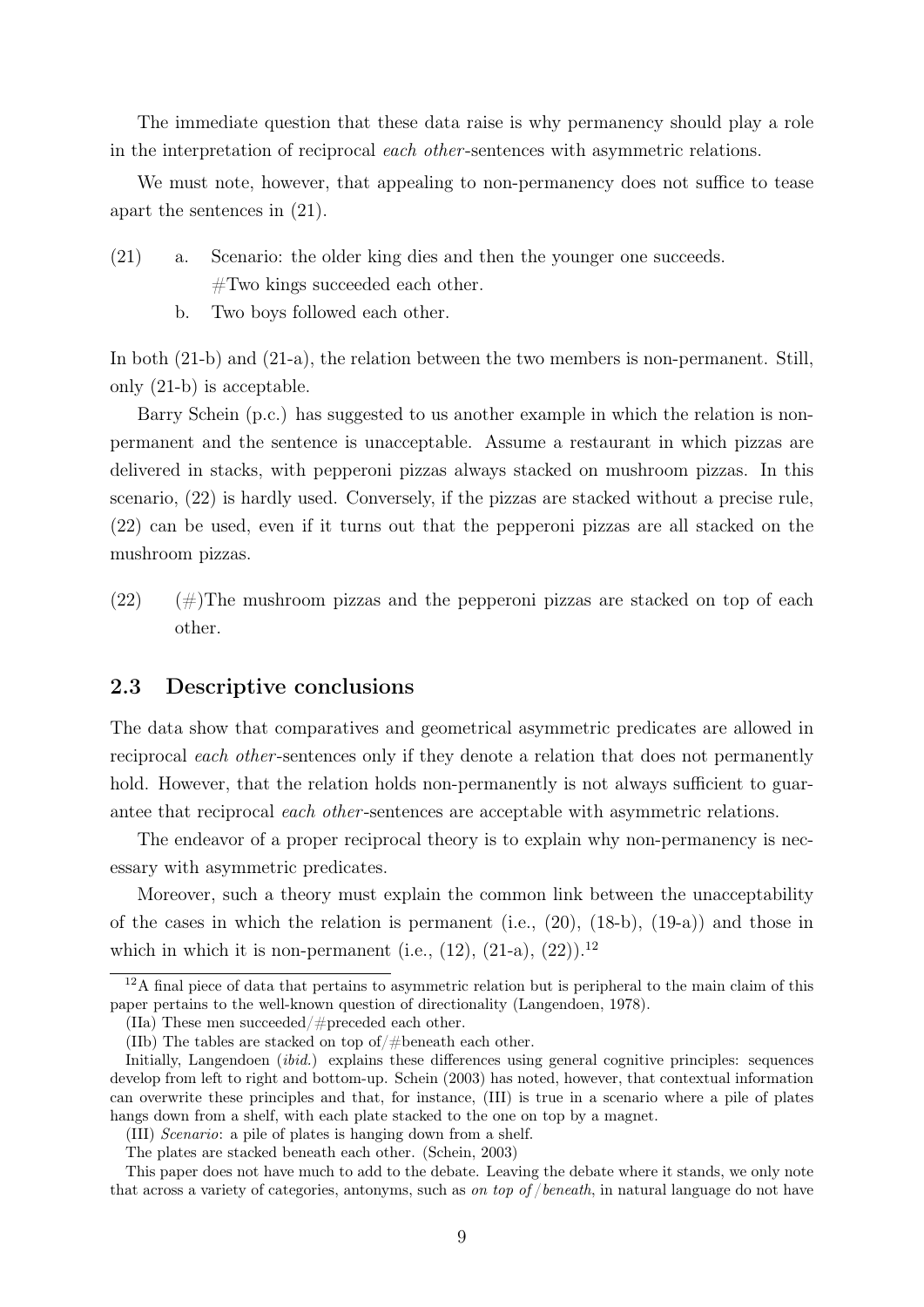For convenience, we repeat here the sentences that a proper theory of reciprocals must rule out, distinguishing between the cases in which the relation is permanent (23) and those in which the relation is non-permanent (24).

- (23) The predicate denotes a permanent relation.
	- a. Scenario: a living being is being described.

#The head and the body are on top of each other  $(=(20))$ .

- b. #They are smarter than each other  $(=(18-a))$ .
- c. #These men run faster than each other  $(=(19-a))$  (Abilitative interpretation).
- (24) The predicate denotes a non-permanent relation.
	- a.  $\#Mv$  mother and I gave birth to each other  $(=(12))$ .
	- b. Scenario: a king cannot succeed his successor.
		- # The two kings succeeded each other  $(=(21-a))$ .
	- c. Scenario: in a restaurant the habit is to always stack the mushroom pizzas on the pepperoni pizzas.
		- $#The$  mushroom pizzas and the pepperoni pizzas are stacked on top of each other  $(=(22))$ .

While the contrasts involving permanent and non-permanent properties have not been previously considered in detail, the thesis that reciprocal sentences are parametric to time has already been investigated.<sup>13</sup>

Theories that have resorted to time can rule out sentences in (23), i.e., those sentences in which the predicate denotes a permanent relation. However, accounts uniquely based on time cannot capture cases in (24), in which the predicate denotes a relation that holds non-permanently but the sentence is nonetheless unacceptable.

We comment on theories using time and explain why this is not sufficient to capture the observations in section 6, where we discuss the theories of Schein (2003) and Beck and von Stechow (2007).

In the next section we present our own theory that resorts to worlds and times.

the same status as one another. Consider, for instance, the tall/short pair. Tall is the neutral antonym, as the following contrast shows: 'Susan is as tall as Walt'  $\leftrightarrow$  'Susan and Walt are tall' vs. 'Susan is as short as Walt'  $\rightarrow$  'Susan and Walt are short.' Across languages, it seems that the antonym chosen as neutral is the positive one. For the pair on top of *beneath*, the positive one on top of would be chosen by default, while beneath would be used in specific contexts such as that pointed by Schein (ibid.) The investigation of the characteristics of these neutral terms is beyond the scope of this paper (Winter, 2009 presents a recent discussion).

<sup>&</sup>lt;sup>13</sup>The first who consider time within a theory of reciprocals are Fiengo and Lasnik (1973).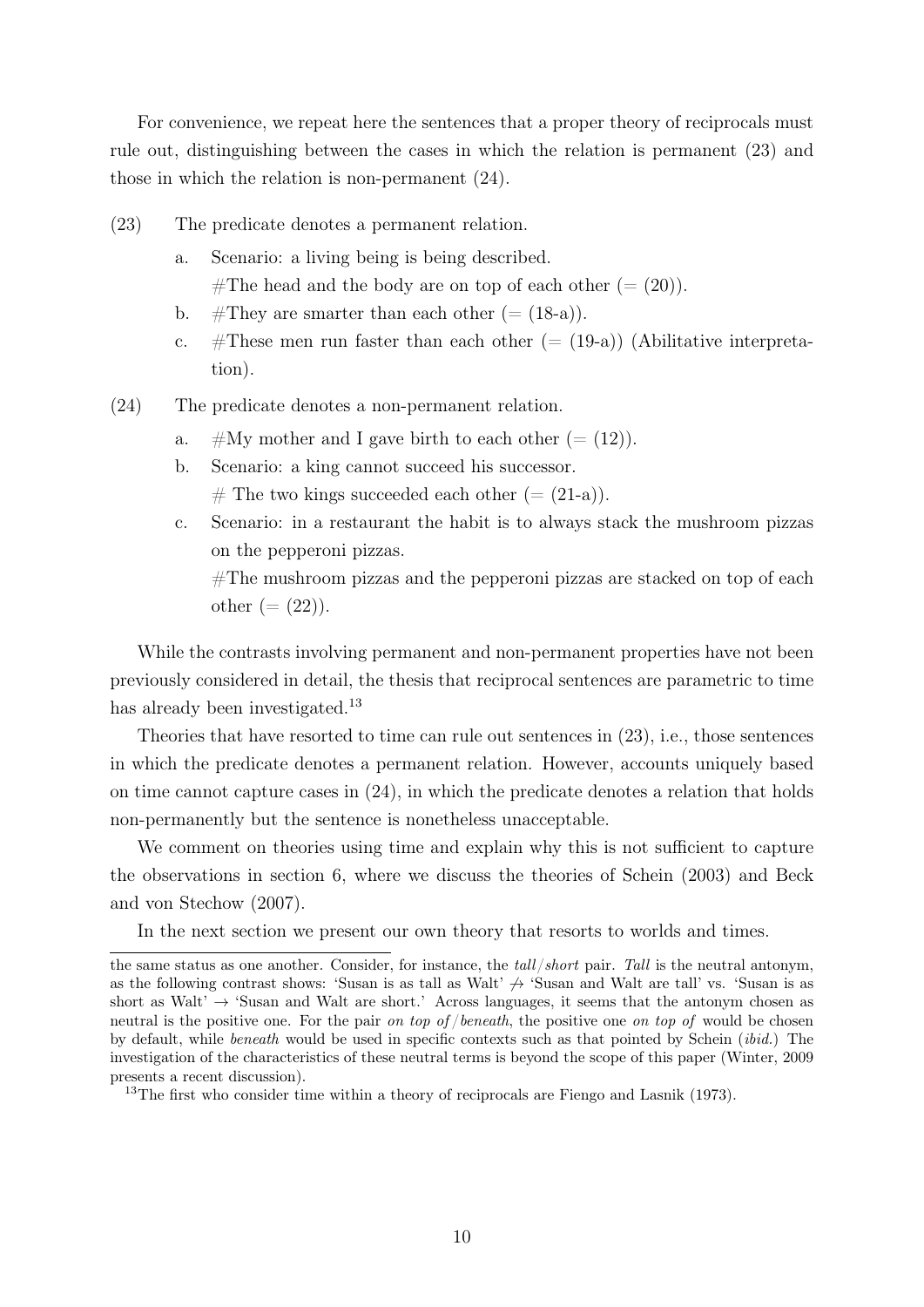# 3 Reciprocity, worlds and times

## 3.1 Strong reciprocity and reasonable worlds

To account for the restrictions on the use of each other, we claim that reciprocal each othersentences are true and acceptable if the relation is either actually or possibly strongly reciprocal on the reference set, provided that the possibilities (including the actual world) are 'reasonable'.

Before considering the notion of 'reasonability', let us say a little more about possibilities and the actual world. In our account, we consider time-world coordinates and use sets of times and worlds. We assume that, for any given time, the past of a world at that time is unique, whereas the not-yet-realized-future of that world at that time, is one of the options available at  $t.^{14}$ 

In particular, considering the utterance time  $t_0$ , we assume that the actual world up to and including  $t_0$  is unique but that there is not yet an actual world after  $t_0$  and that a variety of options are available.

For any time  $t$ , we call a 'reasonable world-to-come' at  $t$ , a 'reasonable future' fixed at t. In our framework, the time t at which reasonable futures are considered can either coincide with or precede the utterance time. It is possible that the actual world-to-come at t belongs to the set of reasonable futures fixed at time t.

The hypothesis we make to account for the restrictions on the use of each other thus is rephrased as follows: 'A reciprocal each other -sentence is true if the relation is strongly reciprocal across reasonable futures fixed at a time t'.

Let us introduce reasonable futures via the following example  $(25)$ .

(25)  $\#$ The Eiffel Tower and the Empire State Building are taller than each other.<sup>15</sup>

We state that this sentence is false and infelicitous because strong reciprocity cannot be enacted. More precisely, strong reciprocity cannot be enacted in those futures (fixed at  $t_0$  or at a time preceding  $t_0$ , in which the sizes of the Eiffel Tower and of the Empire State Building do not change (and are such that the Eiffel Tower becomes taller than the Empire State building, thus obtaining strong reciprocity). These are the futures that are considered for the evaluation of the reciprocal sentence (25).

The futures that one considers when evaluating a reciprocal sentence are called 'reasonable'. What is a reasonable future? For the particular case (25), what are the futures in which sizes do not change?

A reasonable future determined at time  $t$  is such that the rules that hold at  $t$  are maintained. Rules can be social (determined by convention), natural (the laws of nature),

<sup>14</sup>We present the formal framework of branching time in section 3.2.

<sup>&</sup>lt;sup>15</sup>For the sake of the example, we need to know that the Eiffel Tower was completed in 1889 and measures 324 meters. The Empire State Building was completed in 1931 and measures 381 meters.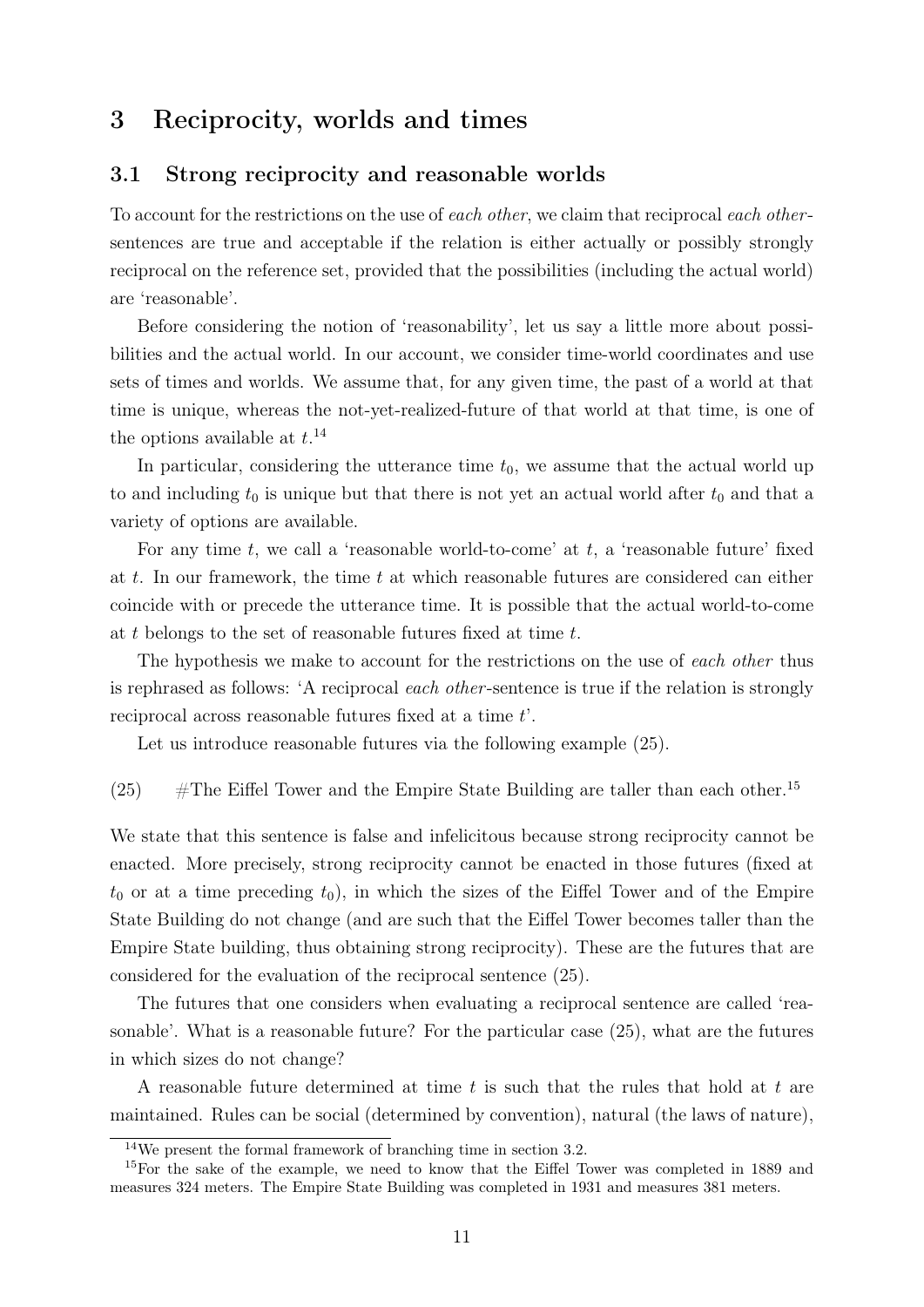or moral (laws that are conform to the commonly admitted accepted moral behavior). They also include habits (i.e. behavior patterns). Rules, especially social ones, can be restricted to very specific contexts as well (e.g., rules that hold in my office, my home, and my building).

Consider (25). The rule that matters when interpreting the sentence can be summarized as, 'Once completed, skyscrapers do not change size'. When evaluating this sentence, one disregards those futures in which attacks, earthquakes and similar aberrant events occur (see Dowty's 1979 notion of inertia and discussion infra), which would cause the Empire State Building to become shorter than the Eiffel Tower. Note that, because social, moral and even natural aberrations occur very often (see discussion in Landman, 1992; Kagan, 2011), the world that will become the actual world could never belong to the set of reasonable futures of any time. When evaluating sentence (25), those aberrations that would affect the individuals in the reference set are considered (e.g., when interpreting (25), one does not consider an earthquake occurring in Asia, as this, presumably, would not modify the size of the Empire State Building).

Moreover, when interpreting (25), one also disregards futures in which aberrations (such as attacks and earthquakes) do not occur but in which the rules that hold at the time at which reasonable futures are considered are nonetheless modified. For example, when evaluating  $(25)$  at time  $t_0$ , one disregards those futures in which the French government decides to add floors to the Eiffel Tower so that it becomes the highest building in the world. Adding floors would modify the rule that is in place at the utterance time, which is 'Once completed, skyscrapers do not change their sizes'.<sup>16</sup>

Reasonable worlds are such that also habits and behaviors do not change there. Of course habits can change. However, those worlds in which they change are discarded.

Note that selecting futures, in which the rules that hold in the actual world at the time at which futures are considered also hold, is a specific requirement associated with each other sentences in English. Future investigation of reciprocals in other languages will show whether a similar notion of reasonableness is also needed and whether and to what extent it can be at play for other expressions as well. Let us note, however, that this notion may be useful at least for the analysis of the progressive in English. The following notes compare the notion of *reasonability* and Dowty's notion of *inertia*.

When introducing the notion of *inertia* worlds, Dowty (Dowty, 1979, p. 148) advocates the 'natural course of events' and explains (ibid.) 'these are to be thought of as worlds which are exactly like the given world up to the time in question and in which the future

<sup>&</sup>lt;sup>16</sup>The futures in which the French government decides to add floors to the Eiffel Towers can be taken into account when 'plans' are considered. In this case, the future will is used. See discussion in section 5.2. Note also that, in a context in which the Empire State Building is under construction, in 1930, the Eiffel Tower and the Empire State Building were taller than each other at different stages of the construction of the Empire State Building is true and acceptable. In this case the modifier 'at different stages of the construction of the Empire State Building' is mandatory (see section 5.2).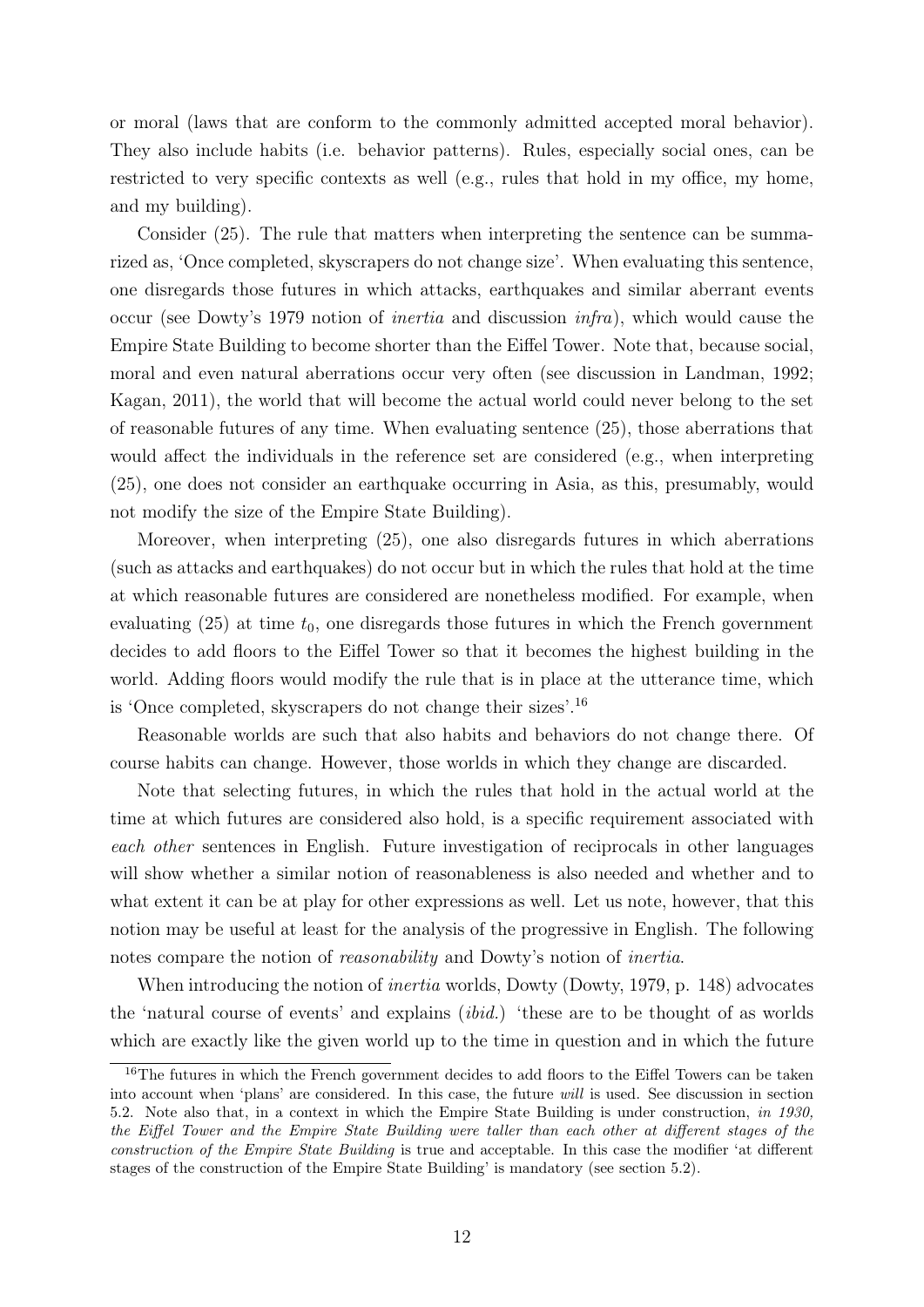course of events after this time develops in ways most compatible with the past course of events.'

The ways most compatible with the past course of events exclude interferences. Dowty considers the following example (number (26) in Dowty, 1979, p. 149):

(26) John is ruining his academic reputation by publishing all those crackpot papers on politeness in Pre-Indo-European.

Dowty *(ibid., p.* 49) explains that regardless of whether someone will interfere and suggest that John publish profound ideas on a different topic, what is at stake is what is happening now, 'what is the outcome of events as they could be expected to transpire without such interferences' (Dowty, ibid., p. 149).

Landman's exegesis of Dowty (Landman, 1992) also presents the notion of inertia in terms of normality conditions (Landman (ibid.), p. 3): 'these worlds are to be understood in the following way: the inertia worlds for our world at an interval are identical to our world up to that interval. From there on they are the worlds in which nothing unexpected happens, in which everything takes its natural, normal course.' This view nicely applies to a case like  $(27)$  (example  $(12)$  in Landmann  $(ibid.)$ , p. 10). According to Dowty's notion of normality as inertia, the only worlds considered are those in which the thunderbolt does not strike Mary.

#### (27) Mary was crossing the street, when a thunderbolt from heaven struck her down

Our notion of reasonability is different from Dowty's notion of inertia and does not appeal to what is 'normal' given the present course of events. Consider again example (25) in a context in which a meteorite falls on the Empire State Building on December 2012 and destroys half of it, rendering it shorter than the Eiffel Tower. The meteorite has been flying around the earth for a while. (25) is unacceptable even in this scenario. Nonetheless, if we were to employ the notion of inertia, it would wrongly be predicted acceptable<sup>17</sup>, as the falling of the meteorite is part of the world at 'now' and is part of the normal course of events.

Reasonable futures are those in which habits/laws/behaviors are not interrupted by any interference and not of worlds that are the most 'compatible' with the actual world at a given time, as in those worlds, habits/laws/behaviors can be interrupted after 'now' by factors that are already part of the actual world at 'now'. Our notion of reasonability is reduced to the total absence of interferences that would disrupt the course of the law/habit/behavior that holds at the time at which reasonable futures are considered. Only those worlds in which, no matter what, laws/habits/behaviors that hold at the time

<sup>&</sup>lt;sup>17</sup>In this scenario, the Empire State Building is taller than the Eiffel Tower during the period of time comprised between its completion and the falling of the meteorite. It is shorter than the Eiffel Tower after the falling of the meteorite. Strong reciprocity is thus obtained.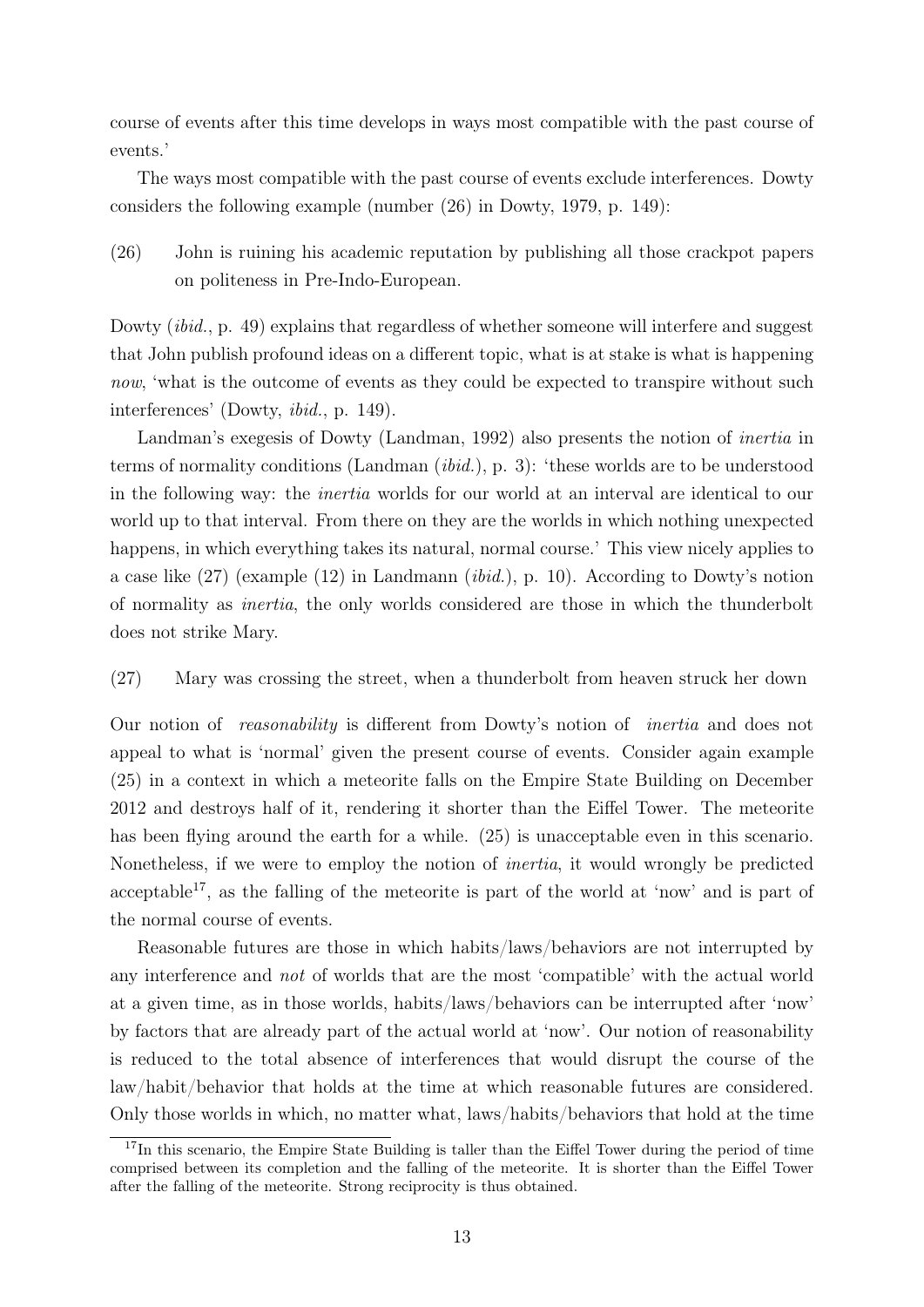at which reasonable futures are considered continue to hold, are reasonable.

Related to the semantics of the progressive in English, Landman (1992, crediting Vlach, 1981) had already raised a criticism similar to ours of the notion of inertia. Landman explains that Dowty's view runs into problems when it comes to a case such as the following  $(28)$  (example  $(13)$  in Landman  $(\textit{ibid.})$ , p. 10).

(28) Mary was crossing the street, when the truck hit her.

On Dowty's view, the event of Mary crossing the street continues in worlds that are most compatible with the actual world of 'now', i.e., in those worlds in which nothing unexpected happens. As Landman points out, such interferences or unexpected things are, sometimes, already part of the world at 'now' and are thus part of the normal course of events. In the scenario that the author proposes for (28), the truck is approaching Mary while she is crossing the street (Landman ibid., p. 10). The arrival of the truck is part of the normal course of events that includes Mary crossing the street, and only a miracle could save Mary even in an inertia world. Landman (ibid.) uses this example to justify a theory for the progressive that uses events.<sup>18</sup>

Because we do not use events in our theory of reciprocals, we do not consider Landman's proposal here. We nonetheless suggest that consideration of reasonable futures, i.e. of those futures in which no factors orthogonal to the law/habit/behavior considered intervene and laws/habits/behavior steadily hold, might turn out to be useful for the analysis of the progressive in English as well.

Let us further emphasize that the actual world to come after the utterance time can belong to the set of reasonable worlds fixed at  $t_0$ . Because the actual world after the utterance time does not yet exist and because nothing guarantees that it will be reasonable, the constraint that only reasonable futures should be considered hinges on available continuations of the actual world for a fixed time t that either precedes or coincides with the utterance time.

The following section elaborates the modal framework that we employ.

## 3.2 The framework

#### 3.2.1 Basic notions

We employ a  $W \times T$  forward-branching structure (Thomason, 1984). A three-place relation  $\simeq$  on  $T \times W \times W$  is defined such that (i) for all  $t \in T$ ,  $\simeq_t$  is an equivalence relation;

<sup>18</sup>Landman proposes a theory in which what is internal to an event is considered and poses two constraints on progressive sentences in English: (i) consideration of events that have reasonable chances of continuing if interrupted in the actual world and (ii) consideration of those non-actual worlds in which a given event (e.g., Mary crossing the street) continues (in virtue of what this event is, i.e., in this case, an event of crossing the street such that the person crossing the street reaches the other side) if interrupted in the actual world.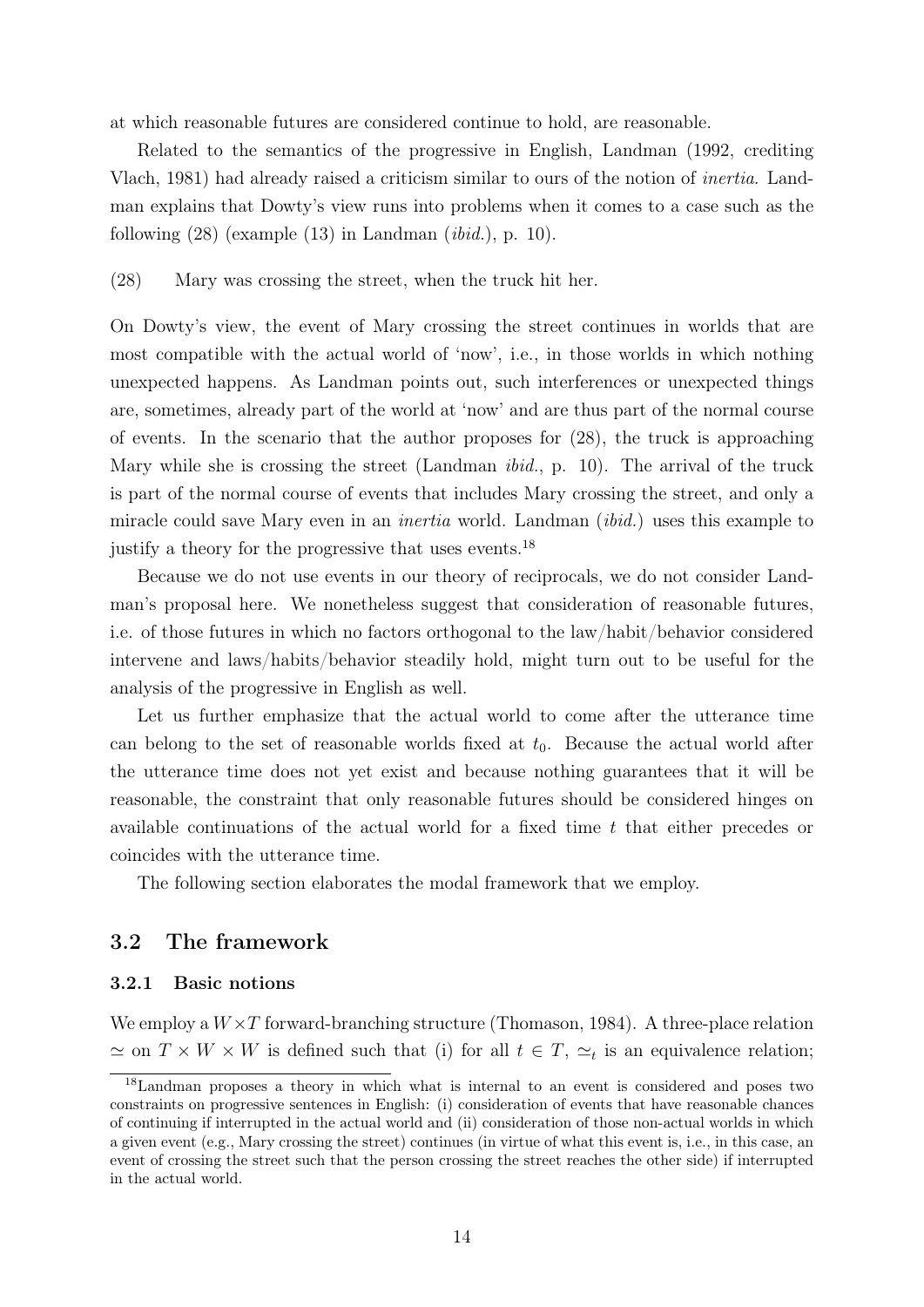(ii) for any  $w, w' \in W$  and  $t, t' \in T$ , if  $w' \simeq_{t'} w$  and t precedes t', then  $w' \simeq_t w$  (we use the symbols  $\prec$  and  $\succ$  for temporal precedence and succession, respectively). In words, w and  $w'$  are historical alternatives at least up to  $t'$  and thus differ only, if at all, in what is future to  $t'$ .

Assume two worlds w' and w in W and two times  $t', t''$  in T such that  $t' \prec t''$ . In both partial models in Figure 1,  $w'$  and  $w$  are equal up to and including  $t'$  (Thomason, 1984). Worlds that stand in the equivalence relation  $\simeq_{t'}$  need not branch at t'; they can branch at a time after  $t'$  (e.g.,  $t''$  in Figure 1b).



Figure 1:  $w \simeq_{t'} w'$ 

As Condoravdi (2002) explains, for any given time, a world belongs to an equivalence class comprising worlds with identical pasts but different futures. Let  $w_0$  be the actual world.

Figure 2 depicts the two equivalence classes in (29), induced by the relations  $\simeq_{t_1}$  and  $\simeq_{t2}$ .

(29) a.  $w_0 \simeq_{t_1} w_1 \simeq_{t_1} w_2 \simeq_{t_1} w_3 \simeq_{t_1} w_4$ b.  $w_0 \simeq_{t_2} w_2 \simeq_{t_2} w_3$ 



Figure 2: Equivalence classes of worlds

#### 3.2.2 Common ground and reasonable futures

For any time  $t \in T$ , we define the *common ground cq(t)* as the set of worlds that are identical to the actual world  $w_0$  at least up to and including  $t$ .

(30)  $cq(t) := \{w \mid w \simeq_t w_0\}$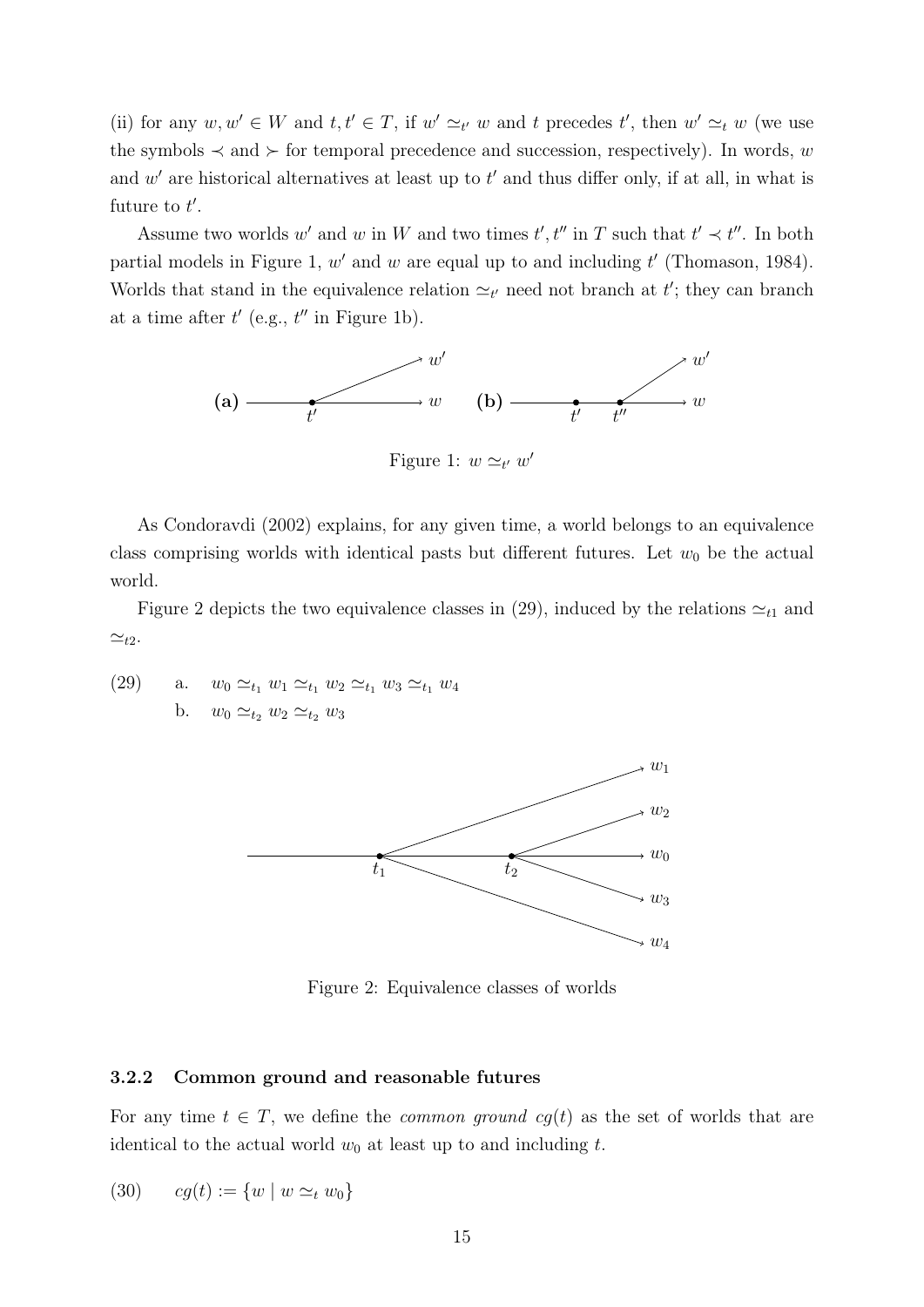In the case depicted in Figure 3, the common ground at  $t$  is the set given in (31).

(31)  $cg(t) = \{w_1, w_2, w_0, w_3, w_4\}$ 



Figure 3:  $cg(t)$ 

So defined, the common ground includes any world branching from the actual world at a time equal to or after t, including those worlds that are highly different in their causal laws from the actual world as well as those worlds in which current causal and social laws malfunction.

In this framework, 'reasonable futures', are defined as in (32). For any  $t \in T$ ,

(32) ReasFut(t) :=  $\{w_i \in cg(t) \mid w_i\}$  is such that the set of rules fixed at t continue to hold  $\text{in}w_i$ 

Let us assume that  $w_3$  in Figure 3 is a world in which causal and social laws malfunction. The set of reasonable futures defined at time t does not include  $w_3$ .

In the case depicted in Figure 4, the set of reasonable futures fixed at  $t$  is given in (33).

(33) 
$$
Reason(t) = \{w_1, w_2, w_0, w_4\}
$$



Figure 4: Reasonable Future Worlds (ReasFut)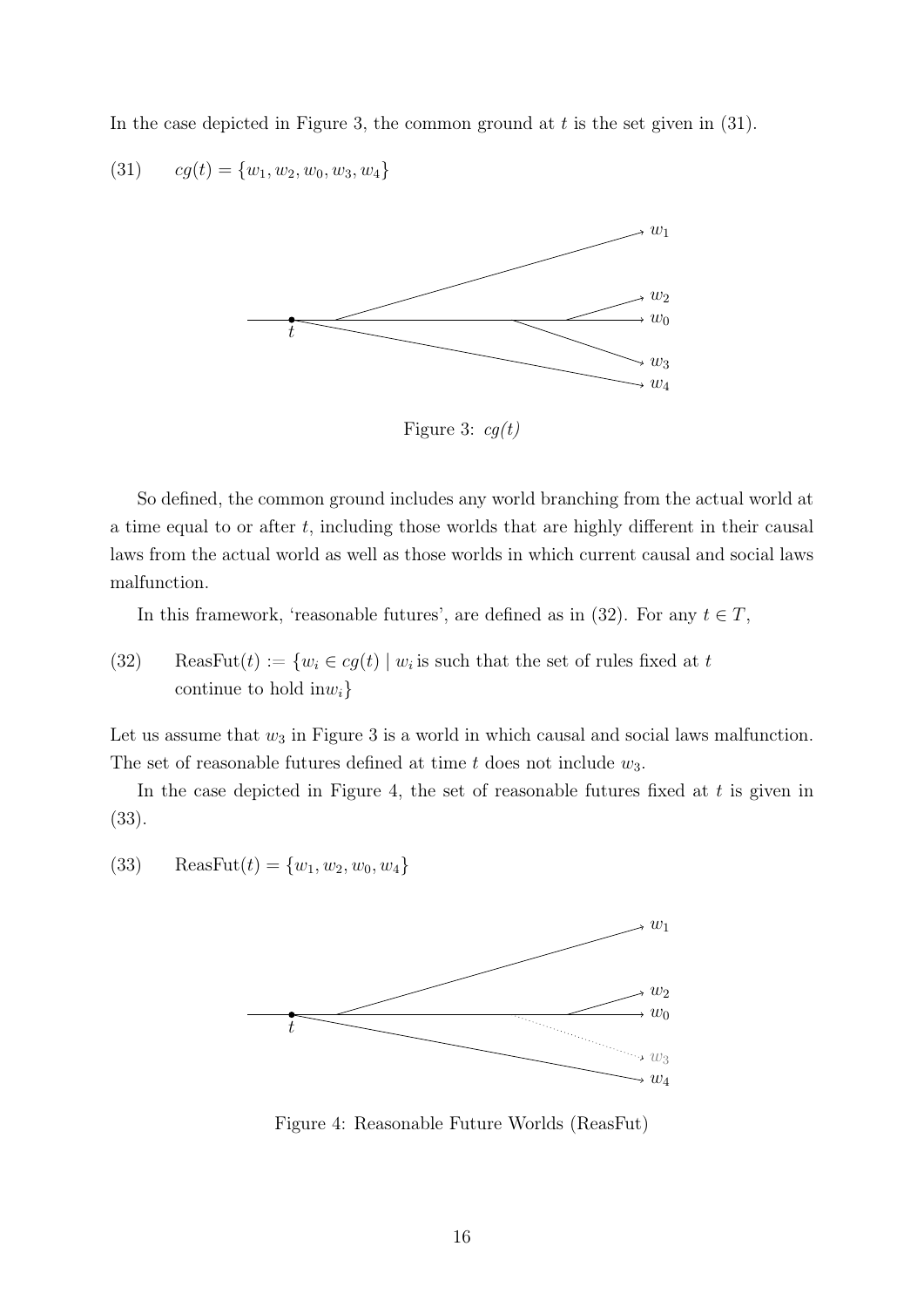Let us add an important remark. As it stands, picture 4 could only be drawn by an omniscient god, as the actual world  $w_0$  is not an already existing complete history. Let us assume more specifically that  $t$  is a time that either precedes or coincides with the utterance time  $t_0$ . At time t, one can state what the reasonable futures of time t are, however, one cannot state whether the actual-world-to-come belongs to the set of reasonable possibilities, since the latter does not exist yet at t.

Let us illustrate this via the example in (25). Let  $t \prec t' \prec t''$  be three times in the set T. A set of reasonable worlds is determined at t, which for  $(25)$  is the time at which the construction of the Empire State Building is completed. Consider the world  $w_0$  at t'. At this time, no earthquakes have occurred, and neither the American nor French government has added or suppressed floors (see Figure 5).

The actual world  $w_0$  coincides with world  $w_1$  until at least  $t'$  (the '=' sign in Figure 5 and 6 is to be read 'coincides with'). The branch that represents the actual world is in bold in the two figures that follow.



Figure 5: The actual world at  $t'$  coincides with a reasonable future determined at  $t$ 

Between  $t'$  and  $t''$ , an earthquake occurs in  $w_0$  in New York, destroying part of the Empire State Building. From that moment on, the actual world follows a branch  $w_4$ , which is not part of the reasonable futures of  $t$  (see Figure 6, where  $w_4$  is marked by a dotted line).

In this scenario, the set of rules fixed at t continues to hold in  $w_0$  until at least t' and the actual world  $w_0$  coincides until  $t'$  with an element of the set ResFut(*t*).

With this example in mind, let us consider the actual world at the utterance time. At the utterance time, to say that  $w_0 \in \text{ResFut}(t)$  (with  $t \leq t_0$ ) is improper because one would have to know, at the utterance time, what the not-yet-realized actual world is like. But the actual world exists only until the utterance time.

Still, by abuse of notation, for simplicity, we write  $w_0 \in \text{ResFut}(t)$  meaning that the actual world has coincided with an element of  $\text{ResFut}(t)$  until  $t_0$  or, more simply, that the laws that hold at t continue to hold in the actual world until at least the utterance time.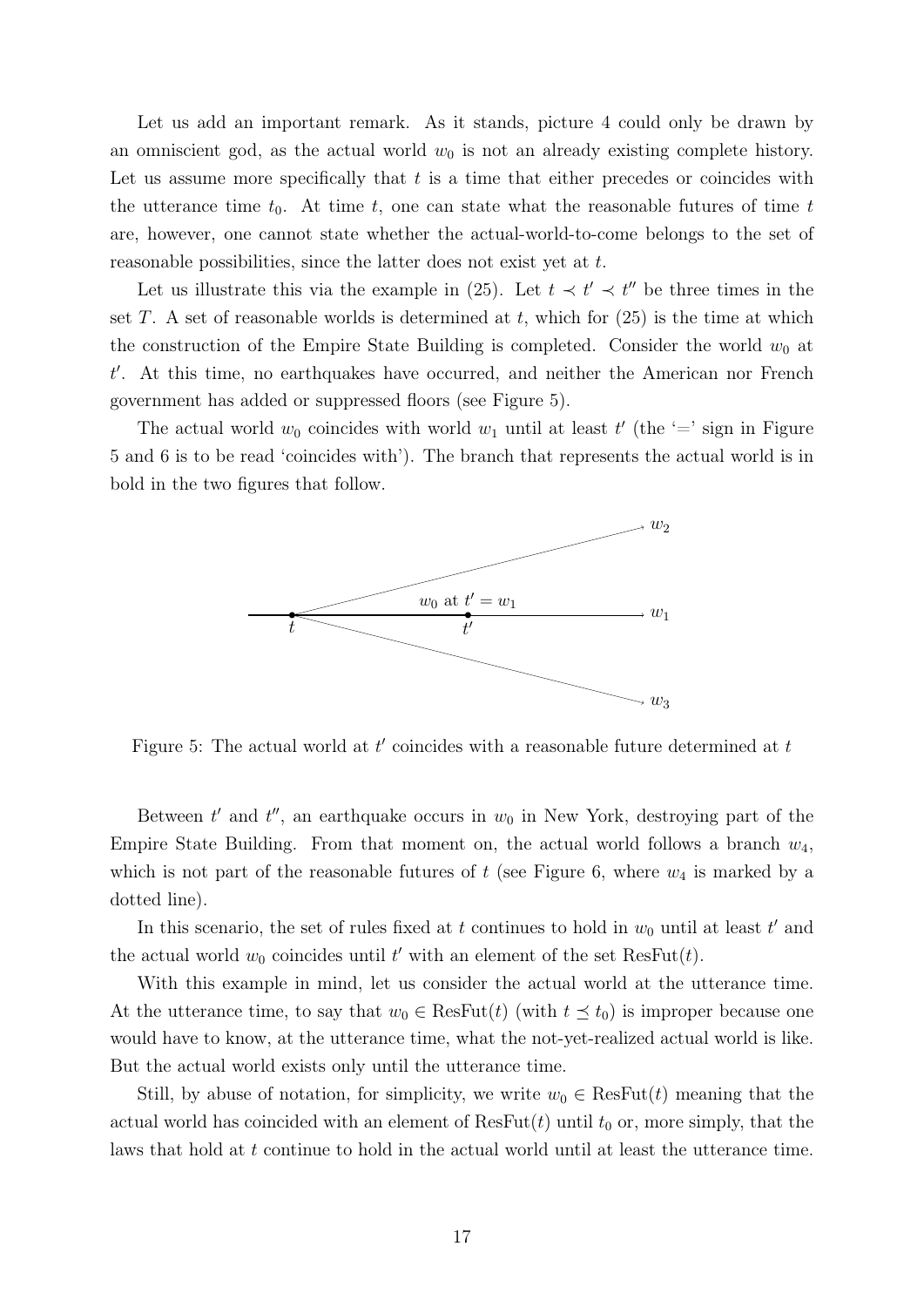

Figure 6: The actual world at  $t''$  does not coincide with a reasonable future determined at time t

Let us note to conclude that the way we use branching time here is equivalent to a system based on world-time indices, together with a specification of which world is equal to which other world up to what time, plus consideration of accessibility relations (Kratzer, 1991). In a framework taking into account world-time indices, we would then specify that only worlds that satisfy the same laws and habits in vigor in the actual world are accessible from the actual world at the time at which they cease to be identical to the actual world. It is thus possible to translate the theory that we are going to propose in terms of worldtime indices, plus specification of appropriate accessibility relations. The purpose of using branching time here is purely practical, as it provides very convenient tools for expressing the notions we need for our story about reciprocals (see related discussion in Dowty  $(1979:153)$ .

With this temporal and modal set up, we now turn to the interpretation of each other sentences.

## 3.3 Truth conditions for each other sentences

Following Keenan (1987), Dalrymple et al. (1998), Winter (2001), Dotlačil and Nielsen (2008), and Sabato and Winter (2011), as we mentioned it in the introduction, we consider each other to be a polyadic quantifier. The tense phrase denotes the reciprocal relation  $R.^{19}$ 

Let us fix R and A. A stands for a plural (i.e., non-singleton) set and R for a binary relation over  $A \times A$ . We write as  $A \setminus \{x\}$  the set A without the element x.

Any element  $t$  of the set  $T$  is a precise, discrete moment. So intervals, which are subsets of T are sets of moments. In particular, for any  $t \in T$ ,  $\{t\}$  is the interval (formally, the subset of T) that is reduced to the singleton t. For all  $t \in \mathcal{T}$ , we write  $R(\langle x, y \rangle, w, \{t\})$  whenever x stands in relation R with y at time t in world w. On another hand,  $(\neg R)(\langle x, y \rangle, w, \{t\})$  means that x doest not stand in relation R with y at time t in

<sup>&</sup>lt;sup>19</sup>By 'tense phrase' we mean the extended verbal projection together with tense and aspect.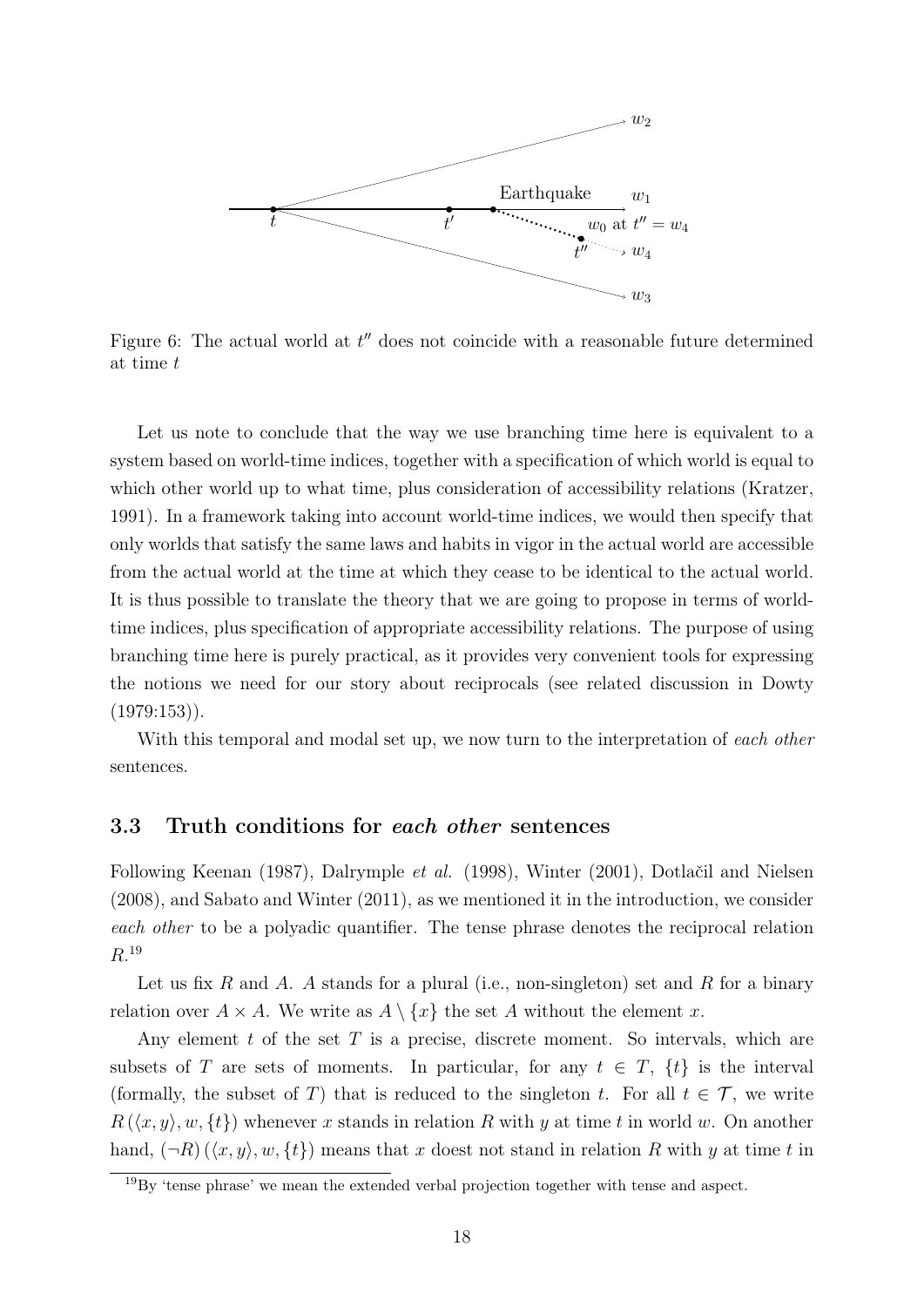world w.

For any interval Z and any world  $w \in W$ ,  $R(\langle x, y \rangle, w, \mathcal{Z})$  means that x stands in relation R with y at the interval Z in world w;  $(\neg R)(\langle x, y \rangle, w, \mathcal{Z})$  means that x does not stand in relation R with y at interval  $\mathcal Z$  in world w. Let us define these notions more accurately, according to the different types of predicates.

For any atelic verb phrase<sup>20</sup>,  $R(\langle x, y \rangle, w, \mathcal{Z})$  means that for any time  $t \in \mathcal{Z}, R(\langle x, y \rangle, w, \{t\}),$ which implies that  $\forall \mathcal{N} \subset \mathcal{Z}, R(\langle x, y \rangle, w, \mathcal{N})$ . All the same,  $(\neg R)(\langle x, y \rangle, w, \mathcal{Z})$  means that for any time  $t \in \mathcal{Z}, \, (\neg R) \, (\langle x, y \rangle, w, \{t\})$ , and implies in turn that  $\forall \mathcal{N} \subset \mathcal{Z}, \, (\neg R) \, (\langle x, y \rangle, w, \mathcal{N})$ . Note that  $(\neg R)(\langle x, y \rangle, w, \mathcal{Z})$  is not equivalent to  $\neg (R(\langle x, y \rangle, w, \mathcal{Z}))$ , which only means that  $\exists t \in \mathcal{Z}, (\neg R)(\langle x, y \rangle, w, \{t\})$ . We call  $(\neg R)(\langle x, y \rangle, w, \mathcal{Z})$  the negative condition of  $R(\langle x, y \rangle, w, \mathcal{Z}).$ 

For any achievement verb phrase, the relation is verified only at a precise moment, so we set Z to  $\{t\}$ , where  $t \in \mathcal{T}$ . In this case,  $R(\langle x, y \rangle, w, \mathcal{Z})$  rewrites as  $R(\langle x, y \rangle, w, \{t\})$ and  $(\neg R)$   $(\langle x, y \rangle, w, \mathcal{Z})$  reads  $(\neg R)$   $(\langle x, y \rangle, w, \{t\})$ .

Finally, the definition of  $R(\langle x, y \rangle, w, \mathcal{Z})$  and  $(\neg R)(\langle x, y \rangle, w, \mathcal{Z})$  might appear as problematic for accomplishments, on the assumption that these do not have the subinterval property (i.e. whenever R holds at interval  $\mathcal{Z}$ , it does not hold at any subinterval of Z (see Bennett and Partee, 1972)). On this view,  $R(\langle x, y \rangle, w, z)$  implies that  $∃N ⊂$  $\mathcal{Z}(\neg R) (\langle x, y \rangle, w, \mathcal{N})$ .  $(\neg R) (\langle x, y \rangle, w, \mathcal{Z})$  also implies that  $\exists \mathcal{N}' \subset \mathcal{Z}(\neg R) (\langle x, y \rangle, w, \mathcal{N}')$ . Nonetheless, even on this view,  $R(\langle x, y \rangle, w, \mathcal{Z})$  and  $(\neg R)(\langle x, y \rangle, w, \mathcal{Z})$  remain incompatible if we argue that (i) the negation of a telic predicate is an atelic one (e.g. not eat an apple is atelic), so  $(\neg R)(\langle x, y \rangle, w, \mathcal{Z})$  implies that  $\forall \mathcal{F} \subset \mathcal{Z}(\neg R)(\langle x, y \rangle, w, \mathcal{F})$ , and (ii)  $R(\langle x, y \rangle, w, \mathcal{Z})$  implies that  $\exists \mathcal{F} \subset \mathcal{Z}(R)$   $(\langle x, y \rangle, w, \mathcal{F})$ . Presumably, this is at least the case for  $\mathcal{F} = \{z\}$ , where  $\{z\}$  is the right bound of  $\mathcal{Z}$ .

How to define accomplishments otherwise than appealing to the lack of the subinterval property is a very complex matter that we do not address here (see, e.g. Dowty, 1979; Bach, 1986; Krifka, 1988; Rothstein, 2004,2008).

Let  $t_0$  be the utterance time. (34) provides the truth conditions for each other sentences. A paraphrase follows the formal rule.

(34)  $EO(A, R)$  is true at  $w_0, t_0$ , iff (i)  $\exists \mathcal{I} = [a, b]$  s.t.  $t_0 \in \mathcal{I}$  &  $w_0 \in \text{ReasFut}(a)$  & (ii)  $\exists x \in A \; \exists y \in A \setminus \{x\} (R(\langle x, y \rangle, w_0, a)) \; \&$ (iii)  $\forall x \in A \exists y \in A \setminus \{x\} \exists \mathcal{J} \subseteq \mathcal{I}(R(\langle x, y \rangle, w_0, \mathcal{J}) \vee R(\langle y, x \rangle, w_0, \mathcal{J}))$  &  $(iv) \forall x \in A \forall y \in A \setminus \{x\} \exists c \succeq b \exists \mathcal{K} \subseteq [a, c] \exists w_i \in \text{ReasFut}(a), (R(\langle x, y \rangle, w_i, \mathcal{K})).$ 

Let us provide a line-by-line paraphrase with some comments.

An each other-sentence is true in the actual world at utterance time  $t_0$  if and only if:

 $20\text{Given our syntax-semantic interface here, we assume that Vendler's classification applies at the level.}$ of the VP.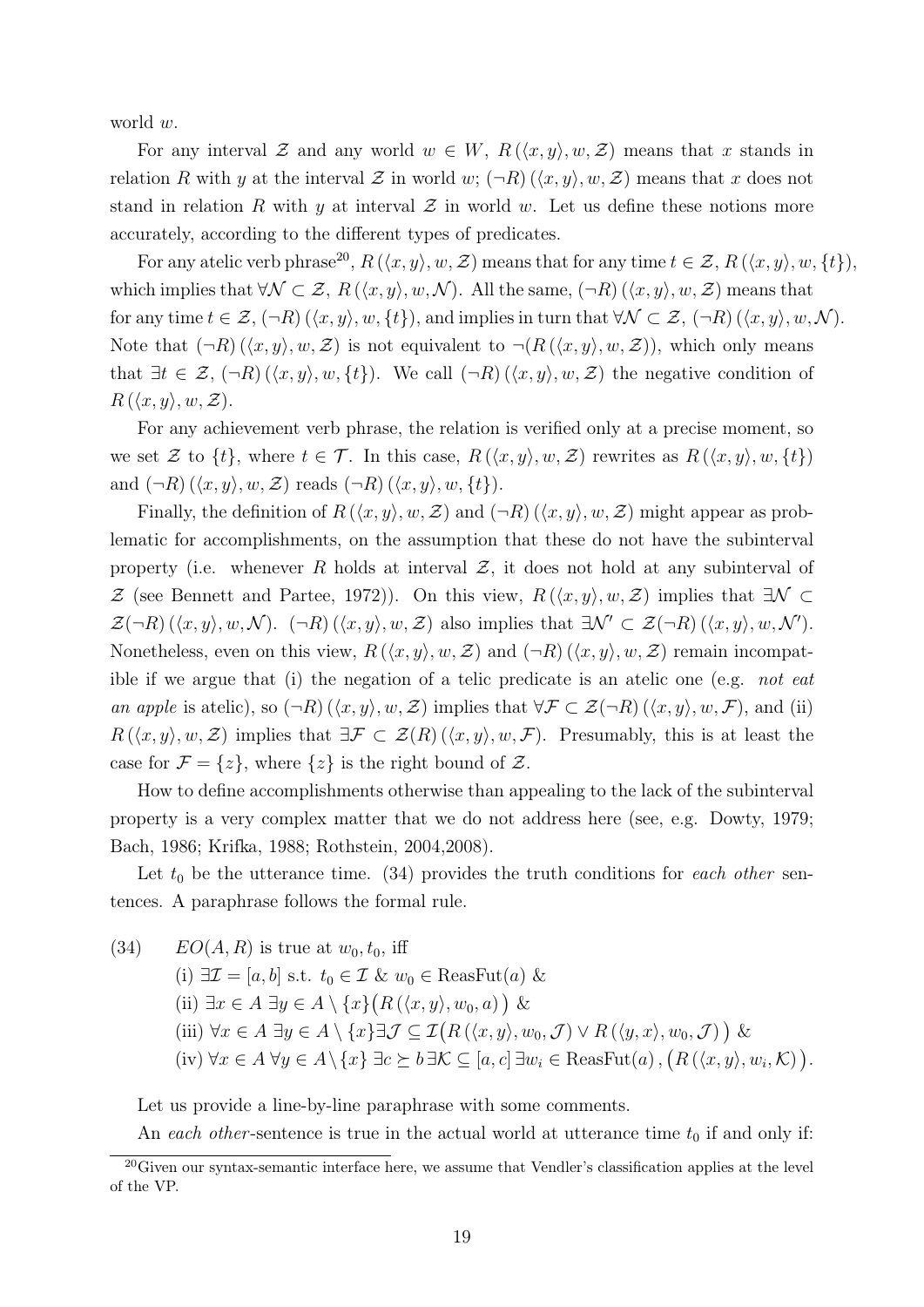(i) there is an interval  $\mathcal{I} = [a, b]$  such that  $t_0 \in \mathcal{I}$ , and the set of rules fixed at a continue to hold in the actual world until at least  $t_0$ .

Since we are adopting a temporal-modal framework, we must take care of the time at which the reciprocal relation holds. As it stands, (i) condition holds for non-past reciprocal each-other sentences. For past reciprocal sentences, condition (i) is as follows: (34) (i')  $\exists \mathcal{I} = [a, b] \text{ s.t. } b \prec t_0 \& \text{ at } b, \text{ the world } w_0 \in \text{ReasFut}(a)$ 

In this case the utterance time follows the time  $b$  and, when evaluated at  $b$ , the actual world belongs to the set of reasonable futures determined at time a.

(ii) In the actual world, there is an ordered pair of elements  $\langle x, y \rangle$  (with  $x \neq y$ ) that stand in the relation R at the origin a of the interval  $\mathcal{I}$ .

The origin of  $\mathcal{I}$ , i.e., time a, is generally considered to be the first time at which two elements in the reference set stand in the relation R.

(iii) In the actual world, every element  $x \in A$  is or has been involved in the relation R with some element  $y \in A$  (either as the first or second element of the ordered pair), in  $\mathcal I$  or in a subinterval  $\mathcal J$  of  $\mathcal I$ . For every pair of individuals, the choice of the interval at which they stand in the relation  $R$  is made independently from other pairs.

Note that this condition holds for  $w_0$ , up to time b (with  $b \preceq t_0$ ). In this case, one is allowed to consider the actual world because (i) guarantees that  $w_0$ , up to  $t_0$ , belongs to the set of reasonable futures of a.

(iv) Every ordered pair  $\langle x, y \rangle$  (with  $x \neq y$ ) is involved in the relation R in a reasonable future of time a, in a subinterval K of an interval [a, c] that can be larger than  $\mathcal{I}$ . This condition acknowledges that strong reciprocity can be enacted after  $t_0$  (i.e., after time  $b \in \mathcal{I}$ , with  $b = t_0$ ). Again, because the actual-world-to-come does not yet exist at  $t_0$ and because one cannot know whether it will be reasonable, the constraint that strong reciprocity be enacted holds for reasonable futures determined at a.

For every pair of individuals  $\langle x, y \rangle$  (with  $x \neq y$ ), the choice of the reasonable future at which they stand in the relation  $R$  is made independently of how it is made for other pairs of individuals, given that the universal quantifiers binding individuals out-scope the existential quantifiers over reasonable futures and intervals.

In a nutshell, the truth conditions require that, by the utterance time, all the elements are or have been involved in the relation R either as the first or second argument and that strong reciprocity be enacted across reasonable futures determined at the origin of the interval  $\mathcal{I}$ , which, if it is reasonable, also include the actual world-to-come after  $t_0$ .

The following section describes the possibilities allowed by the rule.

## 3.4 Examples

In the examples that follow we call  $\mathcal F$  the interval that starts at time a and ends at time c (with  $c \succeq b$ ).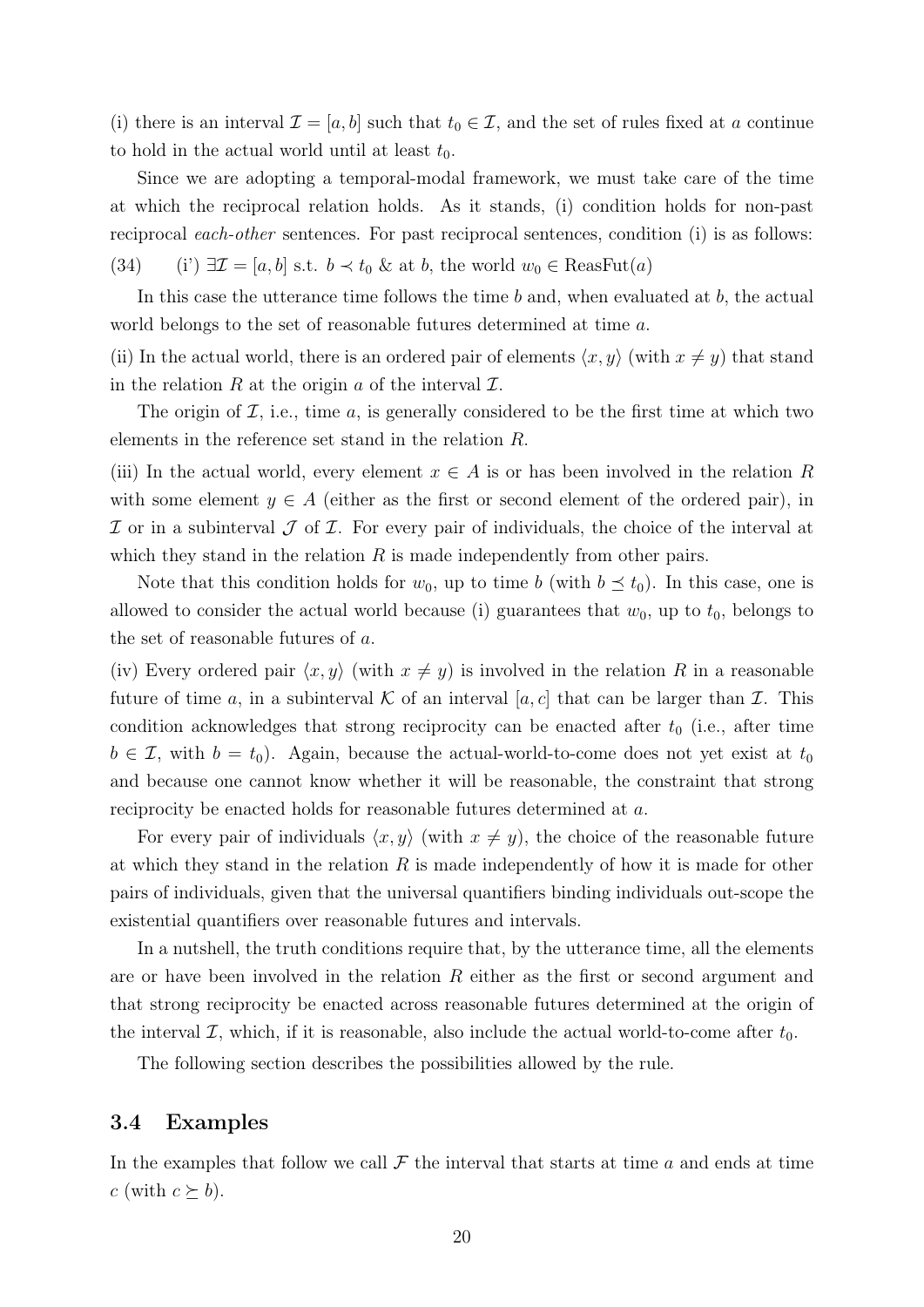Granted that conditions (i)-(iii) are satisfied, condition (iv) requires that strong reciprocity be enacted across reasonable futures of time a. It can thus be enacted at  $\mathcal F$  in the actual world, if this belongs to the set of reasonable futures of  $a$  after  $t_0$ .

As noted above, at  $t_0$ , one cannot know whether the not-yet-occurred-actual-world coincides with one of the reasonable futures determined at time a. In the cases discussed below, we assume that it does.

Note again that, for each pair, the choice of the interval and of the reasonable future is made independently of the other pairs.

1. In Figure 7, strong reciprocity is enacted at  $\mathcal{F} = [a, c]$ . In this case, all pairs  $\langle x, y \rangle$ in  $A \times A$  (with  $x \neq y$ ) stand in the relation R at  $\mathcal{K}_1 = \mathcal{K}_2 = \mathcal{F}$  in the actual world.<sup>21</sup> For each pair, the rule requires that there is a dedicated interval at which they stand in relation R. As there are two pairs, we distinguish between  $\mathcal{K}_1$  and  $\mathcal{K}_2$ . Both are equal to  $\mathcal{F}.$ 

(35) The two men know each other.



Figure 7: Strong reciprocity in  $w_0$ , F, without consideration of subintervals

2. In Figure 8, the two pairs  $\langle x, y \rangle$ ,  $\langle y, x \rangle$  (with  $x \neq y$ ) stand in the relation R at two different subintervals  $\mathcal{K}_1, \mathcal{K}_2 \subseteq \mathcal{F}$ , with  $\mathcal{K}_1$  and  $\mathcal{K}_2$  overlapping each other.

(36) The two men are hitting each other.



Figure 8: Strong reciprocity in  $w_0$ , F, with overlapping subintervals

 $21$ We do not discuss here symmetric relations. For insights on this matter, see Gillon, 2007.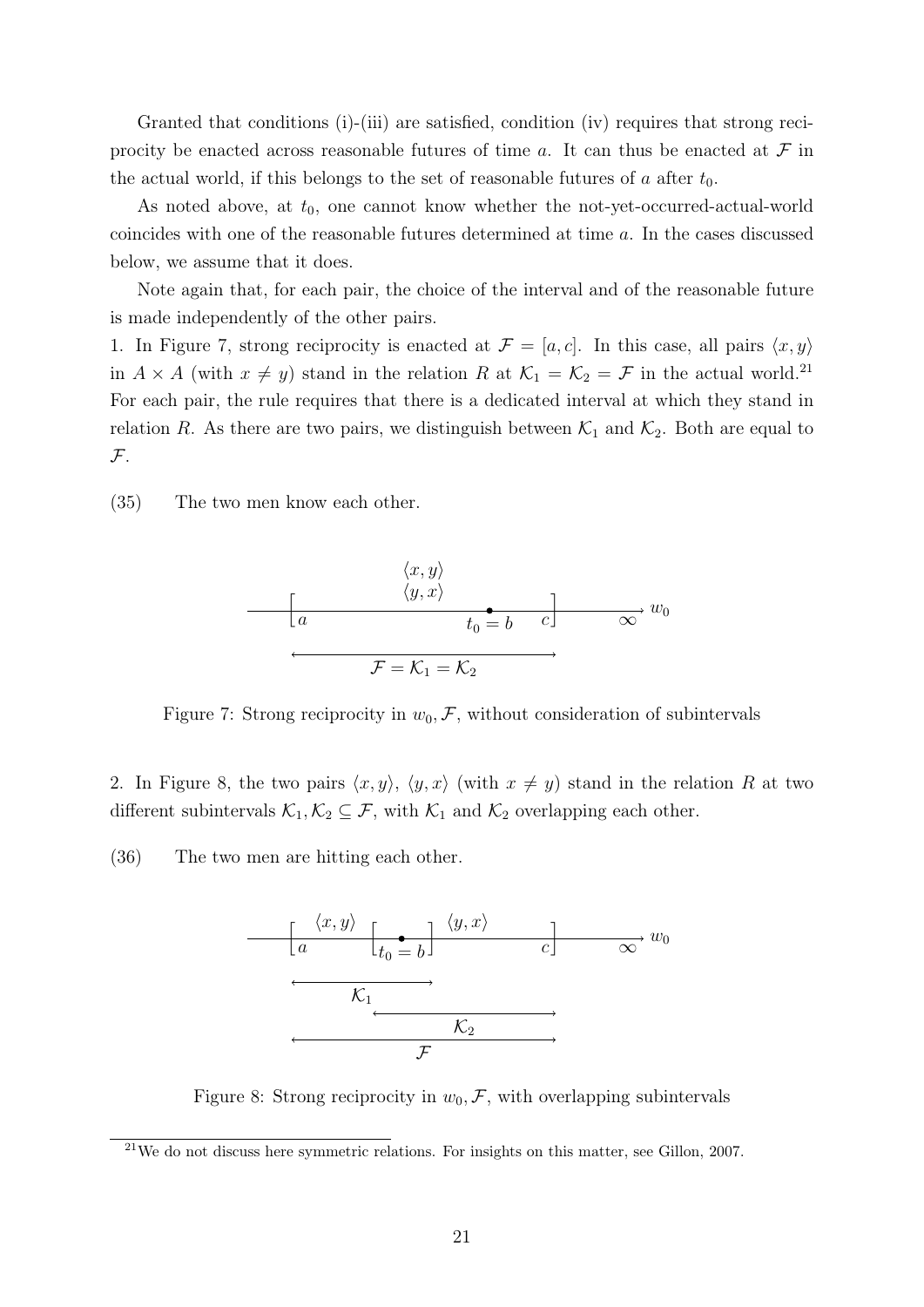Asymmetric predicates cannot be used when strong reciprocity is enacted in every subinterval of  $\mathcal F$  or across overlapping subintervals in  $\mathcal F$ .

3. In Figure 9, the two pairs  $\langle x, y \rangle$ ,  $\langle y, x \rangle$  (with  $x \neq y$ ) stand in the relation R at two different non-overlapping subintervals of  $I$ . Note that  $(34)$  authorizes pauses between subintervals. Strong reciprocity is cumulatively enacted across subintervals of  $\mathcal F$  in  $w_0$ . Asymmetric predicates can be used in this case, as illustrated by the sentence in (37). Interval  $\mathcal{K}_1$  stands for the period at which x succeeds y, interval  $\mathcal{K}_2$  stands for the period at which  $y$  succeeds  $x$ .

(37) The two men succeed each other to the ownership of the shop for taxation purposes.



Figure 9: Strong reciprocity in  $w_0$ , F, with non-overlapping subintervals

Let us now consider the case in which strong reciprocity is not enacted in  $w_0$  but across non-actual reasonable futures of time a.

As illustrated in Figure 10, x stands in the relation R with y in  $w_0$ ,  $\mathcal F$  (with  $\mathcal F = \mathcal K_0$ ), and y stands in relation R with x in a reasonable future of time  $a$  (which is not the actual world), at an interval  $\mathcal{K}_1$ . Strong reciprocity is cumulatively enacted across the actual world and non-actual reasonable futures.

(38) The two boxes are stacked on top of each other.

Two boxes remain stacked in one order at  $w_0$ , F but they could be stacked in the reverse order in a reasonable future of time a, at an interval included in or equal to the reference interval  $\mathcal F$ . Note that reasonable future can branch before or after the utterance time  $t_0$  (at a time later than time a).

The following example (39) involves larger groups.

(39) The three boys follow each other.

Let  $R =$  follow. As pictured in Figure 11, in  $\mathcal{K}_0 = \mathcal{F}$ , y follows x and is followed by z. Different pairs stand in the relation  $R$  in non-actual reasonable branches. Intuitively, the order of the boys can change, while the action involving the set of boys continues.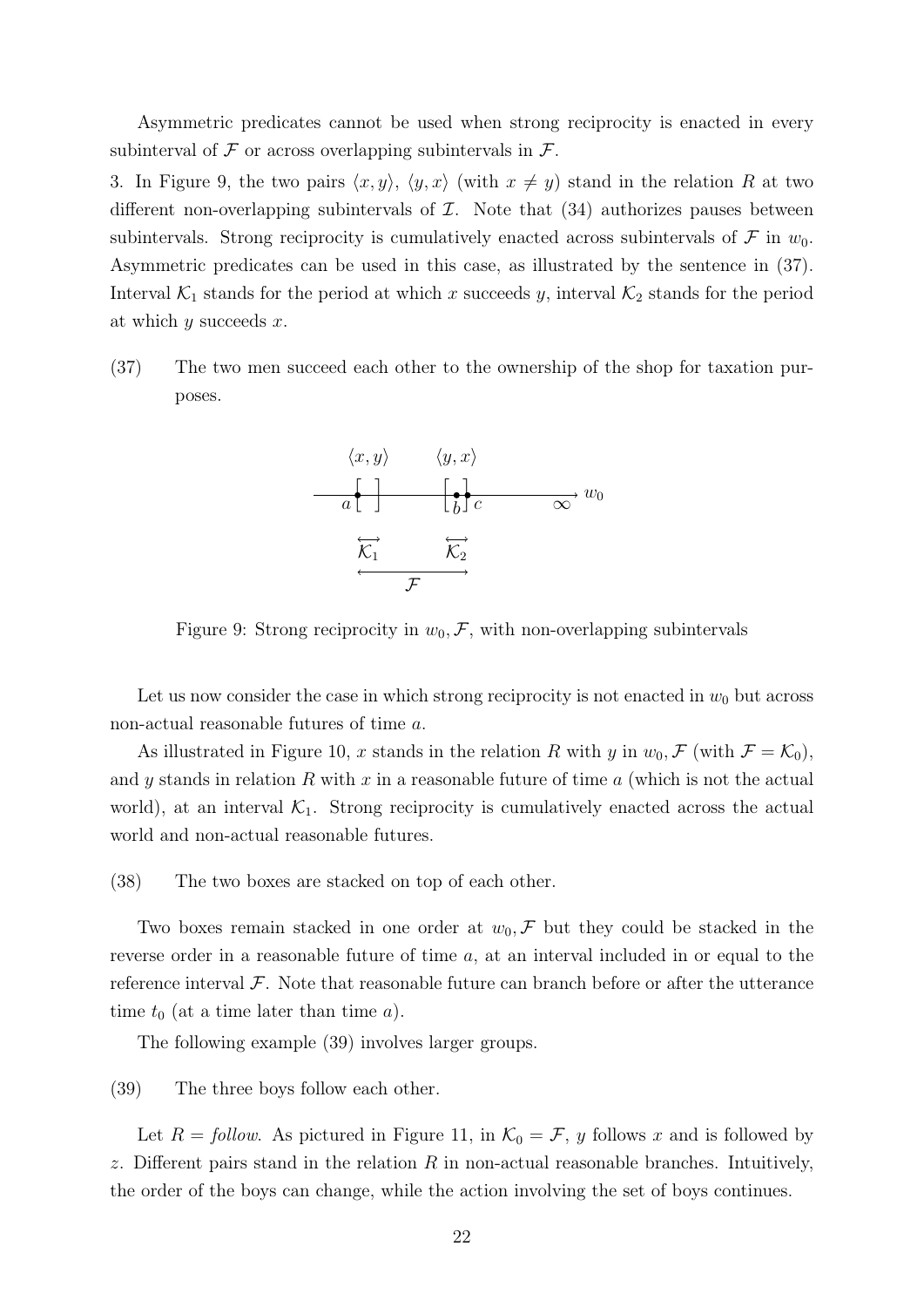

Figure 10: Strong reciprocity cumulatively enacted in the actual world and across branches of the actual world

As pictured, at  $\mathcal{K}_1$  in  $w_1$ , x follows y and is followed by z; at  $\mathcal{K}_2$  in  $w_2$ , x follows z and is followed by y; finally, at  $\mathcal{K}_3$  in  $w_3$ , y follows z and is followed by x.

(For simplicity, in the picture, we use one interval for two pairs of elements standing in the relation  $R$ ).



Figure 11: Three boys following each other

## 3.5 Strengthening of the rule and past/future asymmetry

At this point, we need a device for strengthening the rule, which, as it stands, is too weak.<sup>22</sup> Consider the following example (40).

(40) Scenario: John and Mary were in the middle of a very virulent dispute. John and Mary insulted each other

 $^{22}$ Note that this strategy must be adopted for any theory using ambiguity for the reciprocal or using a variety of rules (although not subscribing to the ambiguity view, see discussion in Beck, 2001 and section 1 here) (e.g., Dalrymple et al. 1998; Beck, 2001; see discussion in Sabato and Winter, 2012 for an alternative approach).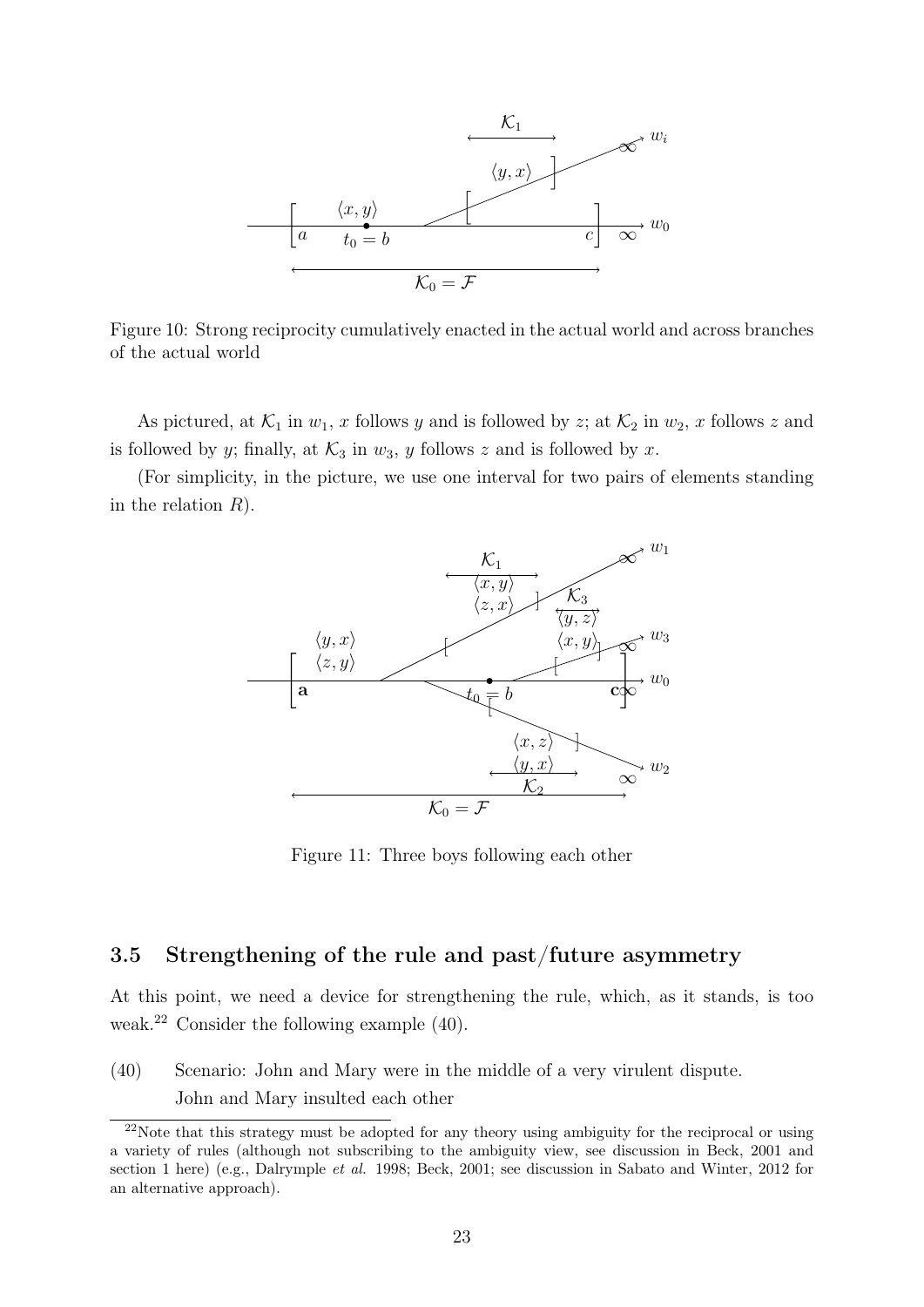The rule in (34) predicts that (40) is true and acceptable if John insulted Mary in the actual world and if Mary insulted John in one of the reasonable futures determined at the origin of the interval  $\mathcal I$ . This constraint is too weak: (40) requires that Mary insults John and that John insults Mary in the actual world.

In the same spirit, consider the following example (41).

(41) Susan, Mary and Ann combed each other

Our account predicts that (41) is true if Mary combed Susan and Susan combed Ann and that in a reasonable future in the set determined at the origin of  $I$ , Ann combed a different girl in the set of girls. As recently argued in Kerem, Friedmann and Winter (2009), given a set of entities and the predicate comb, it is expected that each of the entities is (actually<sup>23</sup>) combed and (actually) combs a different entity in the same set.

Some further constraints must thus be added to (34) to derive the correct predictions. The constraint is the following (42).

(42) In the actual world, the maximum number of pairs of different elements in A allowed by contextual information stand in the relation R.

Let us provide some comments, beginning by considering how the 'maximum number of pairs' is determined. This matter has been extensively discussed in Dalrymple et al. (1998) and recently revised in Kerem, Friedmann and Winter (ibid.) and Sabato and Winter (2012). For (41), while Dalrymple *et al.*'s *(ibid.)* proposal requires that every entity in the reference set combs and is combed by every other distinct element in the reference set (in this case, each girl combs and is combed by two other girls), Kerem, Friedmann and Winter *(ibid.)* argue that this requirement is not correct. They explain, for example, that the predicate *comb* is associated with the concept COMB, which has a typicality preference according to which it is more typical that one combs one person at a time rather than more than one person at a time. The relation denoting one pair of entities (with the first combing the second) better satisfies the typicality conditions associated with the predicate concept than the relation denoting two pairs of entities, with one entity combing two other entities.

For this reason, one could argue that the maximum number of different pairs (of two different elements in A) standing in the relation R in  $w_0$  is constrained by typicality preferences associated with the predicate concept.

Note, however, that because we are using intervals, we can obtain strong reciprocity across subintervals, without contravening the typicality preferences associated with the predicate concept. For (41), typicality preferences require that at a given interval, a

 $23$ Kerem, Friendmann and Winter (2009) do not use a modal framework. We employ here the adverb 'actually' to fit the requirement that they propose into our framework.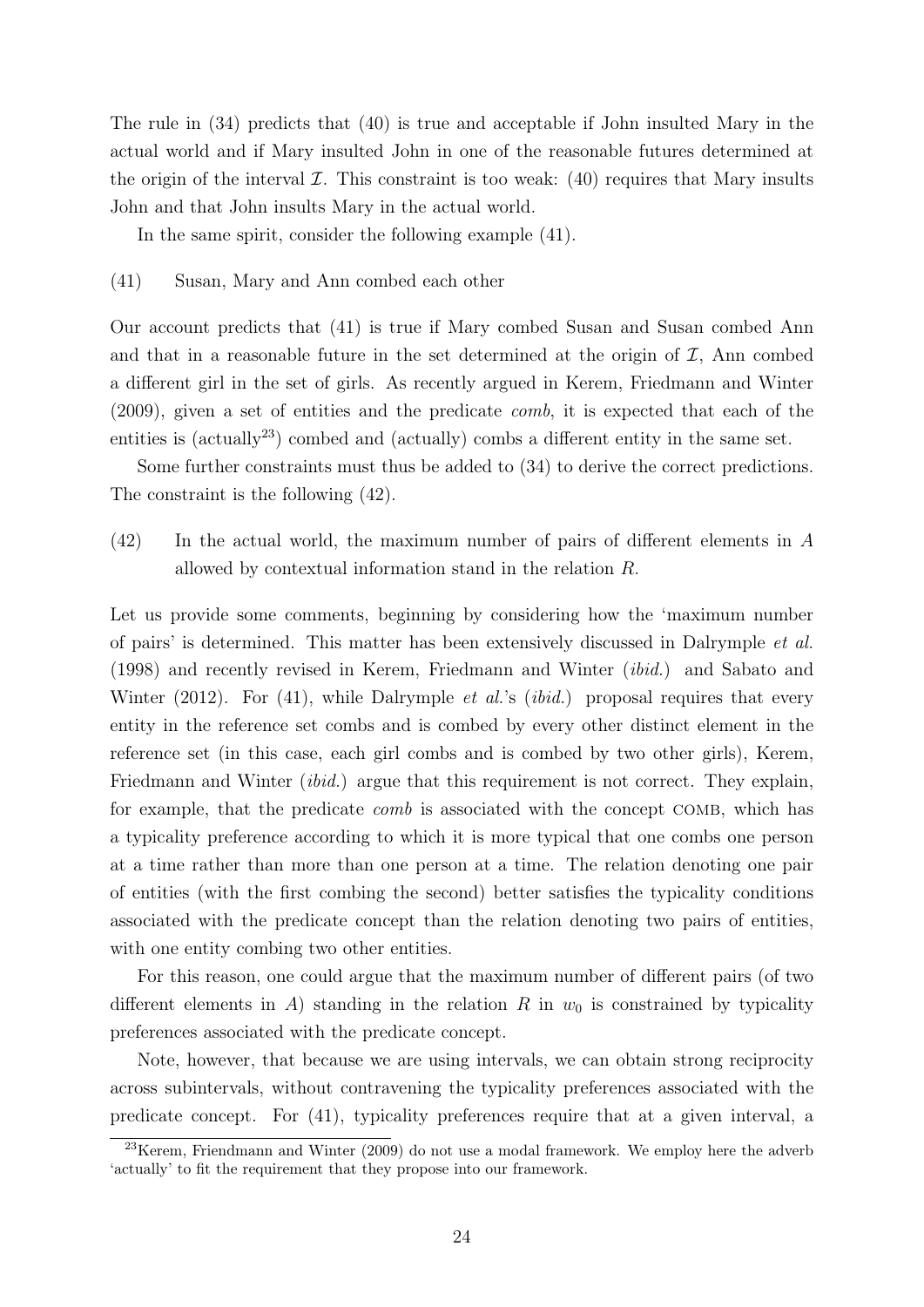girl combs at most one other girl and that across subintervals, it is at least the case in the actual world that each girl combs and is combed by a different girl of the same set. Typicality preferences do not tell us what happens across time, and further experimental investigation must elucidate whether speakers tend to maximize the number of entities involved in the relation across subintervals (in the case (41), one would obtain strong reciprocity in the actual world across subintervals). Consequently, the condition requiring maximization of the number of different entities in the reference set that stands in the relation R in the actual world only appeals to contextual information. Future research will determine how lexical and temporal information interact and how (and whether) the rule should be further constrained in view of this interaction.

Contextual information also determines the maximum number of pairs of different elements in  $A$  that stand in the relation  $R$  in the actual world in a scenario in which a virulent dispute is occurring (40). In this type of scenario, when two participants are involved, it is generally the case that each of the participants insults the others. Provided such contextual information, for (40), maximization of the number of different pairs of two different elements in  $A$  that stand in the relation  $R$  in the actual world results in Mary also insulting John in the actual world.

Our second comment about (42) pertains to the phrase 'in the actual world'. As noted above, adopting a branching time framework, we have assumed that for any given time t, the past of a world at that time is unique, whereas the not-yet-realized-future of that world at that time is one of the options available at  $t$ . In particular, considering the utterance time  $t_0$ , in this framework, one assumes that the actual world up to and including  $t_0$  is unique but that there is not yet an actual world after  $t_0$  and that a variety of options are available. Given this structure of possibilities, one is not entitled to state what the actual-world-to-be is like after  $t_0$ , as this world does not yet exist. Thus, it follows that the constraint in (42) only applies if the actual world is determined, as is the case when the predicate is in the past tense. $^{24}$ 

Let us illustrate this phenomenon with the following example  $(43)$ .

#### (43) Susan, Mary and Ann are combing each other

Assume that the speaker utters (43) when Susan has combed Mary and Mary has combed Ann but Ann has not yet combed anyone else in the reference set.

Different from what happens with each other past sentences, there is no constraint that can be put on the actual world after  $t_0$ , as there is, in fact, no actual world after  $t_0$ , and one can only reason with reasonable futures.

<sup>&</sup>lt;sup>24</sup>Recall, however, that available options across which strong reciprocity must be realized are determined at the origin of the interval  $\mathcal I$ , which is in the past of  $t_0$ . Once the options are closed, constraint (42) requires that in the world that has become the actual world, the maximum pairs of different elements in A stands in the relation R, given certain contextual information.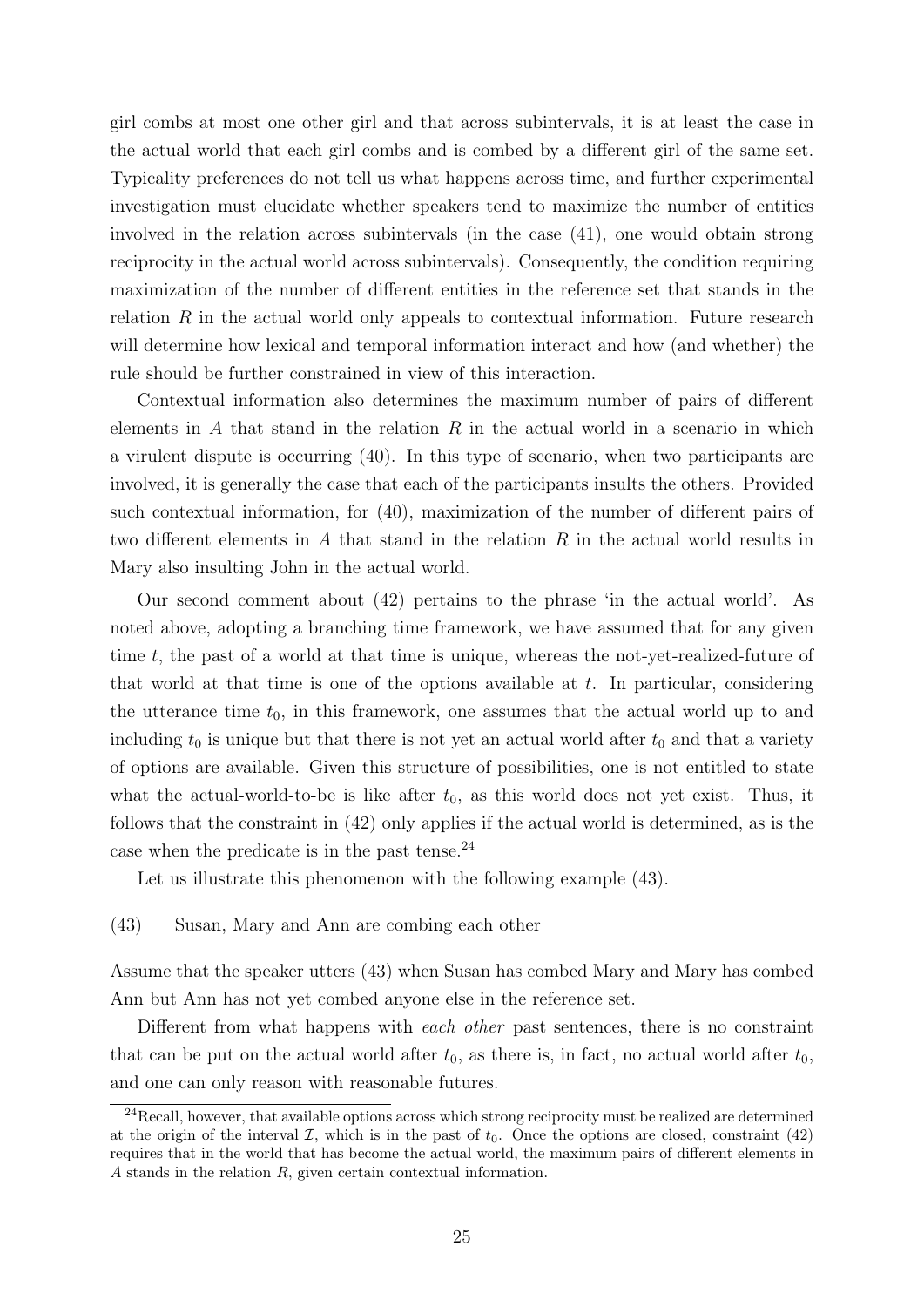Clearly, when uttering the sentence, the speaker believes that the not-yet-existing actual world after  $t_0$  belongs to the reasonable future determined at time a and that Ann will comb Susan in the actual world to come after  $t_0$ . However, this is just a belief, and the constraint in (42) does not apply to each other non-past sentences, as the actual world to come does not yet exist at the utterance time.

Note that even if Ann does not comb Susan in the actual world to come after  $t_0$ , the sentence remains true at  $t_0$  if, in a reasonable world determined at the origin of the reference interval, Ann combs Susan. More concretely, if the roof under which the girls are combing each other unexpectedly falls down and the girls leave the house before Ann combs Susan, at the time of the utterance (i.e., before the unexpected falling of the roof), the sentence is, nonetheless, true.<sup>25</sup>

To conclude, let us note that for (44), it is also required that John know Mary and that Mary know John.

#### (44) John and Mary know each other

In this case, the predicate is considered to denote a relation that holds permanently. As we explain in the following section, permanent properties close possibilities, and to satisfy the rule in (34), strong reciprocity must be obtained in the actual world, as it is the case in (44). As we now show, this scenario is possible only with non-asymmetric properties.

Thus, we now turn to the definition of (non-)permanency and (non-)asymmetry in the temporal-modal framework that we have designed.

# 4 Definitions: Asymmetry, (non-)decidedness and (non- )permanency

In this formal section, we define asymmetry and (non-)permanency in the temporal-modal framework that we have designed. We also introduce a new notion of (non-)decidedness for asymmetric relations.

This notion is needed to tease apart cases like (45-a) from cases like (45-b).

(45) a. #The Eiffel Tower and the Empire State Building are taller than each other

 $25$ We do not discuss here reciprocal each other sentences with the future auxiliary will, which behave like past reciprocal each other sentences: John and Ann will love each other requires that in the future, John loves Ann and Ann loves John. On the assumption that will is a modal universal quantifier that introduces a plan (i.e., that it quantifies worlds that are most similar given the wishes/intentions/beliefs of the speaker or the director of the plan, e.g., Copley, 2002), one understands that the possibilities are metaphysically open but plan-wise closed. Whether this interpretation is true for future sentences and how this information copes with the truth conditions of *each other* sentences is an issue that remains open.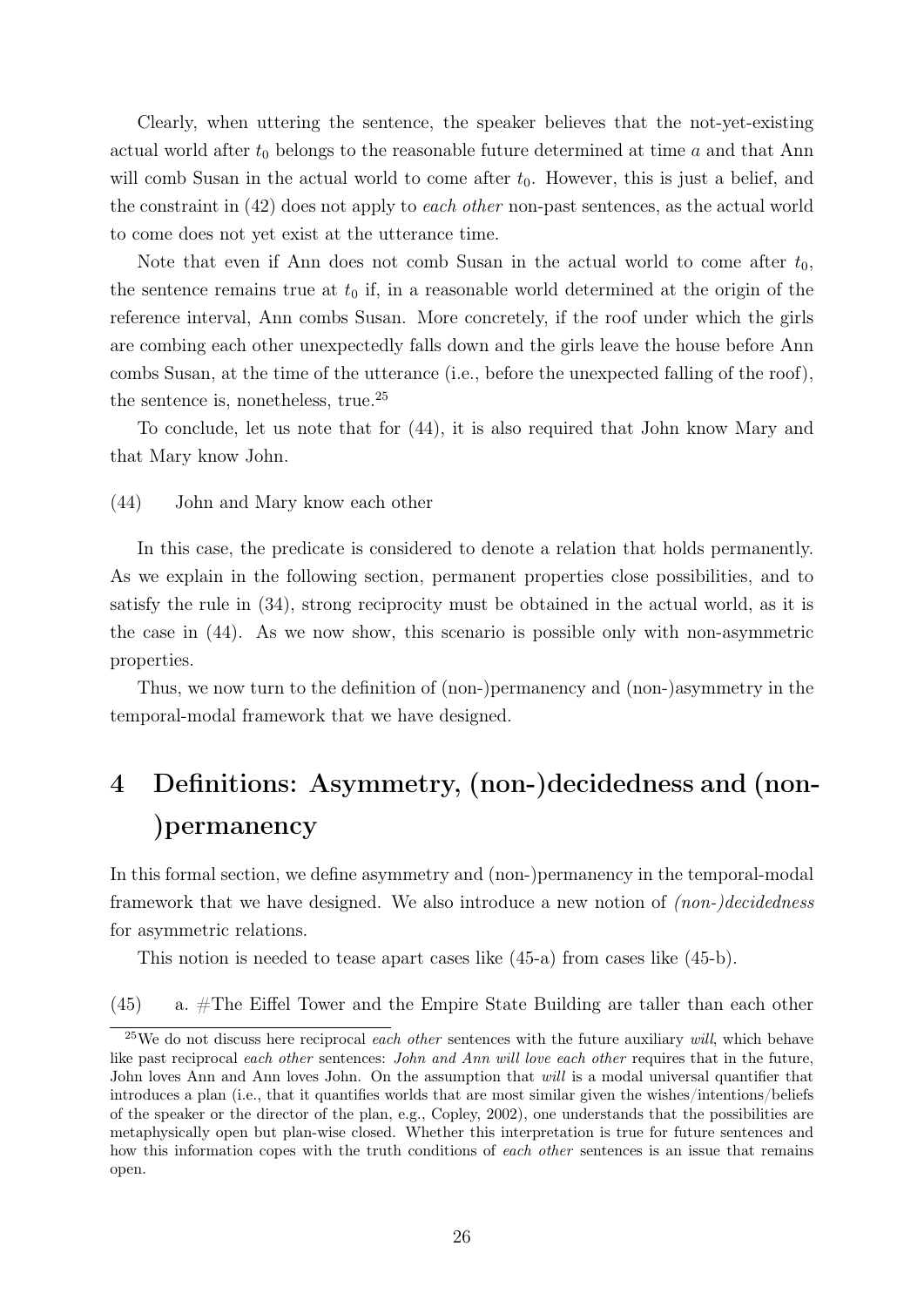$(=(25))$ 

b. The two tables are stacked on top of each other  $(=(17-a))$ 

Example (45-a) illustrates a relation that is decided across reasonable futures (fixed at the time of the completion of the Empire State Building). In futures in which no catastrophes occur, and neither the American nor the French government adds or suppresses floors, the Eiffel Tower does not become higher than the Empire State Building.

Example (45-b) illustrates a relation that is non-decided, as across reasonable futures fixed at the time of the stacking of the tables, the order of the tables can change.

The relation holding between two kings in the scenario provided in (46) is also decided. Here, the younger king succeeds the older king who, once succeeded, can no longer succeed his successor.

(46) Scenario: a king cannot succeed his successor. #The two kings succeeded each other  $(=(24-b))$ 

We show that whenever an asymmetric relation is decided, the reciprocal each othersentence is false and unacceptable. As for (45-a), since across the reasonable futures fixed at the time of the completion of the Empire State Building the Eiffel Tower cannot become higher than the Empire State Building, strong reciprocity cannot be enacted and the sentence is ruled out. Similarly, for (46), since across reasonable futures fixed at the time of the succession of the younger king, the older king can no longer succeed his successor, strong reciprocity cannot be enacted and the sentence is ruled out.

In addition, we consider how asymmetry, (non-)permanency and (non-)decideness interact with the truth conditions for reciprocal each other -sentences.

Throughout the remainder of the paper,  $t_0$  is the utterance time,  $w_0$  stands for the actual world, and whenever we write  $\langle x, y \rangle$  or  $\langle y, x \rangle$ , we assume that  $x \neq y$ .

## 4.1 Asymmetry

In our temporal-modal framework, asymmetry is defined as in (47).

(47) Asymmetry

Let  $\mathcal L$  be an interval, A a plural set and W a set of worlds. A relation R is asymmetric on  $A, \mathcal{L}$  iff

 $\forall x, y \in A$  such that  $x \neq y$ ,  $\forall w_i \in W$ ,  $\forall \mathcal{D} \subseteq \mathcal{L}$ ,  $(R(\langle x, y \rangle, w_i, \mathcal{D})) \rightarrow ((\neg R) (\langle y, x \rangle, w_i, \mathcal{D}))$ 

Paraphrase: for all  $x, y$  in the set A such that  $x$  is different from  $y$ , for all worlds  $w_i$  in the set W, for all intervals  $\mathcal D$  equal to or included in interval  $\mathcal L$ , if x stands in the relation R with y in  $w_i$  at  $\mathcal{D}$ , then y does not stand in the relation R with x in  $w_i$  at  $\mathcal{D}$ .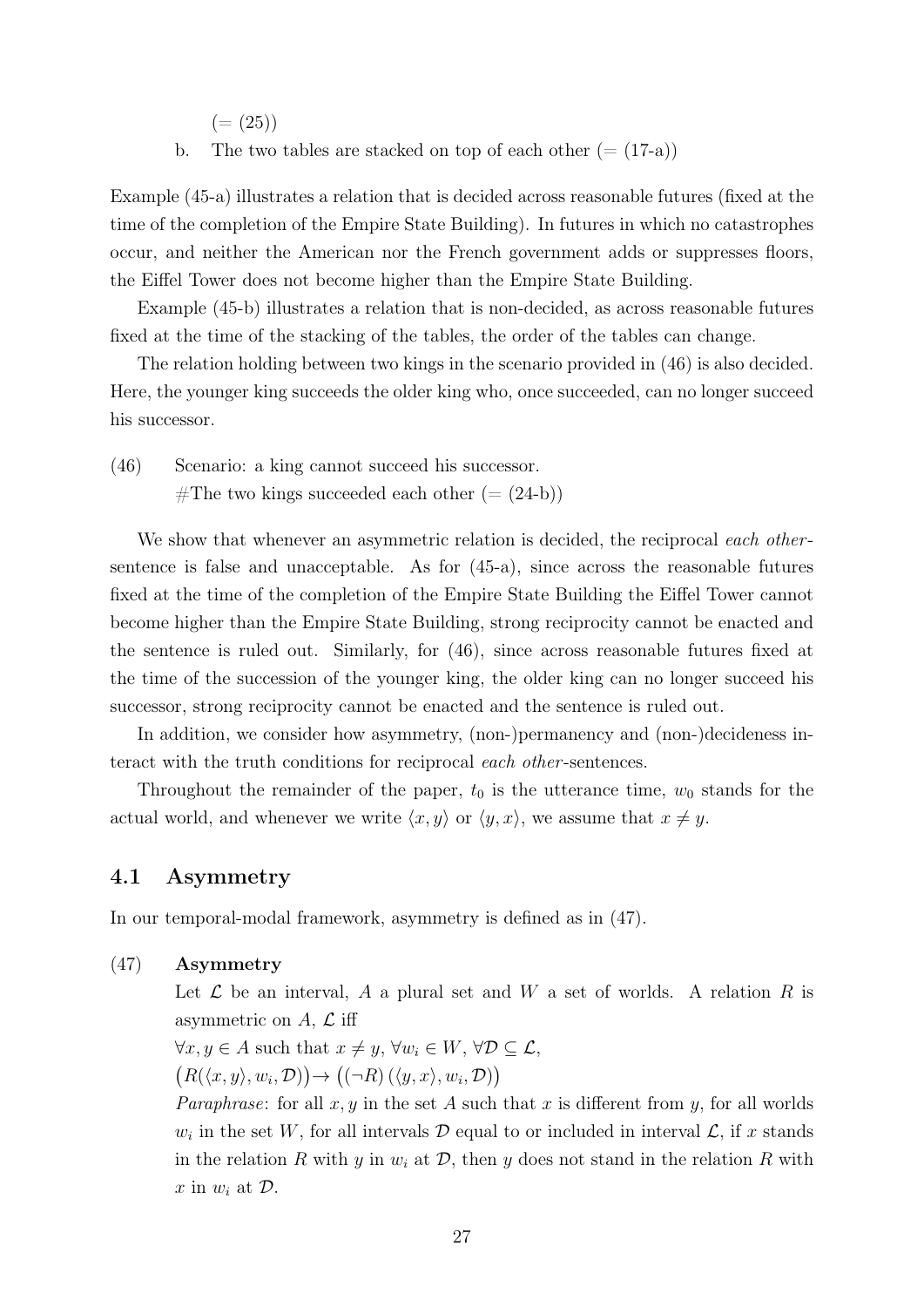## 4.2 (Non-)decidedness

The model of branching time represents the past as settled and the future as open. The notion of past settledness is related to that of historical necessity (Aristotle, de Interpretatione IX; Kamp, 1979; Thomason, 1984; Condoravdi, 2002): nothing can change whatever is the case up to and including the present time.

Condoravdi *(ibid.)* explains that the future can also be represented as settled. In Condoravdi's framework, settledness is a property of common grounds, which are defined as equivalence classes of worlds, fixed at a time  $t \in T$ . It is not guaranteed that the actual world be part of every common ground. Future settledness is a property of those common grounds that contain specific information to this effect.

In our framework (see section 4.1.2), for any time  $t \in T$ , we have defined the common ground  $cg(t)$  as the set of worlds that are identical to the actual world at least up to and including t. (Note that, in our framework, the actual world is part of the common ground). We have then introduced reasonable futures, as the set of worlds determined at  $t$  which are part of the common ground, but are such that the rules that hold at  $t$  also hold after t. (Note that in Condoravdi's framework, there is no notion of reasonability employed). It is possible that the actual-world-to come after t belongs to the set of reasonable worlds.

Here, we define a notion of decidedness that is relativized to reasonable worlds. In particular, we provide a decidedness condition for asymmetric relations in (48). A paraphrase immediately follows.

#### (48) Decidedness

Let  $\mathcal{L} = [d, \infty]$  be an arbitrary interval that is unbounded on the right, A a plural set and  $R_{\text{asymm}}$  an asymmetric relation.  $R_{\text{asymm}}$  is decided on  $A, \mathcal{L}, w_0$  iff for any two entities  $x, y \in A$ ,

 $(\exists \mathcal{D} \subseteq \mathcal{L}(R_{\text{asymm}}(\langle x, y \rangle, w_0, \mathcal{D}))) \rightarrow$ 

 $(\forall w_j \in \text{ReasFut}(d)((\neg R_{\text{asymm}})(\langle y, x \rangle, w_j, \mathcal{L})))$ 

*Paraphrase:* if there exists an interval  $D$  equal to or included in interval  $\mathcal{L}$  such that x stands in the relation  $R_{\text{asymm}}$  with y in  $w_0$  at  $\mathcal{D}$ , then for all worlds  $w_j$ in the set of reasonable futures determined at time  $d, y$  does not stand in the relation  $R_{\text{asymm}}$  with x in  $w_i$  at  $\mathcal{L}$ .

Condition (48) states that an asymmetric relation is decided in  $w_0$  at the interval  $\mathcal{L} =$  $[d, \infty]$  if, whenever the pair  $\langle x, y \rangle$  stands in the relation  $R_{\text{asymm}}$  at an interval  $\mathcal{D} \subseteq \mathcal{L}$  in  $w_0$ , then for all reasonable futures of time d, the pair  $\langle y, x \rangle$  does not stand in the relation  $R_{\text{asymm}}$  in  $\mathcal{L}$ .

Let us illustrate the decidedness condition. In Figure 12,  $\langle x, y \rangle$  stands in the relation  $R_{\text{asymm}}$  in a subinterval D of L in the actual world, and the pair  $\langle y, x \rangle$  does not stand in the relation  $R_{\text{asymm}}$  in the interval  $\mathcal{L}$ , in any reasonable future determined at time d. (In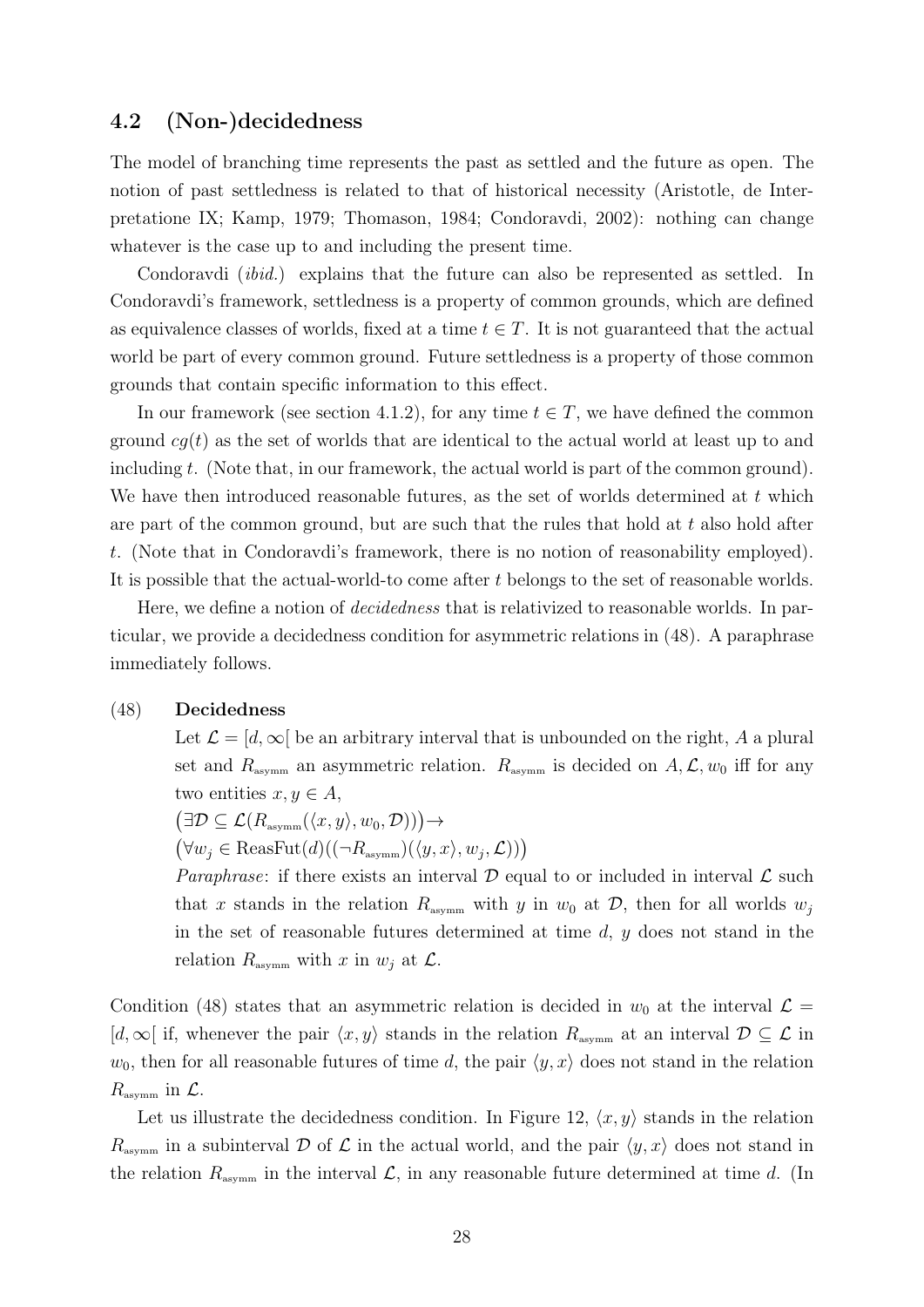the pictures, we write  $\neg \langle x, y \rangle$ , meaning that x does not stand in the relation  $R_{\text{asymm}}$  with  $y).$ 



Figure 12: Decidedness, with  $R_{\text{asymm}}$  being instantiated at  $w_0$  at a  $\mathcal{D} \subset \mathcal{L}$ 

In Figure 13,  $\langle x, y \rangle$  stands in the relation  $R_{\text{asymm}}$  in  $\mathcal L$  in  $w_0$ , and the pair  $\langle y, x \rangle$  does not stand in relation  $R_{\text{asymm}}$  in the reference interval  $\mathcal L$  in any reasonable future determined at d.



Figure 13: Decidedness, with  $R_{\text{asymm}}$  being instantiated at  $w_0$  at a  $\mathcal{D} = \mathcal{L}$ 

We now make precise the notion of non-decidedness, which is the negation of decidedness. As  $\neg(\phi \rightarrow \psi)$  amounts to  $\phi \land \neg(\psi)$ , the negation of (48) reads as (49), which is equivalent to (50).

(49) 
$$
\exists x \in A \exists y \in A
$$

$$
(\exists \mathcal{D} \subseteq \mathcal{L}(R_{\text{asymm}}(\langle x, y \rangle, w_0, \mathcal{D}))) \land \neg(\forall w_j \in \text{ReasFut}(d)((\neg R_{\text{asymm}})(\langle y, x \rangle, w_j, \mathcal{L})))
$$

$$
\exists x \in A \exists y \in A
$$

$$
(\exists \mathcal{D} \subseteq \mathcal{L}(R_{\text{asymm}}(\langle x, y \rangle, w_0, \mathcal{D}))) \land (\exists w_j \in \text{ReasFut}(d) \land ((\neg R_{\text{asymm}})(\langle y, x \rangle, w_j, \mathcal{L})))
$$

Now, remark that, for any interval Z for any world  $w \in W$ ,  $\neg((\neg R_{\text{asymm}})(\langle y, x \rangle, w, \mathcal{Z}))$ is not equivalent to  $R_{\text{asymm}}(\langle y, x \rangle, w, \mathcal{Z})$ , rather,

(51) 
$$
\neg((\neg R_{\text{asymm}})(\langle y, x \rangle, w, \mathcal{Z})) \text{ iff}
$$

$$
\exists \mathcal{N} \subseteq \mathcal{Z}(R_{\text{asymm}}(\langle y, x \rangle, w, \mathcal{N}))
$$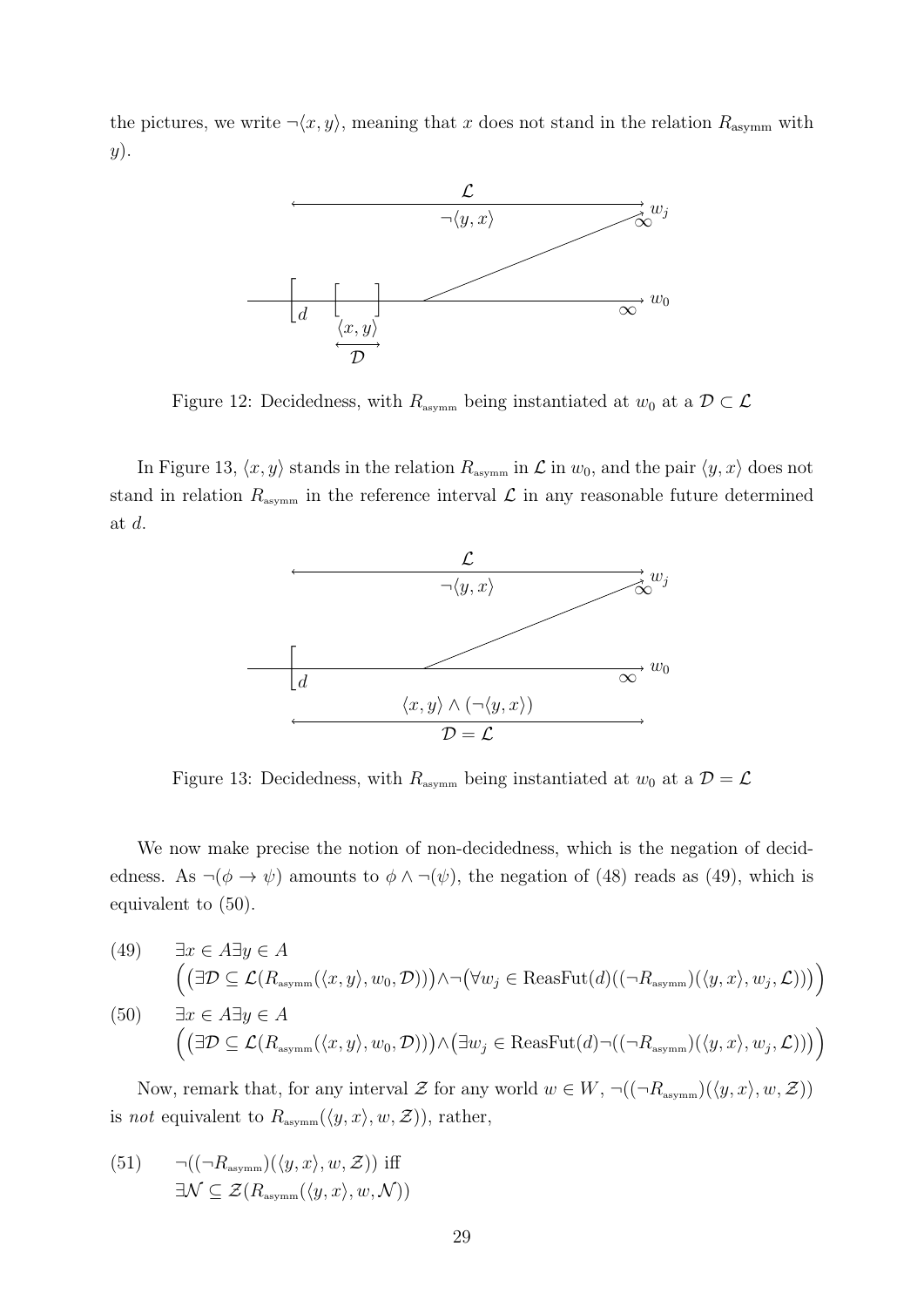Using  $(51)$ ,<sup>26</sup> (52) provides the conditions of non-decidedness.

#### (52) Non-decidedness

Let  $\mathcal{L} = [d, \infty]$  be an arbitrary interval that is unbounded on the right, A a plural set and  $R_{\text{asymm}}$  an asymmetric relation.  $R_{\text{asymm}}$  is non-decided on  $A, \mathcal{L}, w_0$  iff there exist two entities  $x, y \in A$  such that,

 $(\exists \mathcal{D} \subseteq \mathcal{L}(R_{\text{asymm}}(\langle x, y \rangle, w_0, \mathcal{D}))) \wedge (\exists w_j \in \text{ReasFut}(d) \exists \mathcal{B} \subseteq \mathcal{L}(R_{\text{asymm}}(\langle y, x \rangle, w_j, \mathcal{B})))$ *Paraphrase:* there exists an interval  $D$  equal to or included in interval  $\mathcal L$  such that x stands in the relation  $R_{\text{asymm}}$  with y in  $w_0$  at  $\mathcal D$  and there exists a world  $w_j$  in the set of reasonable futures determined at time d such that there exists an interval B equal to or included in interval  $\mathcal L$  such that y stands in the relation  $R_{\text{asvmm}}$  with x in  $w_j$  at  $\mathcal{B}$ .

This condition states that there is a pair  $\langle x, y \rangle$  that stands in the relation  $R_{\text{asymm}}$  in the actual world (at  $\mathcal L$  or a subinterval of  $\mathcal D$  of  $\mathcal L$ ), and there is a reasonable future fixed at time d in which the pair  $\langle y, x \rangle$  stands in the relation  $R_{\text{asymm}}$ , at  $\mathcal L$  or a subinterval  $\mathcal B$  of L.



Figure 14: Non-decidedness

For a reciprocal sentence to be true and acceptable, an asymmetric relation should not be decided, but rather non-decided. Before proving this, let us prove that asymmetry of a relation  $R_{\text{asymm}}$  is compatible with decidedness, but does not imply it.

 $(53)$  An asymmetric relation  $R_{\text{asvmm}}$  can be decided as well as non-decided on a given interval  $\mathcal{L} = [d, \infty)$ .

<sup>26</sup>Consider the case of two individuals, John and Mary and the 'kiss-on-the cheek' relation. Also, consider a world w and an interval  $\mathcal Z$  at which John kisses Mary on the cheek and Mary does not kiss John. Letting  $x =$  John and  $y =$  Mary, we obtain that  $(\neg$ kiss on the cheek)( $\langle \text{Mary.John}\rangle, w, \mathcal{Z}$ ). To negate this, it is not necessary that Mary kisses John during the whole interval  $\mathcal{Z}$ . Let N be a subinterval of interval Z. It is sufficient that Mary kisses John at N. The negation of  $(\neg$ kiss on the cheek)( $\langle \text{Mary,John}} \rangle, w, Z$ ) is thus (kiss on the cheek)( $\langle \text{Mary,John} \rangle, w, \mathcal{N}$ ). Note that here we are treating 'kiss-on-the-cheeck' relation as an atelic one, see discussion in section 3.3.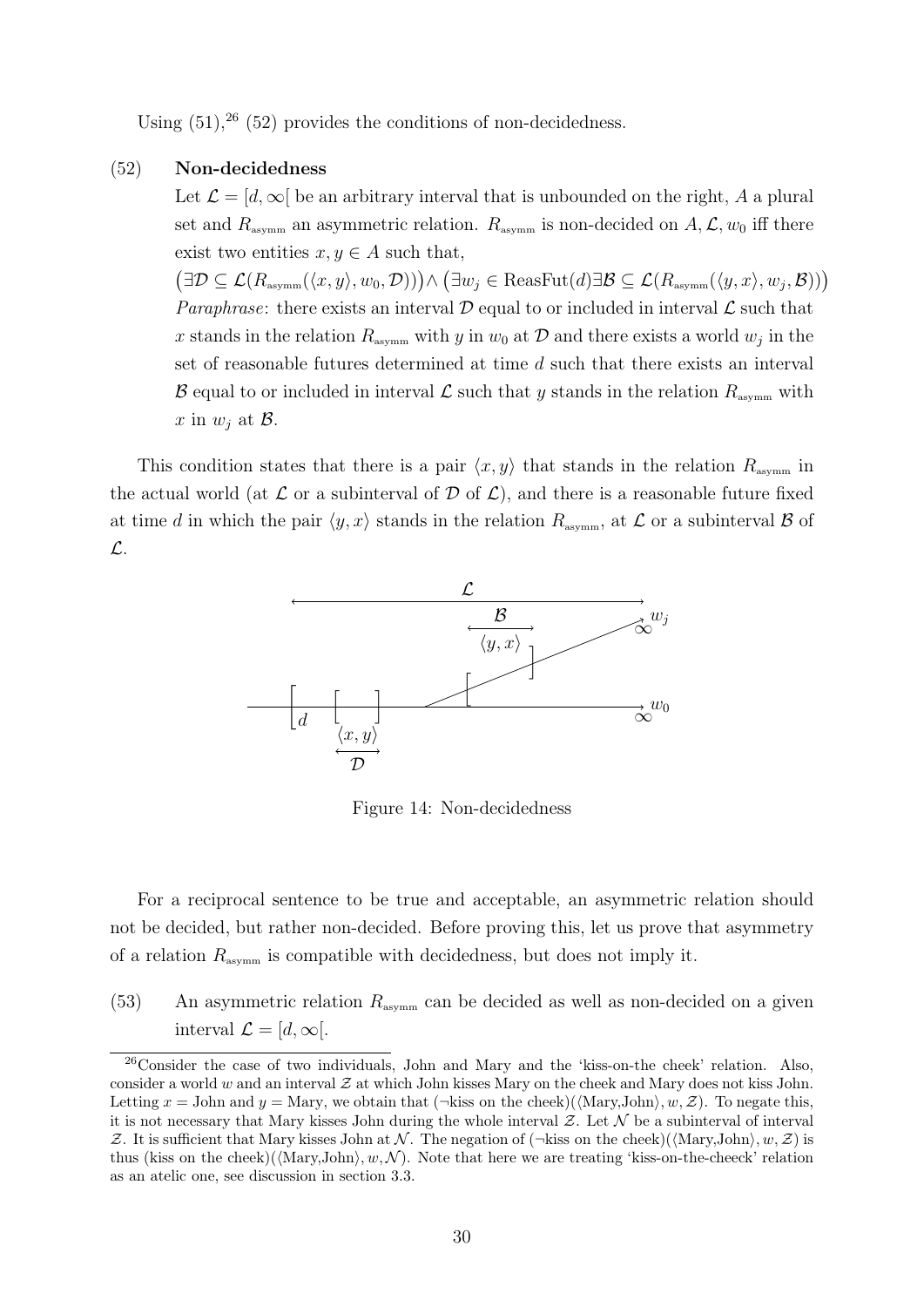PROOF. Assume for instance that  $w_0 \in \text{ReasFut}(d)$ , and that for some  $\mathcal{D} \subseteq \mathcal{L}$ , we have  $R_{\text{asymm}}(\langle x, y \rangle, w_0, \mathcal{D})$ . So by the very definition of asymmetry we have that  $(\neg R_{\text{asymm}}) (\langle y, x \rangle, w_0, \mathcal{D})$ . Then,

- (i)if for all  $w_j \in \text{ReasFut}(d)$ , we also have for all  $\mathcal{E} \subseteq \mathcal{L}$  that  $(\neg R_{\text{asymm}}) (\langle y, x \rangle, w_j, \mathcal{E})$ , then  $(\neg R_{\text{asymm}})(\langle y, x \rangle, w_j, \mathcal{L})$ . In that case,  $R_{\text{asymm}}$  is decided on  $\mathcal{L}$ .
- (ii)Suppose now that  $R_{\text{asymm}}(\langle y, x \rangle, w_0, \mathcal{E})$  for some interval  $\mathcal{E} \subseteq \mathcal{L}$  such that  $\mathcal{D} \cap \mathcal{E} = \emptyset$ . Hence, the definition of non-decidedness is checked by taking  $w_i = w_0$  and  $\mathcal{B} = \mathcal{E}$  in (52).

We can now prove that, for a reciprocal *each other*-sentence to be true, an asymmetric relation should be non-decided.

(54) If  $EO (A, R_{\text{asymm}})$  is true at  $w_0, t_0$ , then  $R_{\text{asymm}}$  is non-decided on  $[a, \infty)$  (where a is defined in  $(34),(i)$ .

PROOF. Fix  $u \in A$ . By (34)-(iii), for some  $v \neq u$  and some  $\mathcal{J} \subseteq [a, b]$  we have  $R_{\text{asymm}}(\langle u, v \rangle, w_0, \mathcal{J})$  or  $R_{\text{asymm}}(\langle v, u \rangle, w_0, \mathcal{J})$ . Without loss of generalization, we assume that  $R_{\text{asymm}}(\langle u, v \rangle, w_0, \mathcal{J})$ . Then, apply (34)-(iv) to  $x = v$  and  $y = u$ : for some  $c \succeq b$ , some  $\mathcal{K} \subseteq [a, c]$  and some  $w_j \in \text{ReasFut}(a)$ , we have  $(R_{\text{asymm}}(\langle v, u \rangle, w_j, \mathcal{K}))$ . Thus the definition of non-decidedness on  $\mathcal{L} = [a, \infty)$  is verified by taking  $\mathcal{D} = \mathcal{J} \subseteq [a, b] \subset [a, \infty[$  and  $\mathcal{B} = \mathcal{K} \subseteq [a, c] \subset [a, \infty[$ .

## 4.3 (Non)-permanency

We now define permanency within the designed framework.

#### (55) Permanency

Let  $\mathcal{L} = [d, \infty]$  be an arbitrary interval that is unbounded on the right and A a plural set. A relation R is permanent on  $A, \mathcal{L}, w_0$  iff, for any two entities  $x, y \in A$ ,  $\big(\exists \mathcal{D} \subseteq \mathcal{L}\big(R(\langle x,y \rangle,w_0,\mathcal{D})\big)\big) \rightarrow \big(\forall w_j \in \text{ReasFut}(d) \left(R(\langle x,y \rangle,w_j,\mathcal{L})\right)\big)$ *Paraphrase:* if there exists an interval  $D$  equal to or included in interval  $\mathcal{L}$  such

that x stands in the relation R with y in  $w_0$  at D, then, for all worlds  $w_j$  in the set of reasonable futures determined at time  $d, x$  stands in the relation  $R$  with  $y$ in  $w_i$  at  $\mathcal{L}$ .

Definition (55) states that, for any two different entities  $x, y \in A$ , if x stands in relation R with y in the actual world at (a subinterval of)  $\mathcal{L}$ , it remains in the relation R with y in all reasonable futures determined at time  $d$  in  $\mathcal{L}$ .

We now show that the permanency of an asymmetric relation entails decidedness.

(56) Let  $\mathcal{L} = [d, \infty]$  be an interval and  $R_{\text{asymm}}$  be an asymmetric relation on  $\mathcal{L}$ . If  $R_{\text{asymm}}$  is permanent in  $w_0, \mathcal{L}$ , then it is decided in  $w_0, \mathcal{L}$ .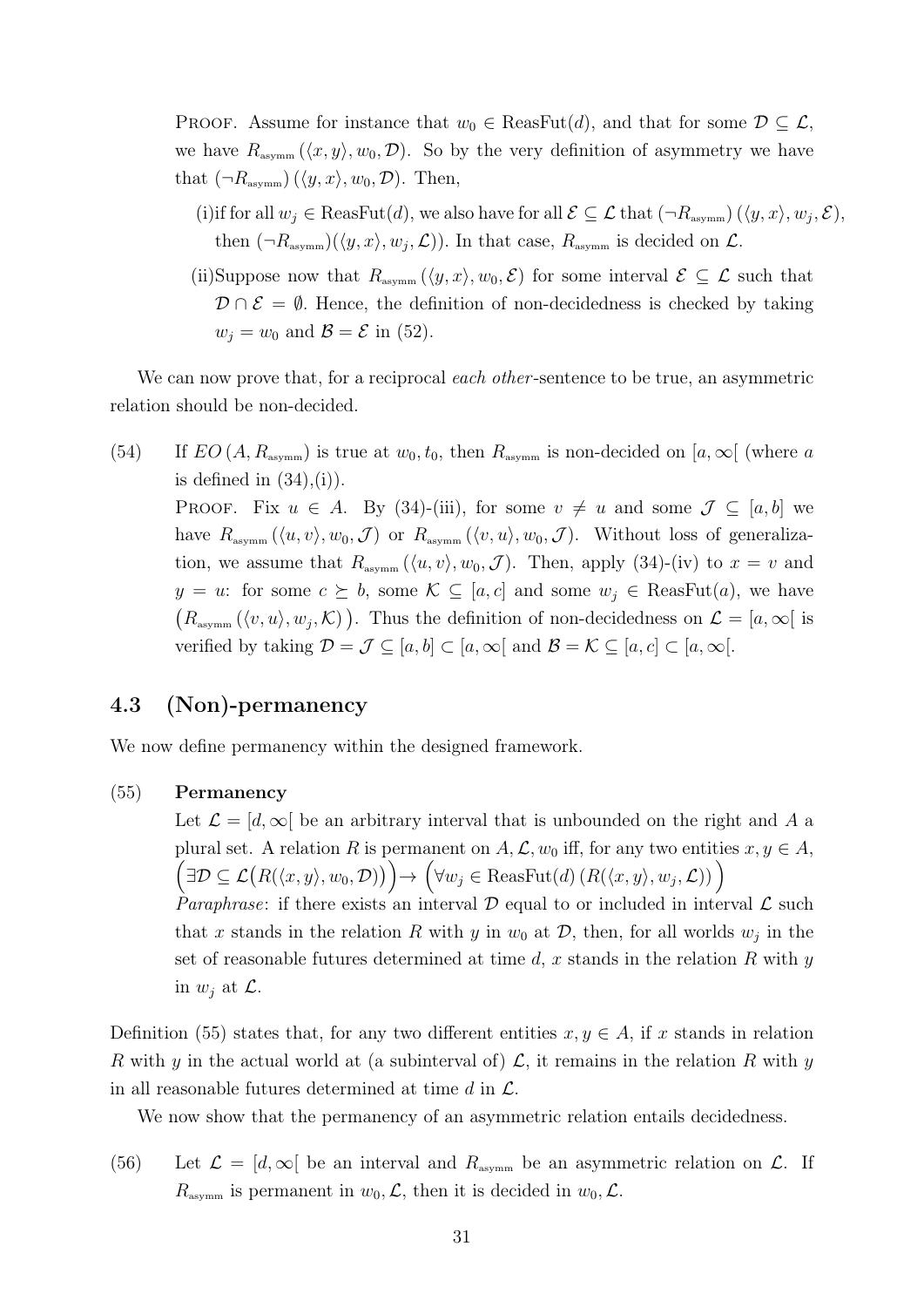

Figure 15: Permanency

PROOF. By asymmetry, we have for all world  $w_j \in \text{ReasFut}(d)$  that

$$
(R_{\text{asymm}}(\langle x, y \rangle, w_j, \mathcal{L})) \rightarrow ((\neg R_{\text{asymm}}) (\langle y, x \rangle, w_j, \mathcal{L})).
$$

So if we assume that  $R_{\text{asymm}}$  is permanent in  $w_0, \mathcal{L}$ , then

$$
\begin{aligned} \left(\exists \mathcal{D} \subseteq \mathcal{L}(R_{\text{asymm}}(\langle x, y \rangle, w_0, \mathcal{D}))\right) &\to \left(\forall w_j \in \text{ReasFut}(d) \left(R_{\text{asymm}}(\langle x, y \rangle, w_j, \mathcal{L})\right)\right) \\ &\to \left(\forall w_j \in \text{ReasFut}(d) \left((\neg R_{\text{asymm}}) \left(\langle y, x \rangle, w_j, \mathcal{L}\right)\right)\right), \end{aligned}
$$

i.e.  $R_{\text{asymm}}$  is decided in  $w_0, \mathcal{L}$ .

Notice, any reciprocal each other -sentence is predicted false whenever the relation is asymmetric and decided.

(57) Let  $\mathcal{L} = [d, \infty]$  be an interval and  $R_{\text{asymm}}$  be an asymmetric and decided relation on  $\mathcal{L}$ . Then  $EO (A, R_{\text{asymm}})$  is false at  $w_0, t_0$ . PROOF. The implication  $(54)$  amounts for any relation R to  $\big(\neg (EO(A, R) \text{ true at } w_0, t_0) \lor \neg (R \text{ asymmetric on } \mathcal{L}) \lor \neg (R \text{ decided on } \mathcal{L})\big).$ 

This implies that

$$
\Big(\neg((R \text{ asymmetric on }\mathcal{L}) \wedge (R \text{ decided on }\mathcal{L})) \vee \neg(EO(A, R) \text{ true at } w_0, t_0)\Big),
$$

which amounts in turn to the desired implication.

Therefore, from (56), any each other-sentence is also false whenever the asymmetric relation is permanent.

Using (51), the condition of non-permanency is provided in (58).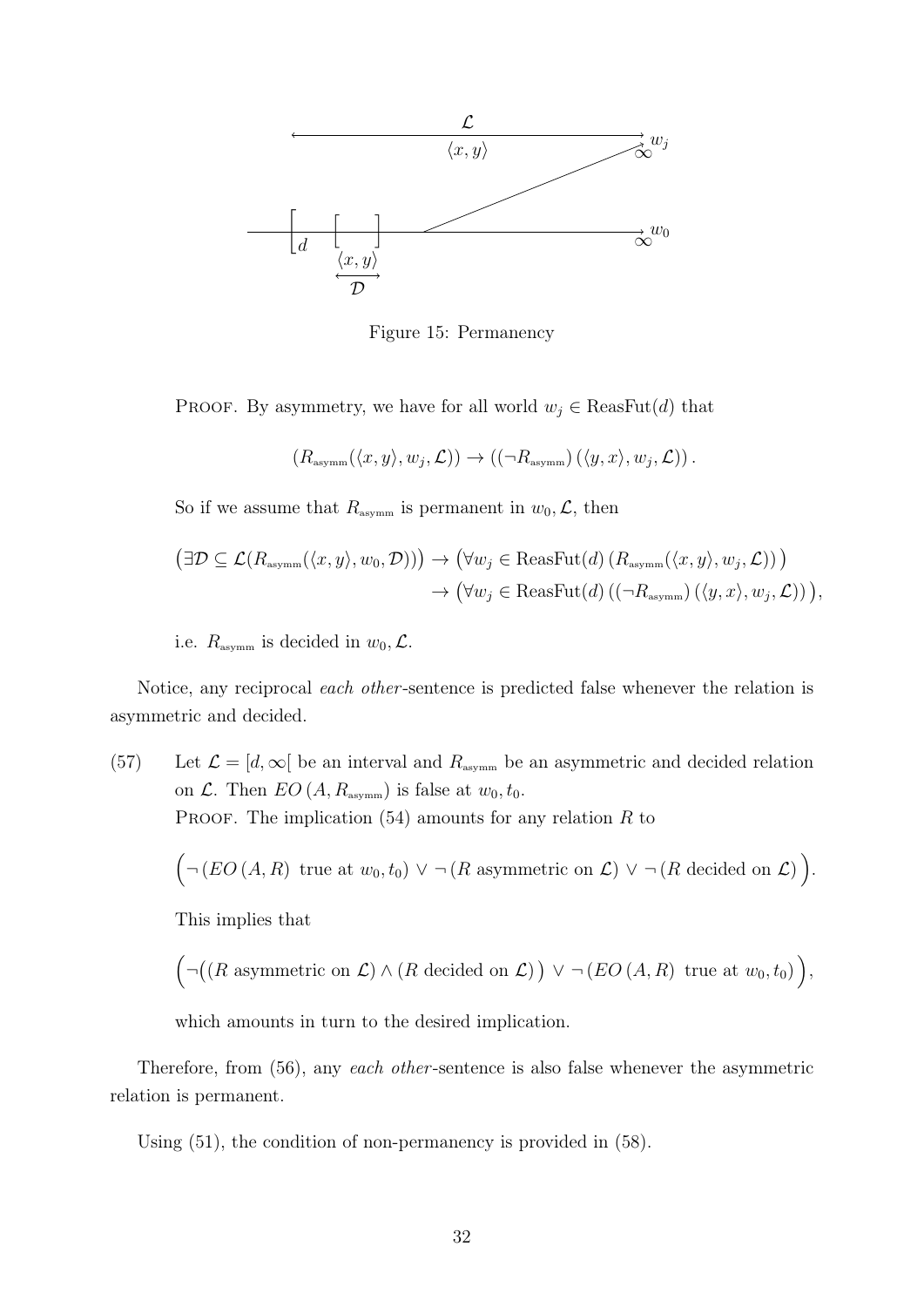#### (58) Non-permanency

Let  $\mathcal{L} = [d, \infty]$  be an arbitrary interval that is unbounded on the right and A a plural set. A relation is non-permanent on  $A, \mathcal{L}, w_0$  iff, there exists two entities  $x, y \in A$  such that,

 $(\exists \mathcal{D} \subseteq \mathcal{L}(R\langle x,y\rangle, w_0, \mathcal{D})) \wedge (\exists w_j \in \text{ReasFut}(d) \exists \mathcal{B} \subseteq \mathcal{L}((\neg R)(\langle x,y\rangle, w_j, \mathcal{B})))$ 

Paraphrase: there exists an interval  $D$  equal to or included in interval  $\mathcal L$  such that x stands in the relation R with y in  $w_0$  at D and there exists a reasonable future  $w_j$  in the set of reasonable futures determined at time d, such that there exists an interval  $\beta$  equal to or included in interval  $\mathcal L$  such that x does not stand in the relation R with y in  $w_i$  at B.



Figure 16: Non-permanency

This condition states that in the actual world, at  $\mathcal{D} \subseteq \mathcal{L}$ , there is a pair  $\langle x, y \rangle$  that stands in the relation  $R$ , and there is a reasonable future determined at  $d$  in which, at an interval  $\mathcal{B} \subseteq \mathcal{L}$ , x does not stand in the relation R with y.

We now show that a non-permanent asymmetric relation can be decided as well as non-decided.

- (59) Let  $\mathcal{L} = [d, \infty]$  be an interval and  $R_{\text{asymm}}$  be an asymmetric relation on  $\mathcal{L}$ . If  $R_{\text{asymm}}$  is non permanent on  $\mathcal{L}$ , then it can be decided as well as non-decided on L. PROOF. Let us assume that for some  $\mathcal{D} \subseteq \mathcal{L}$ ,  $R_{\text{asymm}}(\langle x, y \rangle, w_0, \mathcal{D})$ , that  $w_0 \in$ ReasFut(d) and that for some interval  $\mathcal{B} \subseteq \mathcal{L}$  such that  $\mathcal{B} \cap \mathcal{D} = \emptyset$ , we have  $(\neg R_{\text{asymm}}) (\langle x, y \rangle, w_0, \mathcal{B})$ . Thus, by taking  $w_j = w_0$  we easily check that  $R_{\text{asymm}}$  is not permanent. By asymmetry,  $R_{\text{asymm}}(\langle x, y \rangle, w_0, \mathcal{D})$  entails that  $(\neg R_{\text{asymm}}) (\langle y, x \rangle, w_0, \mathcal{D})$ . Then,
	- (i)it can very well be that for all  $w_j \in \text{ReasFut}(d)$ ,  $(\neg R_{\text{asymm}})(\langle y, x \rangle, w_j, \mathcal{L})$ which, for  $j = 0$ , is not incompatible with the fact that  $(\neg R_{\text{asymm}})$   $(\langle x, y \rangle, w_0, \mathcal{B})$ . This just implies that on  $w_0$ , neither  $\langle x, y \rangle$  nor  $\langle y, x \rangle$  stand in the relation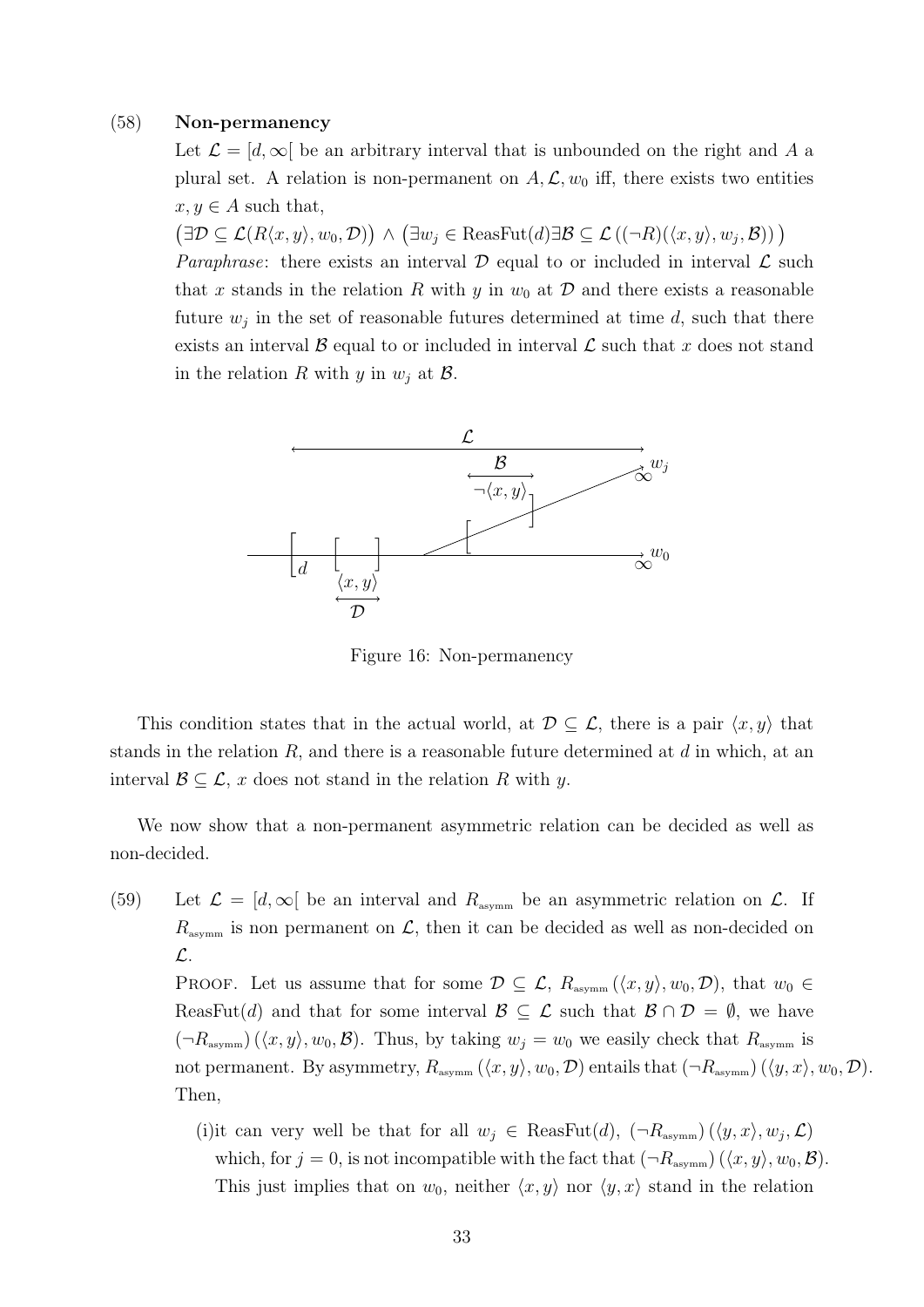$R_{\text{asymm}}$  on  $\beta$ .

(ii)to the contrary, if we have for instance that  $(R_{\text{asymm}}) (\langle y, x \rangle, w_0, \mathcal{B})$  (which is not incompatible with  $(\neg R_{\text{asymm}}) (\langle y, x \rangle, w_0, \mathcal{D})$  since  $\mathcal{B} \cap \mathcal{D} = \emptyset$ , then the definition of non-decidedness is easily checked by taking  $w_j = w_0$ .

As a consequence, a reciprocal *each other*-sentence can be true when the asymmetric relation is non-permanent.

In summary, we have shown that, when the relation is asymmetric, permanency entails decidedness. Decidedness, however, does not entail permanency. When an asymmetric relation is non-permanent, it can be either decided or non-decided. Whenever an asymmetric relation is decided, the reciprocal each other -sentence is false. Hence, a reciprocal each other-sentence is false when the relation is asymmetric and permanent. For an asymmetric relation, an each other-sentence is true only if the relation is non-decided. So it is true only if the relation is non-permanent.

# 5 Predictions

In this section, we consider the predictions of the account. In section 5.1, we return to the first dataset and show that a reciprocal each other sentence is false and unacceptable whenever the asymmetric relation is decided. We then consider the role of tense and aspect in canceling the inference of persistence associated with the permanent interpretation of the predicates in section 5.2. We review and explain a variety of puzzling contrasts in section 5.3. We return to the question of large groups in section 5.4.

## 5.1 (Non-)permanency and (non-)decidedness

We can now consider the relations between permanency, decidedness and reciprocity returning to the data discussed in section 2.

#### 5.1.1 Permanency and decidedness

Let d be the utterance time and  $\mathcal{L} = [d, \infty]$ . Let us consider the following sentence (60), which, as mentioned in section 2, is true and acceptable in a scenario where the head and body have been decapitated and put on top of each other but false and unacceptable when it describes a living being.

 $(60)$  (#)The head and the body are stacked on top of each other.

When sentence (60) is considered to describe a living being and the relation be stacked on top of is considered to hold permanently, reasonable futures are considered in which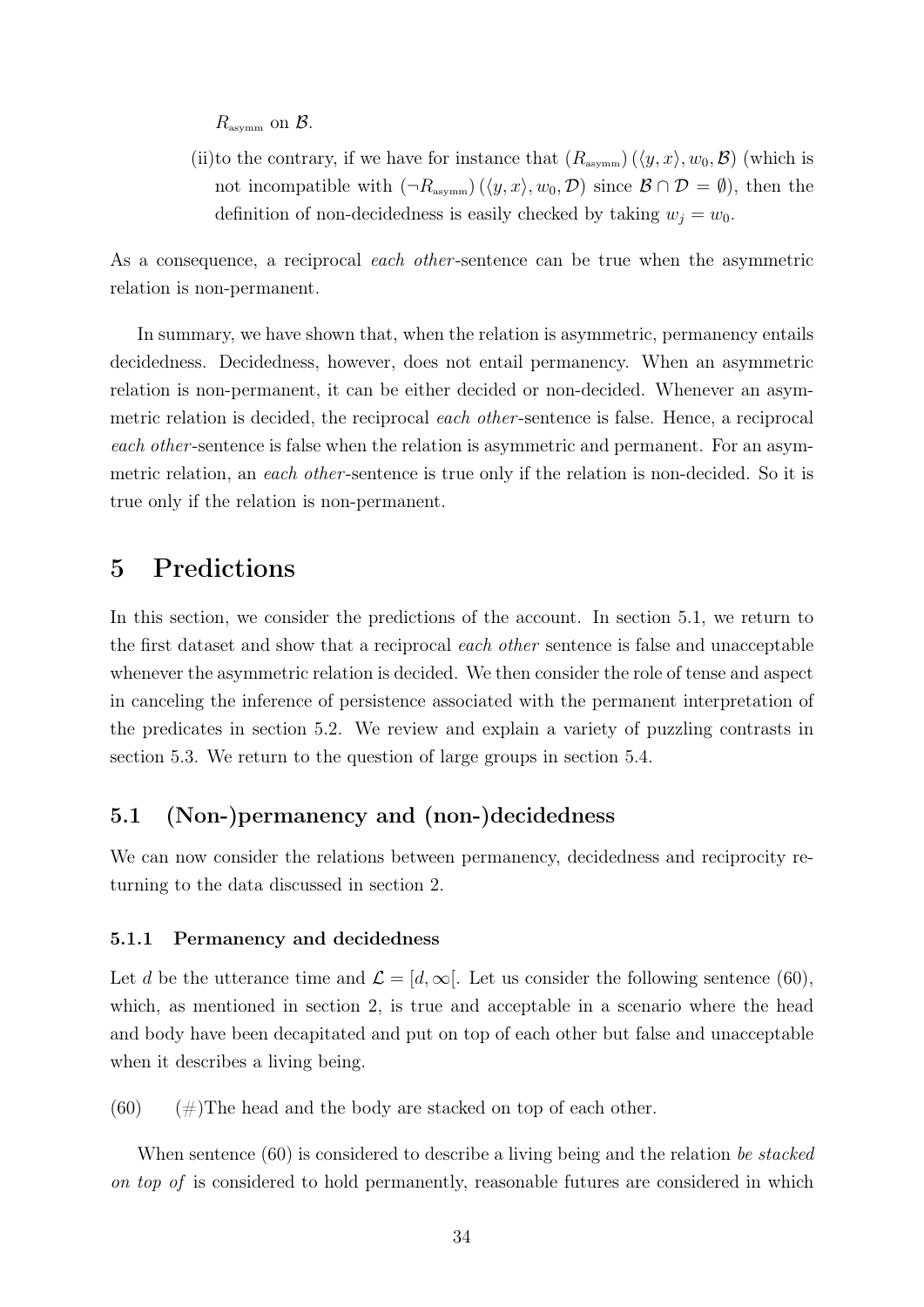decapitation does not occur.

Let  $R =$  be stacked on top of. In the actual world, it holds that there is an interval  $\mathcal{D} \subseteq \mathcal{L}$  such that  $(R(\text{head},\text{body}), w_0, \mathcal{D})$ , and it also holds that in every reasonable future,  $w_j \in \text{ReasFut}(d), \ (R(\text{head},\text{body}), w_j, \mathcal{L})$ : the head remains on the body in the actual world and across reasonable branches determined at d (in all subintervals of the reference interval). It is also the case that, in every reasonable future  $w_i$  determined at time d,  $(\neg R)(\langle \text{body,head} \rangle, w_j, \mathcal{L})$  (see Figure 13). The relation is thus permanent and decided.

In all sentences in (23), the relation is permanent and decided. These sentences are consequently false and unacceptable.

#### 5.1.2 Non-permanency and non-decidedness

In specific scenarios, the relation between the head and the body is not permanent and does not satisfy decidedness. Let d be the utterance time and  $\mathcal{L} = [d, \infty]$ .

Consider an art museum in which artists create new pieces by manipulating decapitated heads and bodies. In this scenario, there is an interval  $\mathcal{D} \in \mathcal{L}$  such that  $R(\langle \text{head}, \text{body}\rangle, w_0, \mathcal{D}_1)$ , and there is a subinterval  $\mathcal{B} \subseteq \mathcal{L}$  in a reasonable future  $w_j$  determined at d such that  $(R(\text{body,head}), w_j, \mathcal{B}))$ . The choice is given as to whether the decapitated head remains on the body over the entire interval  $\mathcal L$  in the actual world  $w_0$ (Figure 10) or it remains on the body over subinterval  $\mathcal{D}_1$  in  $\mathcal L$  of the actual world and the body is then stacked on the head in a subsequent subinterval  $\mathcal{D}_2$  of  $\mathcal L$  in the actual world (Figure 9). In this case,  $\mathcal{B} = \mathcal{D}_2$ . In this scenario, (60) is correctly predicted true and acceptable.

#### 5.1.3 Non-permanency and decidedness

In some cases, the relation is non-permanent and decided. In these cases, the reciprocal each other -sentence is false and unacceptable. Let us reconsider sentence (22) repeated here as (61). Let d be the utterance time and  $\mathcal{L} = [d, \infty]$ .

 $(61)$  (#)The mushroom pizzas and the pepperoni pizzas are stacked on top of each other.

If pizzas are delivered in stacks of randomly ordered pizzas, (61) is correctly predicted true and acceptable.<sup>27</sup> If pizzas are delivered in stacks with pepperoni pizzas mandatorily stacked on top of mushroom pizzas, the sentence is correctly predicted false and unac-

 $^{27}$ If there is no rule specifying in what order the pizzas are to be stacked, the sentence is true whether the pizzas are stacked in one or multiple stacks, as any order ('mushrooms on pepperoni' or 'pepperoni on mushrooms') is allowed for each stack. We do not raise the issue here of whether, in this case, quantification is over the reference set A or subsets of the reference set A (Gillon, 1987; Schwarzschild, 1996; Beck, 2001).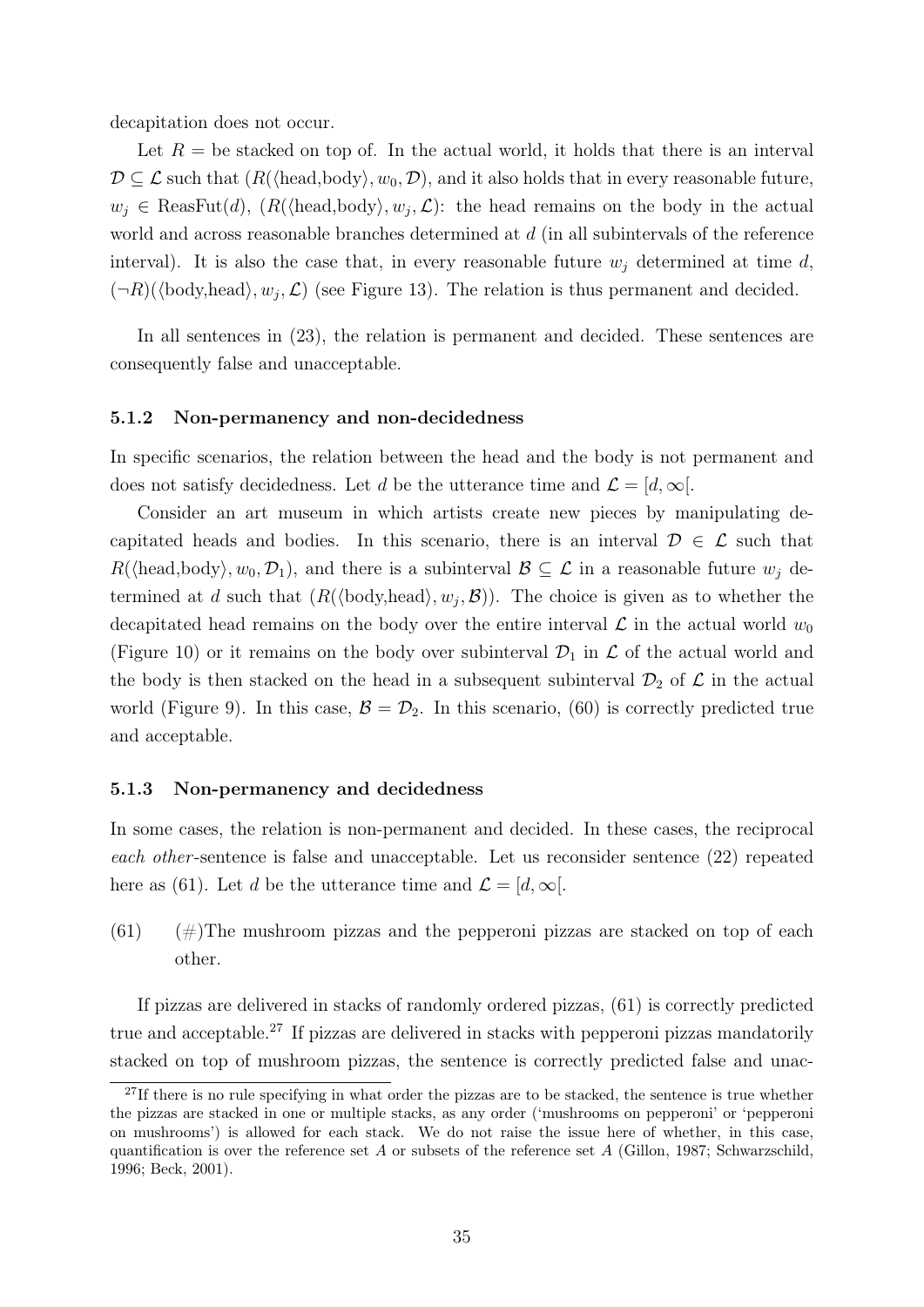ceptable. Assume that the arbitrary interval is the one in which the restaurant's habit of delivering pizzas in stacks with pepperoni pizzas on mushroom pizzas holds.

The relation is non-permanent, as in some reasonable future  $w_i \in \text{ReasFut}(d)$ , there is an interval  $\mathcal{B} \subseteq \mathcal{L}$  in which  $(\neg R)(\langle \text{pepperoni,mushroom} \rangle, w_j, \mathcal{B})$ . It is also decided, though. In the latter scenario, there is an interval  $\mathcal{D} \subseteq \mathcal{L}$  in  $w_0$ , such that it holds that  $R(\text{pepperoni}, \text{mushroom}), w_0, \mathcal{D})$  and, for all reasonable futures  $w_i \in \text{ReasFut}(d)$ , it holds that  $(\neg R)(\langle \text{mushroom}, \text{pepperoni}\rangle, w_j, \mathcal{L})$  (recall that reasonable futures are such that habits do not change there, see discussion in section 3.1). The decidedness condition is thus satisfied, and the reciprocal sentence is false and unacceptable.

The relation is also non-permanent and decided in the scenario described in (62).

(62) Scenario: in the seventeenth century, once the older king had been succeeded by the younger one, he could no longer succeed his successor.  $\#\text{The two kings succeeded each other. } (= (46))$ 

Preliminarily, let us note that the past tense is used. In this case, in rule  $(34)-(i)$  applies. Here d is the time at which the younger king succeeds the older king. Let  $\mathcal{L} = [d, \infty[$ As for (62), given the rules of the country, the relation satisfies decidedness, and strong reciprocity cannot be enacted across intervals in the actual world or across reasonable futures determined at time d. Here, the relation satisfies decidedness in the following way. Let  $R = succeed$  and the constants S1 and S2 stand, respectively, for the older and younger king. In  $w_0$ , there is an interval  $\mathcal{D} \subseteq \mathcal{L}$  such that  $R(\langle S2, S1 \rangle, w_0, \mathcal{D})$ . In every reasonable future  $w_j$  determined at time d in  $\mathcal{L}$ , it also holds that  $(\neg R)(\langle S1, S2 \rangle, w_j, \mathcal{L})$ . (see Figure 13). The relation is thus decided. It also holds that there exists a reasonable future  $w_j \in \text{ReasFut}(d)$  such that there is an interval  $\mathcal{B} \subseteq \mathcal{L}$  in which  $(\neg R)(\langle S2, S1 \rangle, w_j, \mathcal{B})$ . The relation is thus non-permanent. However, with the relation decided, the sentence is false and unacceptable.

The account thus predicts that all sentences in (24) are false and unacceptable even if the relation holds non-permanently, because the relation satisfies decidednesss.<sup>28</sup>

(i) #Heads and tails are on top of each other right now.

 $28$ An anonymous referee points to us that (i) is not acceptable in a fair coin toss scenario in which it is not decided whether heads or tails comes up, and sees this case as a potential counterexample to our theory. To explain the unacceptability of (i) in this scenario, we construe the minimal pair (i)-(ii). (ii) is acceptable in the scenario provided by the reviewer as predicted by the theory.

<sup>(</sup>ii) Heads and tails are on top of each other at different tosses.

The question arises of the different contributions of the modifiers at different tosses and right now to sentence (iii) which can be used to describe a coin in general (it is not acceptable in a coin-toss scenario). (iii) Heads and tails are on top of each other.

In (iii) the relation between heads and tails is permanent (note that, even if the relation is asymmetric, (iii) is acceptable differently from the head  $/$  body case ( $#The head and the body are on top of each$ other) since heads and tails are in a back-to-back configuration. Heads is on top of tails and Tails is on top of heads are both true, whereas  $#$ the body is on top of head, is false.).

When *right now* is added, the inference arises that at some point prior to or after the utterance time heads and tails are not on top of each other, with the coin split in two parts. As this is a weird situation,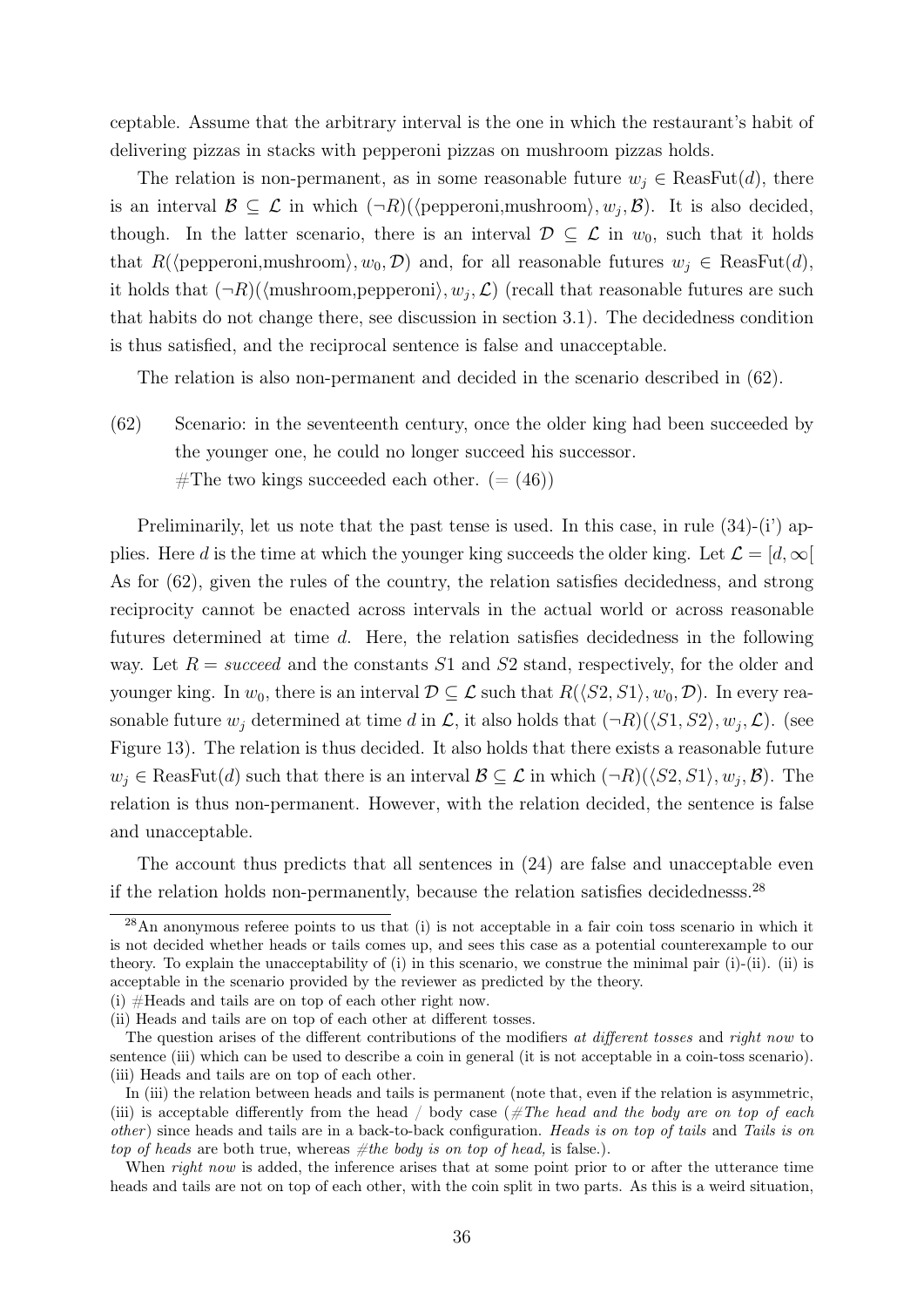# 5.2 Each other, tense, aspect and the permanent interpretation of the predicates

Tense choice influences the (un-)availability of the (non-)permanent predicate interpretation and thus the truth/falsity of reciprocal each other sentences. Without even attempting to provide an explanation of how tenses determine the (non-)permanent interpretation (e.g., Condoravdi, 1992; Musan, 1997; Fernald, 2000; Magri, 2009), we acknowledge here a series of facts showing that, when the relation is non-permanent and non-decided and strong reciprocity can be either actually or possibly enacted across reasonable futures determined at the origin of the reference interval, the reciprocal each other-sentence is true and acceptable.

Let us first consider the case of comparatives and, more specifically, the case of the predicate be taller than. Let us start with sentence (63). In contexts that do not consider reasonable futures in which skyscrapers change size, the relation be taller than satisfies permanency (hence decidedness), and the sentence is false and unacceptable.

(63) Scenario: the skyscrapers have reached their final sizes. #The skyscrapers are taller than each other.

In other contexts, reasonable futures are considered in which size changes. The sentence becomes true and acceptable, as in (64).

(64) Scenario: a game is played in which participants build skyscrapers, and the one who builds the taller one wins.

The skyscrapers are taller than each other at different stages in their construction.

Here, relation  $R = be$  *taller than* satisfies non-permanency and non-decidedness, as, for any pair  $\langle x, y \rangle$  (with  $x \neq y$ ), there is a subinterval  $\mathcal{D} \subset \mathcal{L}$  in the actual world in which  $R(\langle x, y \rangle, w_0, \mathcal{D})$ , and there is a world  $w_i \in \text{ReasFut}(d)$  and a subinterval  $\mathcal{B} \subseteq \mathcal{L}$  in which  $(\neg R)(\langle x, y \rangle w_j, \mathcal{B})$  and  $R(\langle y, x \rangle w_j, \mathcal{B})$ .

The conditions for obtaining the non-permanent interpretation with the *copula be*  $+$ 

the sentence is unacceptable. But why cannot (i) be used in a coin toss scenario like (ii)?

We hypothesize that the possible answer pertains to how lexical and contextual information interact. Interpretation of the reciprocal each other-sentence requires that the relation be non-permanent and nondecided. Right now lexically contributes non-permanency, and non-decidedness is provided contextually. When lexical information is computed, the split-coin scenario is enhanced. The reason why contextual information seems to be unable to rescue the sentence is that right now is of the suitable type, i.e. it provides non-permanency, which is (part of) the expected contribution for the reciprocal sentence to be true and acceptable. This case differs from standard semantic type clashes that are solved by the use of contextual information, as for the omelet at table  $\lambda$  is fat, where fat requires an argument of type +human and contextual information solves the clash (enabling type coercion).

At different tosses contributes instead non-permanency and non-decidedness at once, enhancing a scenario in which a coin non-permanently stands either with heads up or with tails up and not a splitcoin-scenario.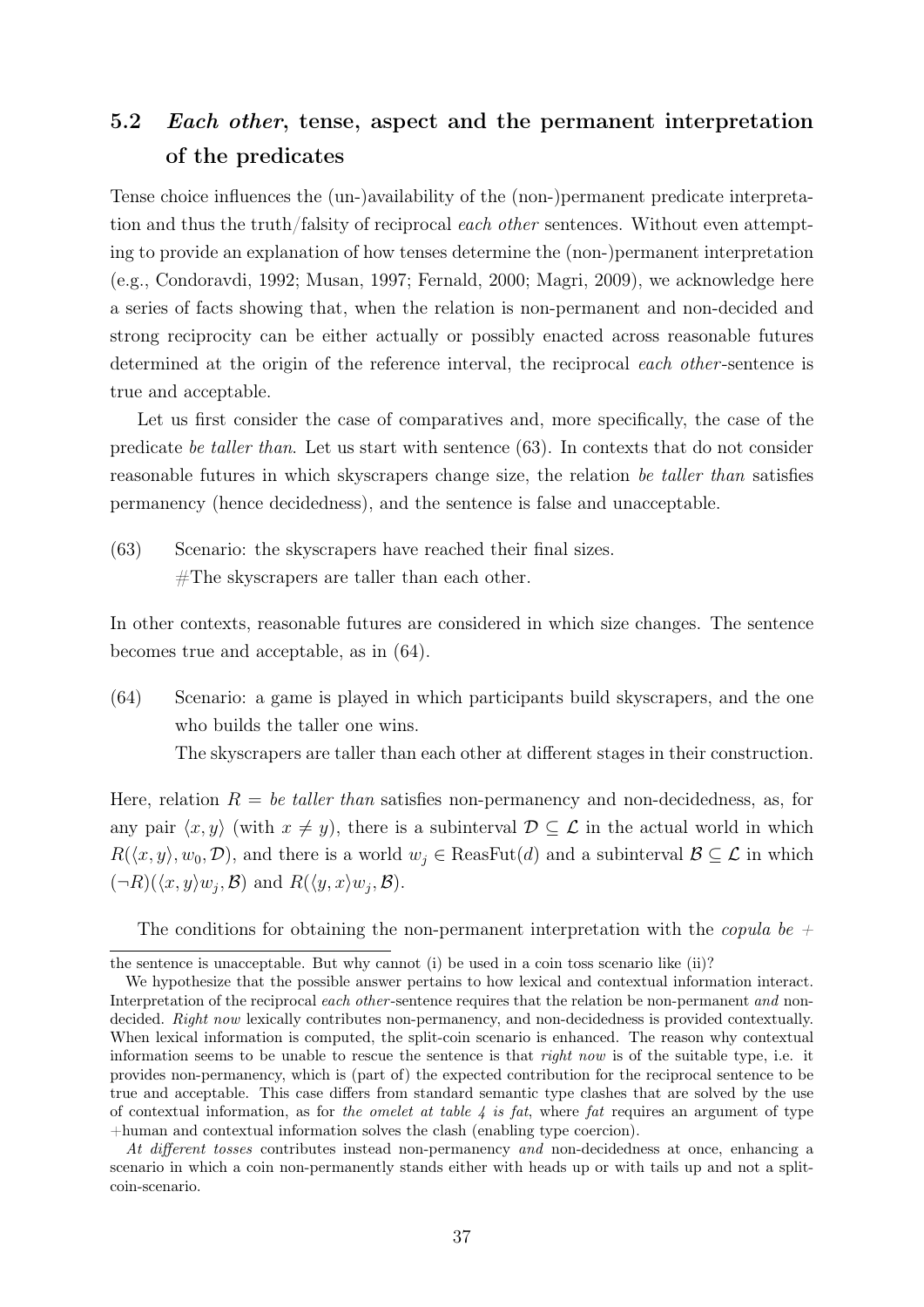adj are complex (see e.g., Maienborn, 2007; Moltmann, to appear).

Let us first consider the case of the past tense, which is simpler than that of the present tense. The use of overt adverbs enables the non-permanent predicate interpretation. As Musan (1997) explains, for (65-a), one infers that Mary's brother is dead and that he was tall his entire life, that is to say, being tall was a permanent property of Mary's brother (Musan, 1997 explains how the lifetime effect is related to the permanent interpretation of the predicate). What matters here is that the permanent predicate interpretation does not arise in (65-b). If one infers that Mary's brother is dead at the time of the utterance, then one also infers that he died at a stage later than his adolescence and that Mary's brother was tall during his adolescence and not later.

- (65) a. Mary's brother was tall.
	- b. Mary's brother was tall during his adolescence.

When the reciprocal is used, the sentence is true and acceptable only when the nonpermanent interpretation of being tall is obtained by the use of overt adverbs.

- $(66)$  a.  $\#My$  sons were taller than each other.
	- b. My sons were taller than each other at different stages in their lives.

When the copula is in the present tense, the reciprocal sentence remains false and unacceptable even when overt adverbs are used.<sup>29</sup>

 $(67)$  a.  $\#My$  sons are taller than each other. b. #My sons are taller than each other at different stages in their lives.

However, as already noted for (64), reciprocal each other -sentences are not always false and unacceptable when the copula is in the present tense, notably in fictional contexts  $(68-a)$ , when rules are expressed  $(68-b)$  or in generic sentences  $(68-c)$ .

- (68) a. In this story, the characters are taller than each other at different stages.
	- b. In this game, the towers are taller than each other at different stages of the game.
	- c. Siblings are taller than each other at different stages in their lives.

An explanation for the contrast between (67-b) and (68) seems to go beyond a reciprocal theory (e.g., Magri, 2009 for a discussion of the contrast in (69); see also Musan, 1997), as the same truth/falsity patterns arise in non-reciprocal contexts.

<sup>29</sup>This and the following observations concern the combination of the copula with adjectives that denote properties that are by default permanent as well as with adjectives that denote non-permanent properties (e.g. '#The glasses are fuller than each other', Sabato and Winter, 2011). On this matter, see, e.g., Maienborn (ibid.) and Moltmann (ibid.).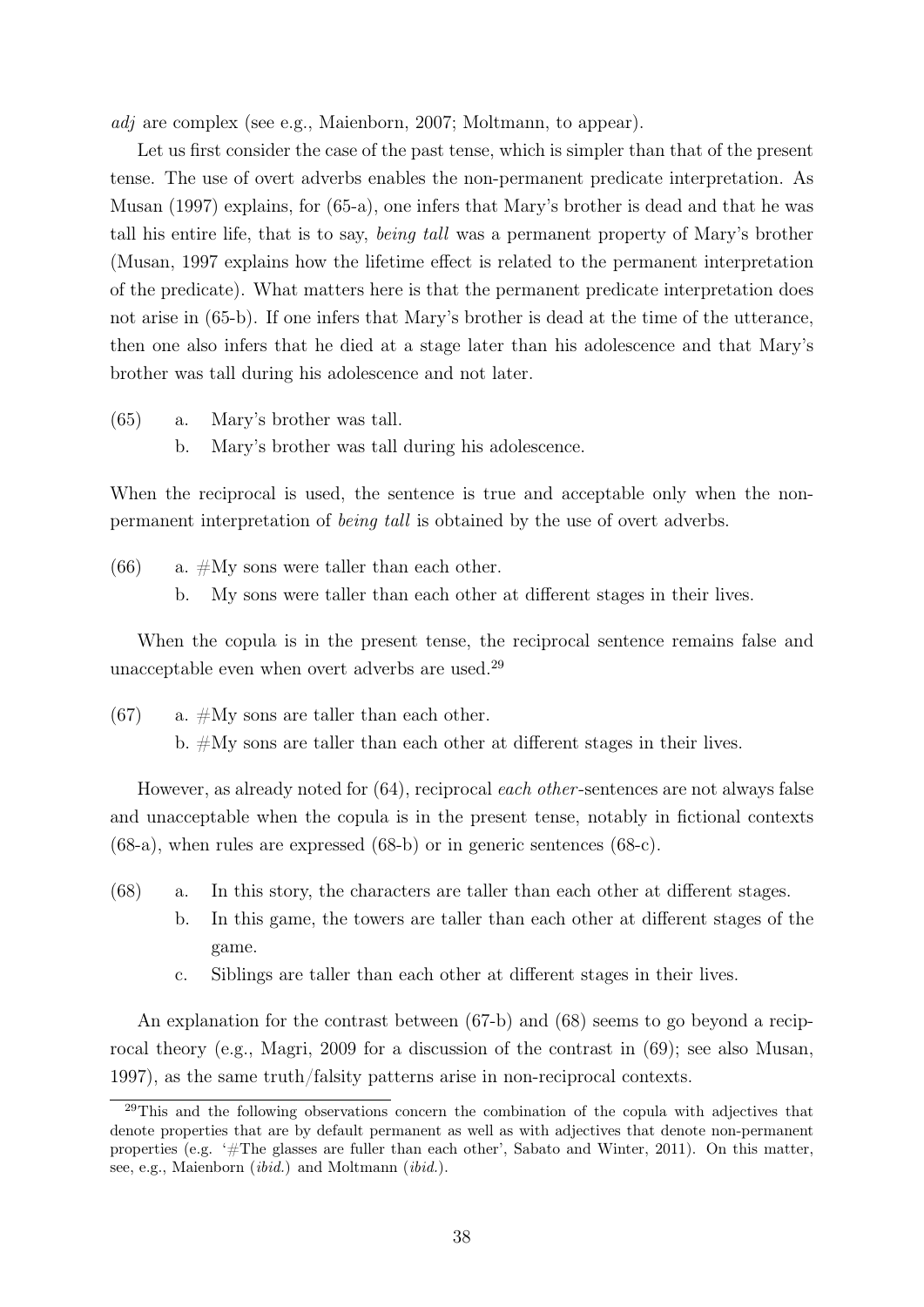$(69)$  a. #John is sometimes taller than his brother.

b. This character is sometimes taller than this other one.

Furthermore, both (67-a) and (67-b) are false and unacceptable even if I predict (based on some available evidence) that each of my children will be taller than the other one in turn.

These facts seem to be related to the more general observation that the copula in the present tense plus an adjective cannot be used to express plans or forecasts. (70-a) is acceptable only if the state be 1.50 meters tall is coerced into an event 'becoming 1.50 meters tall' (and I have the magic power of deciding what size my son will be next year).

(70) a. (∗)My son is 1.50 meters tall next year. b. My son will be 1.50 meters tall next year.

To express a forecast<sup>30</sup> with copula plus adjective, one must use the future *will* (Copley, 2002), both in non-reciprocal (70-b) and reciprocal contexts (71-b). In this case, to obtain the non-permanent interpretation of the predicate be taller than, the use of overt adverbs is preferred  $(71-b)$  vs.  $(71-a)$ .

- (71) a. ??My sons will be taller than each other.
	- b. My sons will be taller than each other at different stages in their lives.

While a study of conditions for obtaining the non-permanent predicate interpretation with the copula plus adjective is a matter that goes beyond the reciprocity question (Condoravdi, 1992, McNally, 1993, Musan, 1997, Maienborn, 2007, Magri, 2009, Moltmann, to appear), these data show that, whenever the conditions are gathered for strong reciprocity to be either actually or possibly enacted over the reference set A, the reciprocal each other -sentence is true and acceptable (see (66-b), (68) and (71-b)).

To further illustrate the point, let us reconsider the case of abilitative readings. If (72) is uttered in a context where general abilities of the men are being described (i.e., abilities that are deemed not to change over time, and thus satisfy our definition (55), e.g., Kenny, 1963; Dahl, 1975; Chierchia and McConnell-Ginet, 2000; Menendez-Benito, 2005), the sentence is ruled out. According to this interpretation, strong reciprocity cannot be either actually or possibly enacted across reasonable futures.

(72) Scenario: generic abilities are being described. #These men run faster than each other.

In a scenario that describes an ongoing race, the sentences are true and acceptable  $((73-a)$  and  $(73-b)$ ).

 $30$ In contexts which do not include those in (68).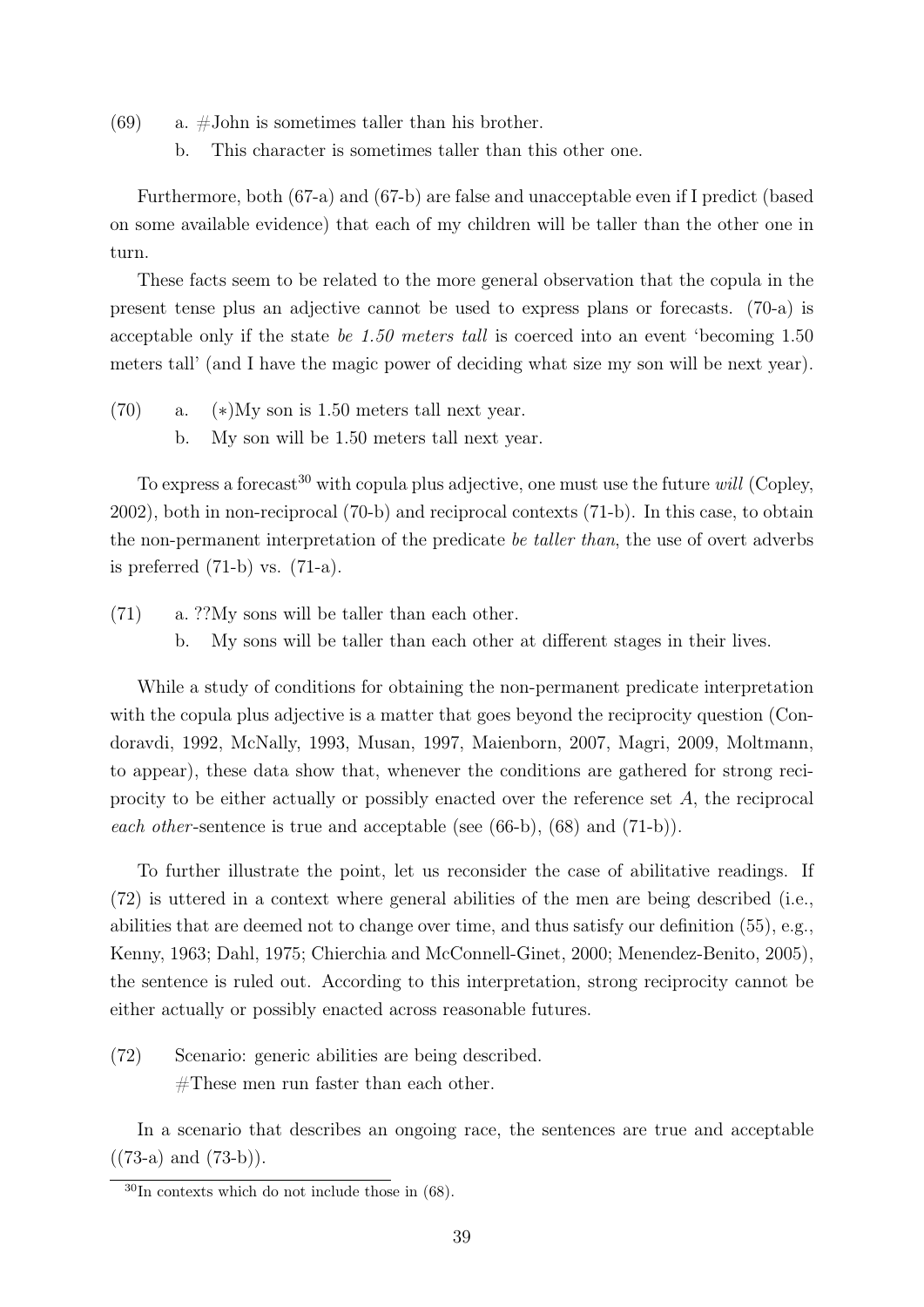- (73) a. These men run faster than each other at each lap.
	- b. These men are running faster than each other at each lap.

If an ongoing race is described, strong reciprocity can be enacted in the actual world across different subintervals (if each man runs more than one lap, and each time he runs, he runs at a different speed than the previous lap) or reasonable futures (as one can assume that the speed at which each man runs varies across reasonable futures). Speakers prefer (73-b) to (73-a). As we already noted, the progressive does not have a generic interpretation (e.g., Krifka *et al.* 1995). Moreover, it triggers reasonable futures (e.g., Dowty, 1979; Landman, 1992) and thus easily combines with the reciprocal expression each other. An analysis of how the progressive combines with each other remains outside the scope of this paper.

### 5.3 Puzzling contrasts explained

The puzzling contrasts pertaining to sets of two elements can also now be explained. For all sentences in (74), strong reciprocity cannot be enacted in the scenario mentioned for each case, as required by the truth conditions provided for reciprocal each other -sentences in (34) because the asymmetric relation satisfies decidedness (52).

- (74) a. Scenario: one cannot give birth to her/his own mother.  $#My$  mother and I gave birth to each other.
	- b. Scenario: in the seventeenth century, once the older king had been succeeded by the younger one, he could no longer succeed his successor. # The two kings succeeded each other.  $(=(62))$
	- c. Scenario: the head and body of a living being are described. #The head and the body are stacked on top of each other.
	- d. Scenario: in a restaurant, the pizzas come in stacks such that pepperoni pizzas are always stacked on top of mushroom pizzas. #The mushroom pizzas and pepperoni pizzas are stacked on top of each other.

In the scenario for (74-a), in all reasonable futures fixed at the origin of the reference interval, one cannot give birth to one's own mother; in (74-b), in all reasonable futures fixed at the origin of the reference interval, a king can no longer succeed his successor. As for (74-c), in reasonable futures, the head of a living being cannot be stacked below the body. Finally, in (74-d), as explained above, the sentence cannot go through because the order of the pizzas is never reversed, but they are served with pepperoni pizzas always stacked on top of mushroom pizzas.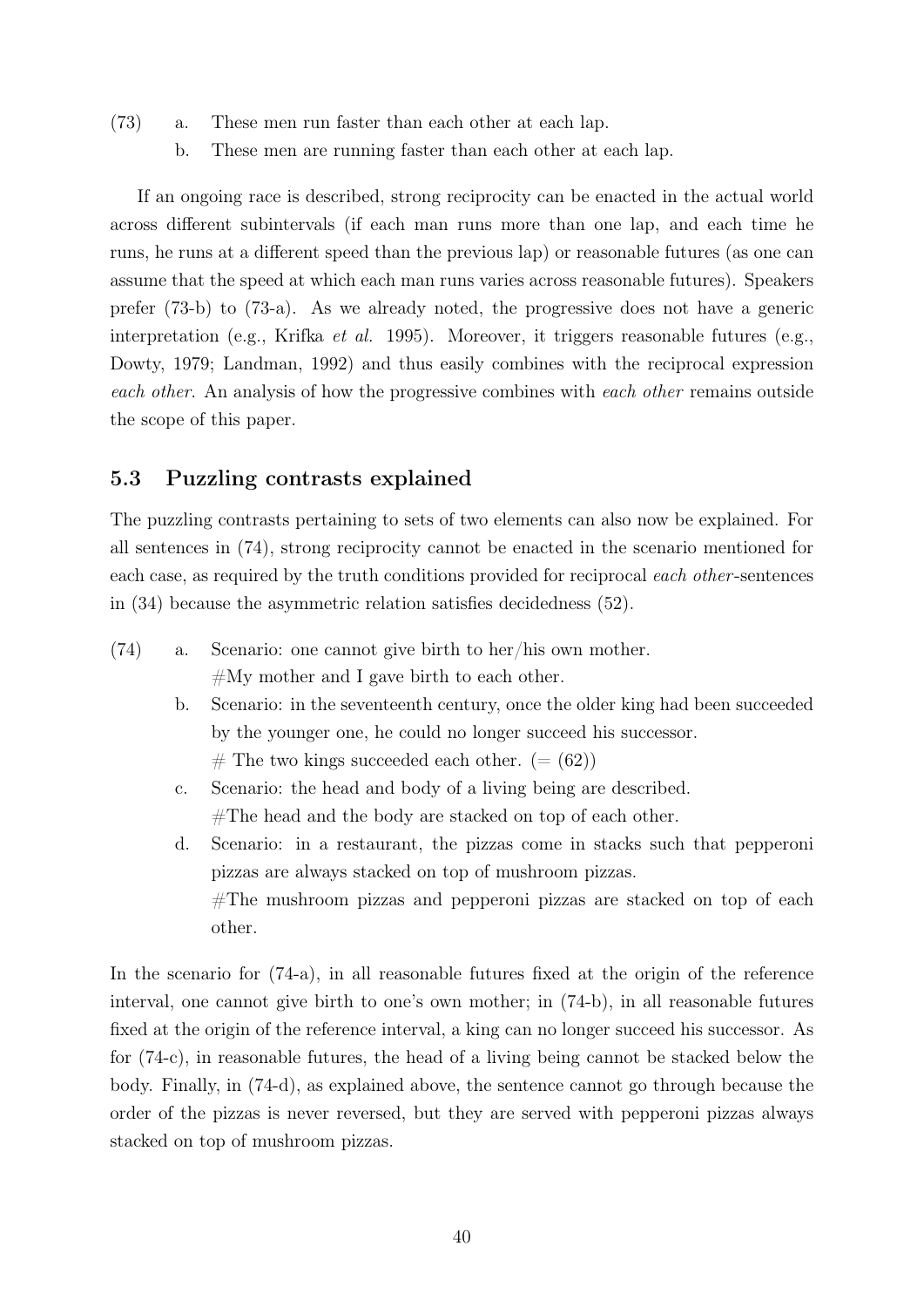Changing the assumptions such that the asymmetric relation does not satisfy decidedness in reasonable futures fixed at the origin of the reference interval makes the same sentences true and acceptable, as illustrated in (75). In a fictional scenario in which a son can give birth to his own mother, (75-a) becomes true; likewise, (75-b) is true when two kings alternate reigning over the country. As explained above, once a head has been decapitated from its body, (75-c) also becomes true. Finally, (75-d) is true if the restaurant delivers the pizzas randomly stacked, also explained above.

- (75) a. Scenario: in a fictional scenario, mothers give birth to their children and die, and the children then give birth to their own mothers. My mother and I gave birth to each other.
	- b. Scenario: two kings reign alternately over the country. The two kings succeeded each other.
	- c. Scenario: a head and its body have been separated from each other and put back together again in a modern art museum. The head and the body are stacked on top of each other.
	- d. Scenario: The pizzas are stacked randomly. The mushroom pizzas and pepperoni pizzas are stacked on top of each other.

## 5.4 Large groups?

Let us reconsider now the contrast between small and large groups. Recall that previous accounts (e.g., Langendoen, 1978; Dalrymple et al. 1998, Beck, 2001) noted that reciprocal each other -sentences are sometimes unacceptable when the reference set is of cardinality 2 ((76-a) and (78-a)). They also held that when using the reciprocal each other, large groups are preferred ((77-b) and (78-b)). Previous accounts, though, did not explain why large groups do not always rescue the sentence (76-b) and why, when the reference set is of cardinality 2, the sentence is not always acceptable ((78-a) vs. (77-a)).

(76) Scenario: skyscrapers do not change size.

a. #The two skyscrapers are taller than each other.

b. #The skyscrapers are taller than each other.

- (77) a. The two boys follow each other. b. The boys follow each other.
- (78) Scenario: once the older king had been succeeded, he could no longer succeed his successor.

a. #The two kings succeeded each other.

b. The kings succeeded each other.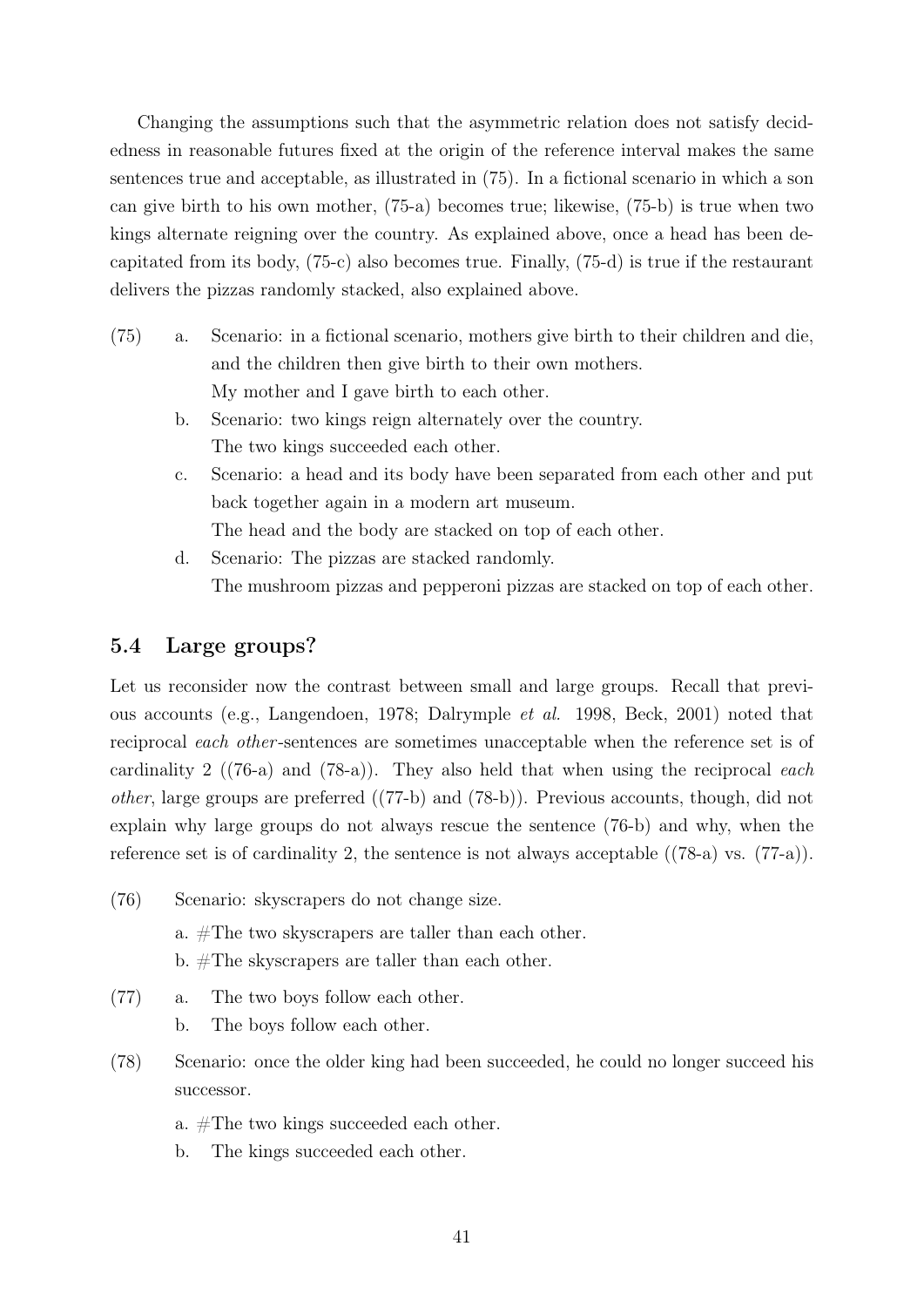The account proposed here divides the data in a different manner and treats large and small groups on a par.

Whether the group is small or large, our account predicts that the sentences are true and acceptable if the relation satisfies non-decidedness (and strong reciprocity is enacted across reasonable possibilities). This is the case for the two sentences in (77).

Whether the group is small or large, our account predicts that the sentences are false and unacceptable when the asymmetric relation satisfies decidedness. In (76), the relation satisfies decidedness, and the sentences are thus predicted false.

The problem raised by the pair in (78) is that the relation satisfies decidedness, yet, contrary to what our account predicts, (78-b) is acceptable (it is instead predicted false and unacceptable).

A corpus study shows that the ban on decidedness is almost exclusively<sup>31</sup> overwritten in historical and legend reporting contexts.

In (78-b), the relation is non-permanent and decided. The sentence describes a sequence of years/generations that, once passed, can no longer occur and is thus used to convey that time passes irreversibly.

Overwriting decidedness thus seems to be an allowance for the specific purpose of conveying that time has/is passing, and long sequences of years/generations are preferred in this use. To this end, the reference set must be large.

Although these cases are counterexamples to our theory, this restricted use should not hinge on the general reciprocity theory. An explanation of these cases would have to resort to some other pragmatic principles that, at present, remain to be studied.<sup>32</sup>

 $31A$  relation that remains problematic for our account is the containment relation (Sabato and Winter, 2011). A sentence such as 'The Russian puppets are nested into each other' is judged true even if strong reciprocity cannot be enacted (note that, when the set is of cardinality 2, the sentence is false and infelicitous, following the pattern in  $(78):$  '#The two Russian puppets are nested into each other'). As a matter of fact, the relation must be non-permanent, as '#The Russian puppets are bigger than each other' is judged false. The question we then should address is whether there is a ranking on the constraints, and 'non-permanency + decidedness' is better ranked than 'permanency + decidedness', and whether the reciprocal expression *each other* is on the way of being used to describe relations that are decided but non-permanent. As Sabato and Winter (ibid.) note, each other is not the preferred reciprocal expression for containment relations. The question must be raised then if the use of each other in such scenarios is new.

In most contexts that describe a containment relation, each other is used when strong reciprocity is possible or even actual, e.g., 'See our hearts contain each other' heylog.com/leanethegirl/36322.

<sup>&</sup>lt;sup>32</sup>As suggested in the previous footnote, one direction of investigation could consider the interaction between (non-)permanency and (non-)decidedness. One way to describe the phenomenon would be the following: while permanent and decided asymmetric relations are always banned from each otherreciprocal sentences and non-permanent and non-decided asymmetric relations are always admitted in those sentences, historical and legend reporting contexts allow the use of decided and non-permanent asymmetric relations. One would then have to determine whether weakening of the ban against 'nonpermanent + decided' asymmetric relations holds specifically for historical contexts (and, in this case, why?), or whether a general tendency to allow 'decided + non-permanent' asymmetric relations is emerging diachronically. If this is the case, a plausible explanation of this phenomenon is that the constraint 'if permanent then decided' is on the way to being reinterpreted as 'permanent if and only if decided'. This would explain that whenever the relation is non-permanent, the reciprocal each other -sentence is true. Whether this reinterpretation is on the way to being carried out can only be stated on the basis of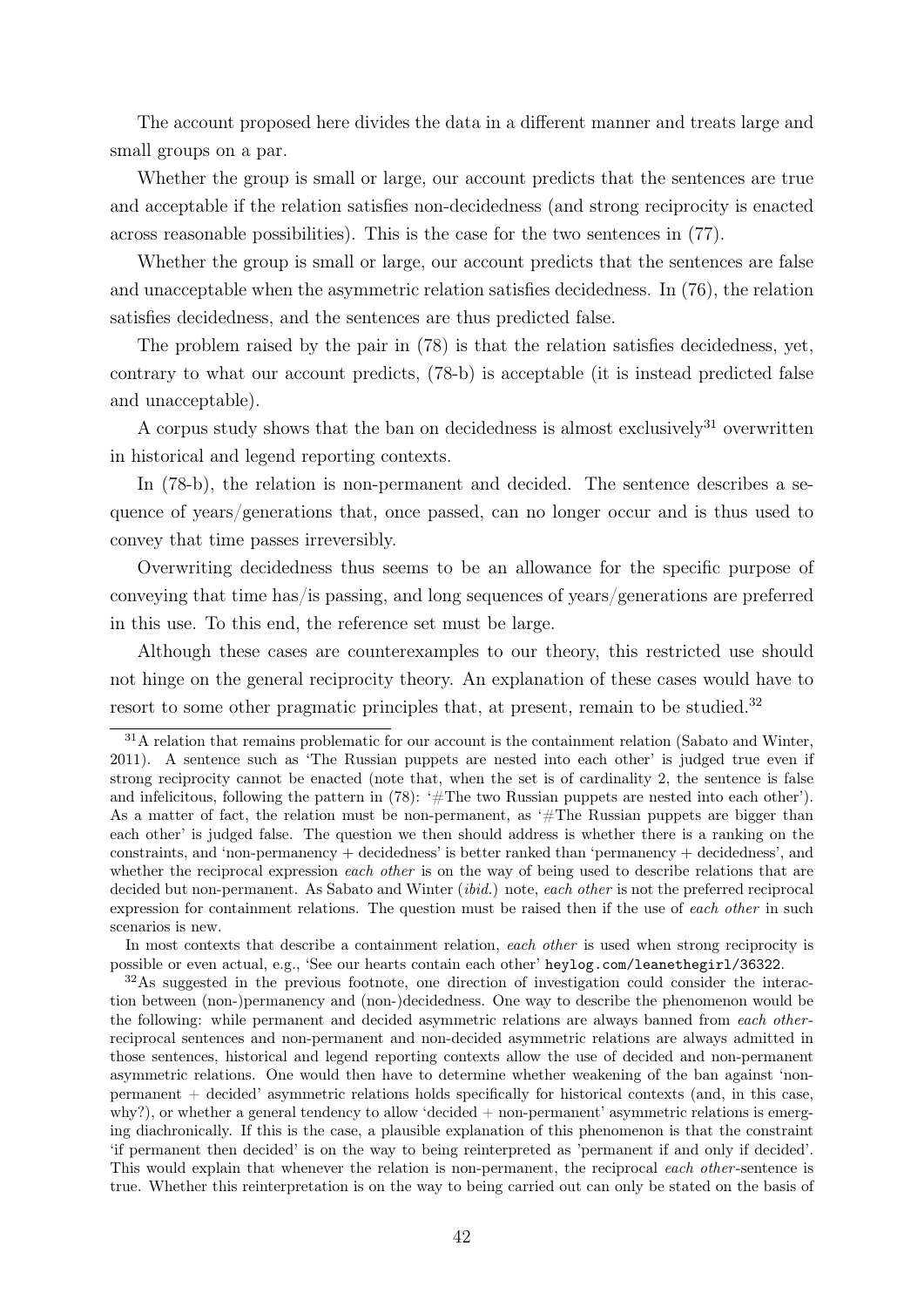This conclusion equally leaves the question of atemporal relations unanswered. The two sentences in (79) have the same truth conditions, as they describe an atemporal relation that cannot satisfy strong reciprocity over the reference set. However, (79-a) is acceptable.

(79) a. The numbers follow each other. b. #The numbers are greater than each other.

Another potential problem for our theory is represented by (80) (C. Kennedy, p.c.).

 $(80)$  The boys are successively taller than each other<sup>33</sup>.

The sentences in (79-a) and (80) seems to share a feature in common, though.

Sentence (80) without the adverb successively is odd (C. Kennedy, p.c.). It can be uttered by someone describing the sizes of a set of boys standing in a line, provided she/he goes from one boy to the other. The sentence describes a 'path' in which the criterion for moving on from one position to the other is to reach boys with greater sizes.

In the same line of thought, we suggest that (79-a) describes a path from one number to the  $next^{34}$ .

How path semantics relates to semantics of sentences such as (78-b), and more generally to the semantics of each other is a new exciting question that remains unanswered here.

# 6 Times and events

In this section, we compare the coverage of our theory with that ensured by theories that have resorted to temporal (but not modal) considerations. We show, in particular, that theories that have resorted to time can rule out sentences in (23), i.e., those sentences in which the predicate denotes a permanent relation. Accounts uniquely based on time, however, cannot capture cases in  $(24)$ , in which the predicate denotes a relation that holds non-permanently, but the sentences are nonetheless unacceptable. Our view rules out both of these sets of sentences. In turn, we discuss the theories of Schein (2003) and Beck and von Stechow (2007).

diachronic considerations.

<sup>&</sup>lt;sup>33</sup>With an anonymous reviewer we note that the sentence 'My mother, I and my daughter successively gave birth to each other' also improves with respect to ' $#My$  mother, I and my daughter gave birth to each other'.

<sup>34</sup>The same suggestion applies to the case discussed in footnote 8.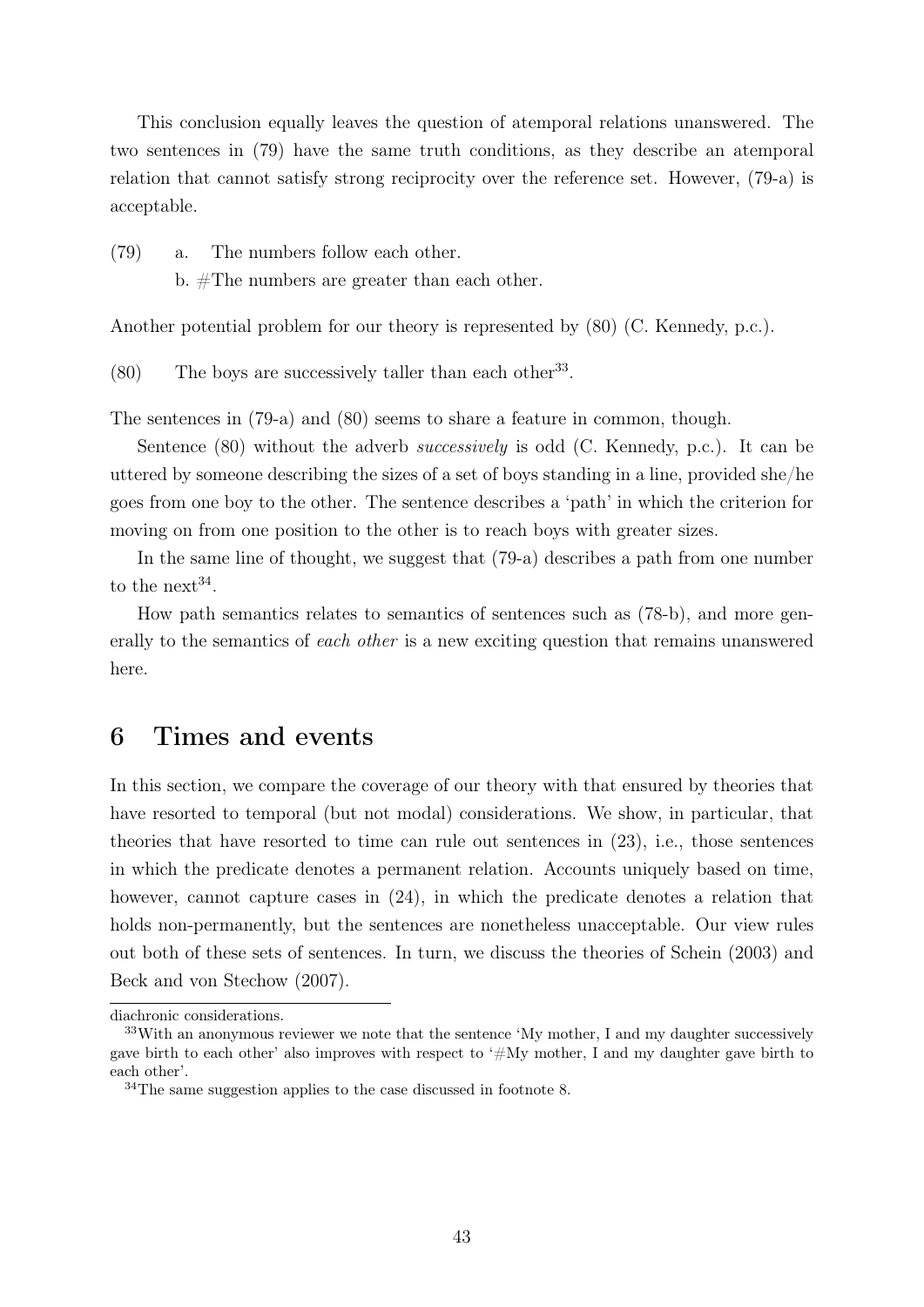### 6.1 Sets of events

Schein frames the analysis of sentences such as (81-a) in a Parsonian setting (Parsons, 1990) and endorses the assumption that any distributive quantifier is immediately followed by an event argument. The author claims that such sentences describe a point-wise characterization of events of e.g. being stacked on top of, taking one individual at a time, namely, the individual bound by the distributive quantifier. Each individual participant, in his/her/its own event, is added to the set of other events that have already occurred, events of, e.g., stacking. Schein analyzes each other as each the others, where the others is a definite description that is associated with a set event. The truth conditions assigned to  $(81-a)$  are in  $(81-b)$ . The paraphrase is from Schein  $(ibid.)$ .

- (81) a. The plates are stacked on top of each other. b.  $\exists E[\text{the } X : \text{ plates}[X]](\text{stack}[E] \& \text{Then} [E, X] \&$ [ $\iota X$ : Theme[E, X]][Each  $x$ :  $Xx$ ][ $\iota E'$ : Overlaps[E', E]&Theme[E', x]]  $[\exists E'': t(E'') \leq t(E') | [iY: \text{ Others}[x, Y] \& \text{There } [E'', Y]]$ on-top-of $[E', x, Y]$  (Schein, 2003:346) c. The plates stack,
	- (with) them each stacking on top of the others' stack.

These truth conditions are intended to capture that each plate x is stacked in its own event E' on top of the others Y that are the theme of event  $E''$ , with  $E''$  preceding or overlapping with  $E'.^{35}$ 

There are two ways of considering Schein's account: a benevolent or less benevolent one. We adopt the benevolent one and assume that the theory can tease reciprocal sentences with non-permanent relations apart from those in which the relation is permanent. One can assume that only the first class of sentences describe a point-wise characterization of events and are thus predicted true by the account.

In this view, all sentences in  $(23)$  are correctly ruled out, as they are not considered to describe a point-wise characterization of events.

Even in this benevolent view, Schein's theory cannot rule out sentences in (24), as these sentences, such as (81-a), describe point-wise event characterizations but are nonetheless false.<sup>36</sup>

<sup>&</sup>lt;sup>35</sup>Schein claims that the first plate is not necessarily stacked on another different plate, as the second order definite description the others should not be taken by itself to assert the existence of those it describes.

<sup>&</sup>lt;sup>36</sup>There is a less benevolent understanding of Schein's theory. This less benevolent view assumes that, subscribing to a Parsonian view, Schein endorses the claim that all types of relations have an event argument. It would follow that sentences in (23) are predicted true, as they describe a point-wise characterization of overlapping events (e.g., for (23-b), the event in which each man is smart overlaps with the event in which the men less smart than him are smart), an interpretation that is allowed by Schein's truth conditions in (23a).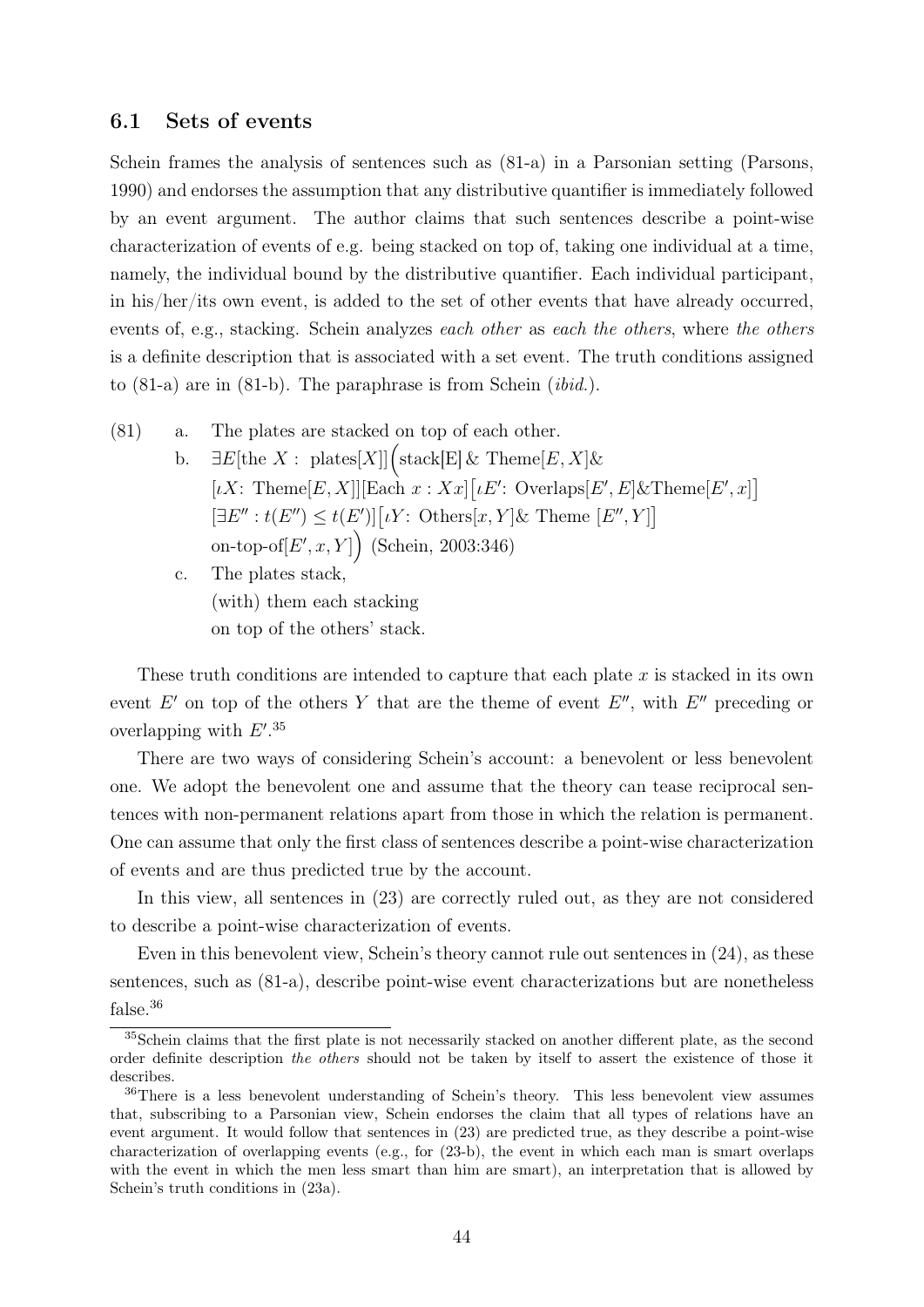As a consequence, Schein's theory cannot make sense of the following contrasts. (82-a) describes succession events, much as (82-b) describes following events. (83-a) describes stacking events, much as (83-b) describe procreation events. Only (82-b) and (83-a) are acceptable.

- (82) a. Scenario: the older king dies. #The two kings succeeded each other.
	- b. The two boys followed each other.
- (83) a. The two boxes are stacked on top of each other.
	- b.  $\#My$  mother and I gave birth to each other.

## 6.2 Sequences of events

Beck and von Stechow (2007) have proposed treating sentences such as (2) with other constructions that describe sequences of events, such as (84-a) and (84-b).

- (84) a. She laid book upon book and built a staircase long enough to climb up and look over the wall.
	- b. My grandmother had on not just one skirt, but four, one over the other.

The authors thus introduce event sequences based on comparisons with the constructions just mentioned. Above each other, for instance, is interpreted as '(one) above the other.'

The paraphrase for (85-a) is (85-b). The truth conditions are informally provided in  $(86).^{37}$ 

(85) a. The three dogs followed each other into the room.

b. The three dogs came into the room after one another.

(86) For a set event e, e can be divided into a sequence of subevents, and the three dogs can be divided into a sequence of individual dogs such that each dog entered the room in a relevant subevent, and its predecessor entered in the preceding subevent, and each subevent was one of the dogs entering, and the preceding event was one of the predecessors of that dog entering.

As noted by the authors themselves, these truth conditions require that each dog enter after its predecessor. Because the first dog in the sequence does not have a predecessor, sentences of this kind can never be true. To solve the problem, they appeal to pragmatics, which, according to the authors, lets us forget the first dog.

<sup>37</sup>See Beck and von Stechow (2007) for formal analysis details.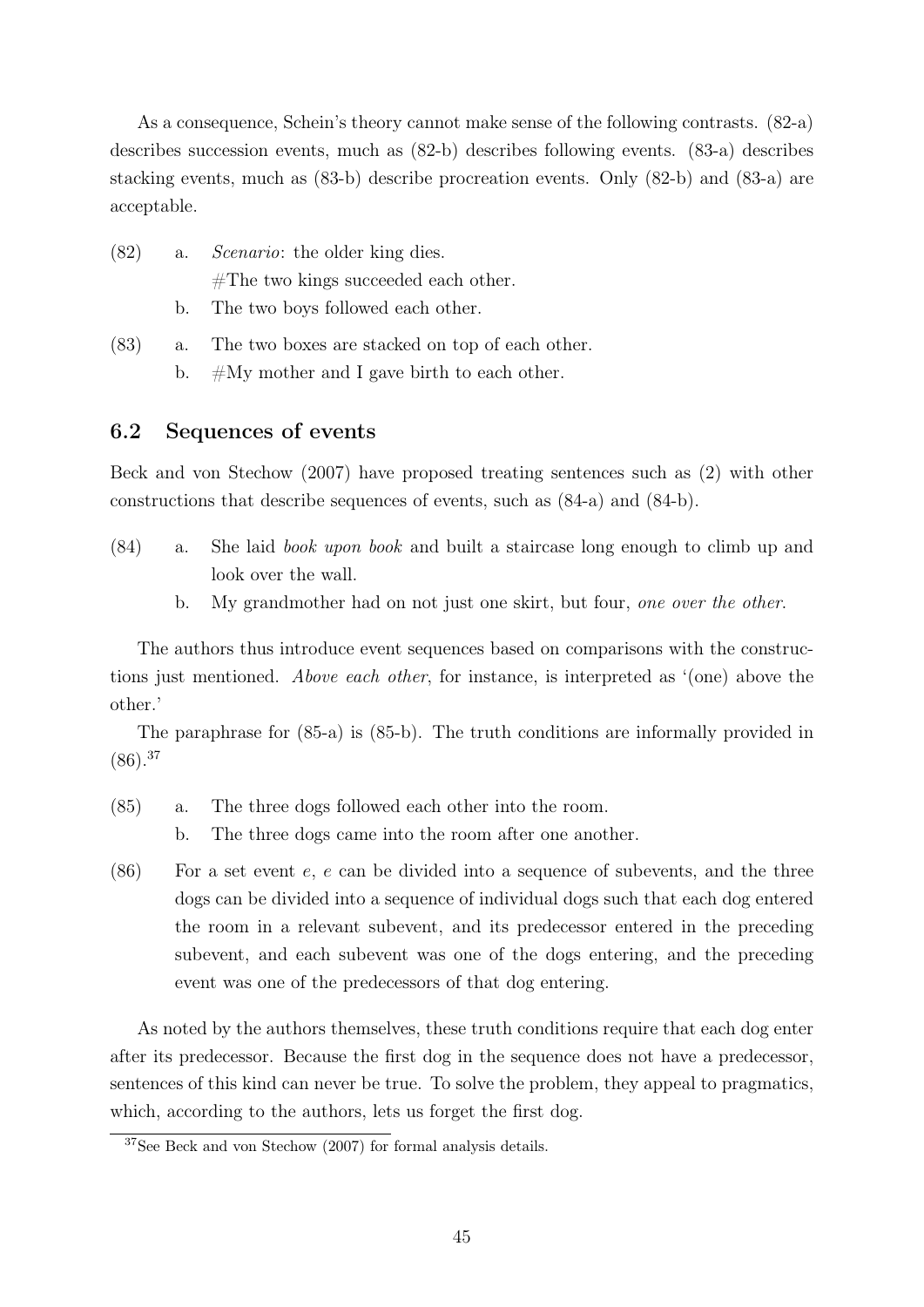One advantage of our analysis is that it does not require 'forgetting' the first element of the sequence, as strong reciprocity can be enacted across reasonable futures (Figure 11).

Furthermore, Beck and von Stechow's view encounters the same shortcomings that Schein's theory faces.

On the assumption that only reciprocal sentences with non-permanent relations describe event sequences, Beck and von Stechow can correctly rule out sentences in which the predicate denotes a permanent relation (i.e., (23)) but cannot rule out cases in which the predicates denote a non-permanent relation and the sentence is nonetheless judged false (i.e., (24)).

Beck and von Stechow thus also cannot explain why two member pluralities are used in some but not all cases (see the contrasts in (82) - (83)).

Another concern relates to the role of sentences such as (2) within a unitary view of the meaning of each other. Our analysis has tried to provide such a unitary treatment, making the theory more economic.

# 7 Conclusion

In this paper, we have proposed new truth conditions for reciprocal each other sentences that allow us to explain the constraints on using asymmetric predicates, thus providing new insights into long-standing open questions in the theory of the reciprocal each other. Recalling that only a limited set of predicates denoting an asymmetric relation can be used in reciprocal *each other*-statements, we have revisited previous descriptions, showing that when the relation is asymmetric it must be non-permanent. We have also shown that this constraint is insufficient, and that, in some cases, the relation is non-permanent and the sentence is nonetheless false.

To explain these facts, we have provided new truth conditions, casting the analysis in a branching-time framework. We have designed two distinct notions for common grounds and reasonable futures, which are both relative to time. Reasonable futures fixed at a time t are those futures in which the laws/habits/behaviors that hold at t continue to hold.

The truth conditions state that a reciprocal each other -sentence is true at the utterance time if this determines an interval such that strong reciprocity can be enacted across reasonable futures fixed at the origin of that interval. Considering reasonable futures determined at the interval's origin allows us to reason with the not-yet-occurred part of the actual world, which follows the utterance time.

We have furthermore explained that strong reciprocity can be enacted across reasonable futures, if the asymmetric relation  $R$  does not satisfy decidedness. We have defined (non-)decidedness and have proposed a new definition for (non-)permanency in the de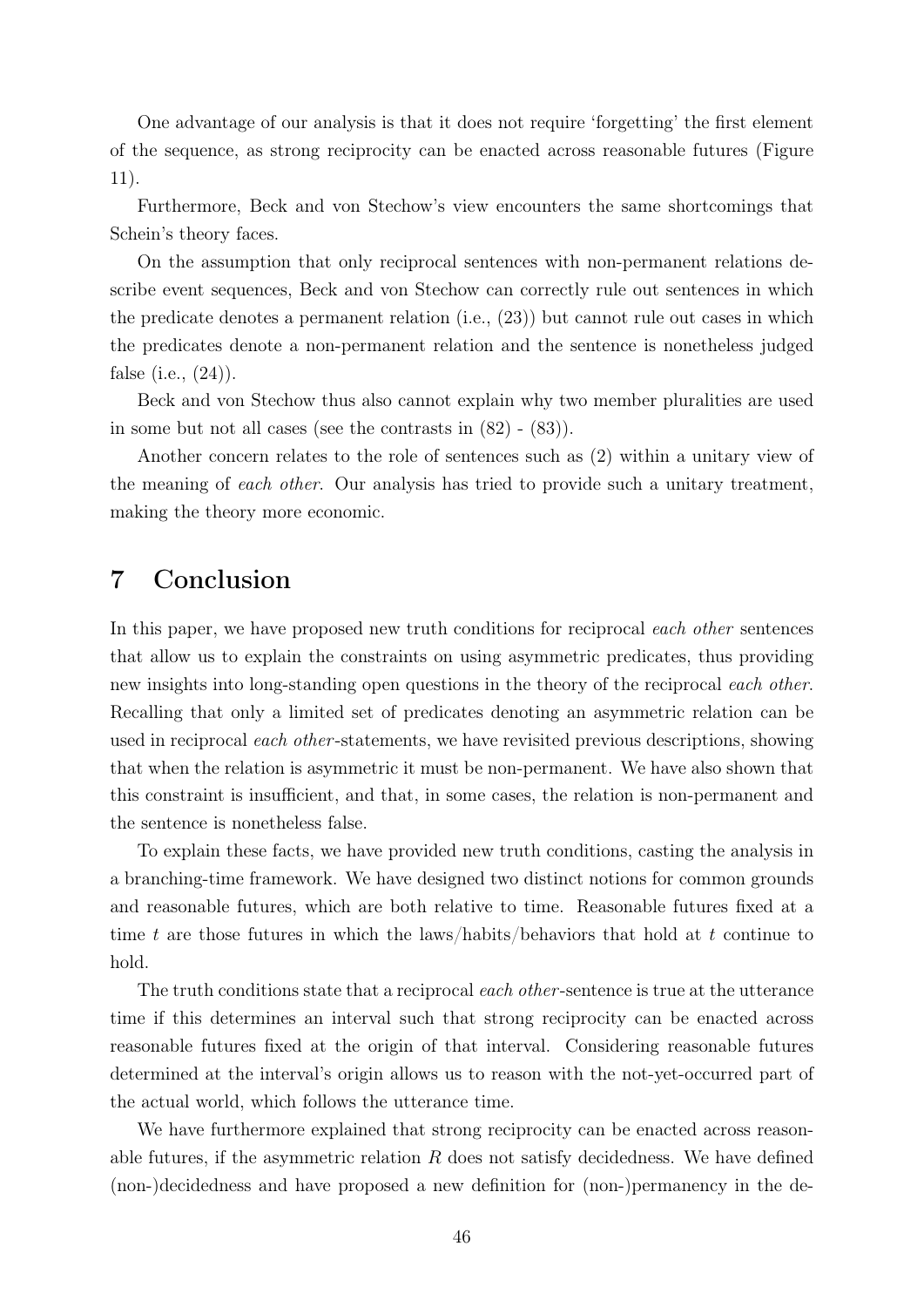signed modal framework. We have demonstrated that, when the relation is asymmetric, permanency entails decidedness. Consequently, the relation should not hold permanently for the each other-sentence to be true. We have also shown that decidedness does not entail permanency. It follows that, when the relation is non-permanent, it can be decided or non-decided and each other -sentences are false and infelicitous when the relation is non-permanent and decided.

Our account leads us to the following speculation about the reciprocal each other and individuation. The long-standing view about permanency informed us that permanent properties are characteristic of an individual. The requirement that an asymmetric relation be non-permanent amounts to stating that it must not be characteristic of an entity. Consequently, the elements with which a given  $x \in A$  actually stands in relation R are not determined by characteristic properties of x.

However, as we have observed, the relation can be both non-permanent and decided, and we have provided various scenarios in which contextual knowledge determines whether the asymmetric relation is decided.

In addition to contextual knowledge, in determining whether an asymmetric relation is decided, one might want to consider some other factors: for example, the relative size of the objects (can we say, for a small book and a big dictionary, with the small book on top of the big dictionary, that they are stacked on top of each other?) and physical conditions (can we say for a bottle and table in a space where there is no gravitational force and anything can be on top of anything else that the bottle and table are stacked on top of each other? Can we say it for a bottle on a table, on earth?). To determine the criteria for decidedness of asymmetric relations, future research on reciprocity will have to explore in detail the conceptual representations of objects and their relations. This paper has attempted to provide a formal framework for this future research. This formal framework can also be used for answering new problems that this paper has addressed and left unsolved, pertaining to the interaction between the semantics of reciprocals and of the progressive and to the use of atemporal relations in reciprocal sentences in connection with path semantics.

#### References

Aristotle, de Interpretatione. Loeb Classical Library.

Bach, Emmon 1986. The algebra of events. *Linguistics and Philosophy*, 9: 5-16.

Beck, Sigrid 2001. Reciprocals are definites. Natural Language Semantics 9: 69-138.

Beck, Sigrid and von Stechow, Arnim 2007. Pluractional Adverbials. Journal of Semantics 24: 215-254.

Bennett, Michael and Partee Barbara 1972. Toward the logic of tense and aspect in English. Sys- tem Development Corporation, Santa Monica, California.

Chierchia, Gennaro, 1995. Individual-level Predicates as Inherent Generics. In G.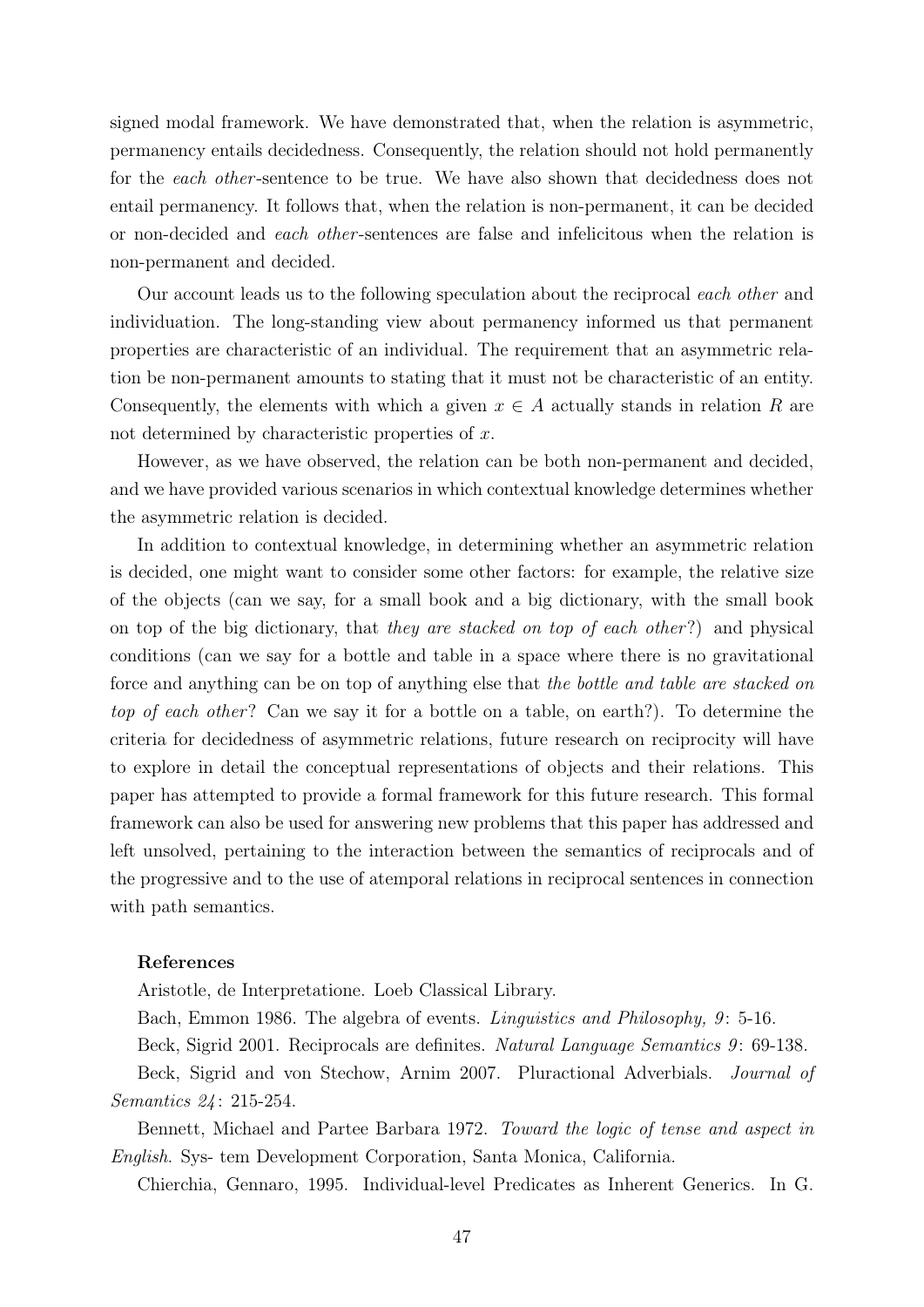Carlson and F. J. Pelletier (eds.), The Generic Book. Chicago: Chicago University Press, 176-223.

Chierchia, Gennaro and McConnell-Ginet, Sally, 2000. Meaning and Grammar. MIT Press.

Condoravdi, Cleo, 1992. Individual-level Predicates in Conditional Clauses, paper presented at the LSA meeting, Philadelphia, PA.

Condoravdi, Cleo, 2002. Temporal Interpretation of Modals: Modals for the Present and for the Past. In D. Beaver, S. Kaufmann, B. Clark and L. Casillas (eds.), The Construction of Meaning. CSLI Publications, 59-88.

Copley, Bridget 2002. The semantics of the future. PhD MIT.

Dahl, Osten, 1975. On Generics. In E. Keenan (ed.), Formal Semantics of Natural Language, London & New York: Cambridge University Press, 99-112.

Dalrymple, Mary, Makoto, Kanazawa, Yookyung, Kim, Sam, Mchombo, and Stanley, Peter 1998. Reciprocal expressions and the concept of reciprocity, Linguistics and Philosophy 21: 159-210.

Dotlačil, Jakub and Nilsen, Øystein. 2009. The others Compared to each other - Consequences for the Theory of Reciprocity. In T. Friedman and S. Ito (eds.), SALT XVIII, Ithaca, NY: Cornell University.

Dougherty, Ray C., 1968. A transformational grammar of co-ordinate conjoined structures. PhD MIT.

Dowty, David 1979. Word Meaning and Montague Grammar. Dordrecht: Kluwer Academic Publishers.

Fernald, Theodore B., 2000. Predicates and Temporal Arguments, Oxford, New York: Oxford University Press.

Fiengo, Robert and Lasnik, Howard 1973. The logical structure of reciprocal sentences in English, Foundations of Language 9: 447-468.

Gillon, Brendan 1987. The Readings of Plural Noun Phrases in English, *Linguistics* and Philosophy 10, 199-219.

Gillon, Brendan 2007. On the semantics/pragmatics distinction, *Synthese* DOI 10.1007/s11229-007-9186-5.

Heim, Irene, Lasnik, Howard and May, Robert 1991. Reciprocity and plurality, Linquistic Inquiry  $22:63-101$ .

Higginbotham, James 1981. Reciprocal Interpretation. Journal of Linguistic Re $search(1): 97-117.$ 

Higginbotham, James, and Ramchand, Gillian 1997. The Stage-level / Individual-level Distinction and the Mapping Hypothesis, Oxford University Working Papers in Linguistics, Philology & Phonetics 2, 53-83.

Kagan Olga 2011. The Actual World is Abnormal: On the Semantics of the Bylo Construction in Russian. *Linguistics and Philosophy 34*: 57-84.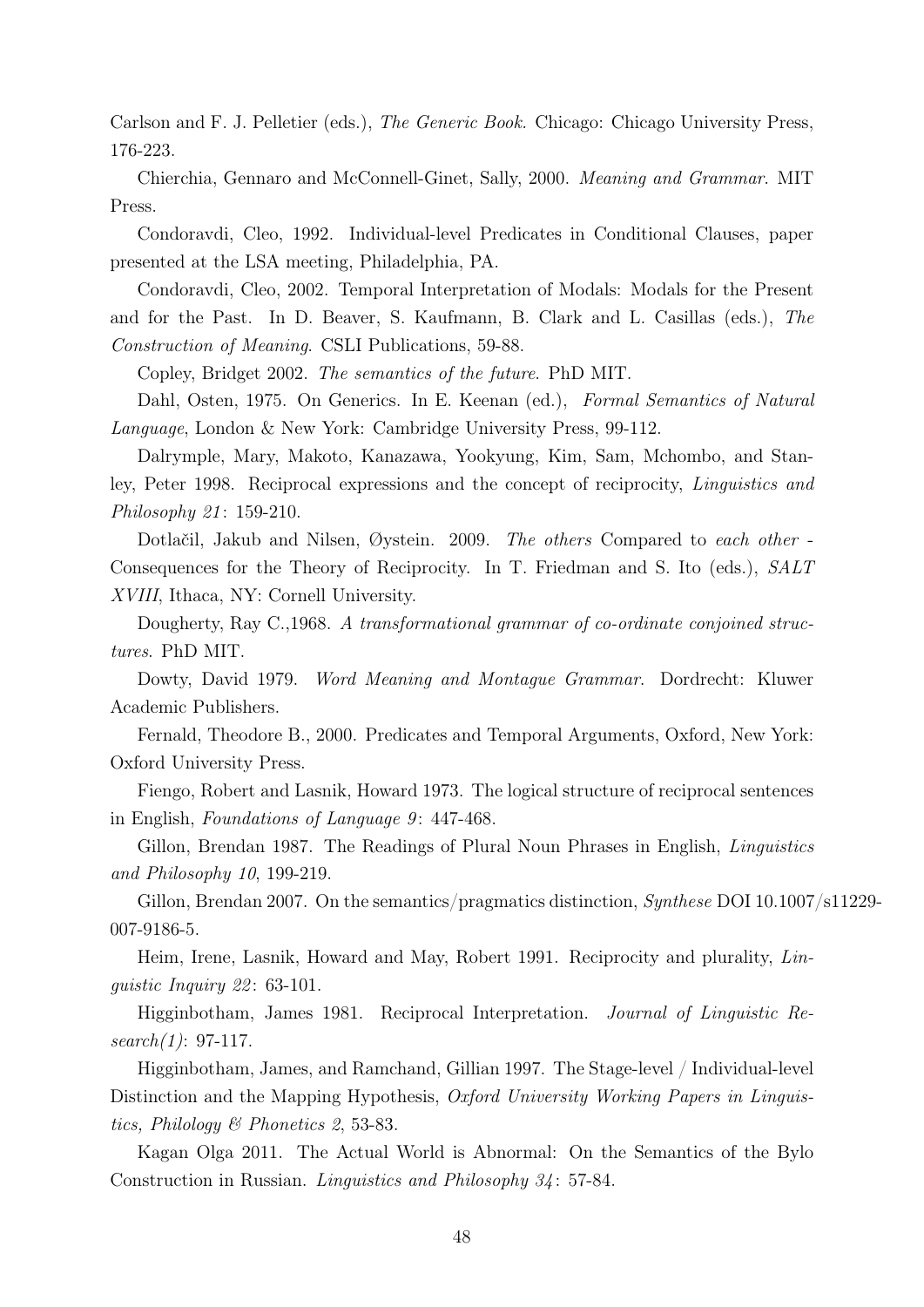Kamp, Hans 1979. The logic of historical necessity. Unpublished Ms. (non vidi)

Keenan, Edward L. 1987. Unreducible n-ary quantifiers in natural language, in Gardenfors, P. (ed.), Generalized Quantifiers: Linguistic and Logical Approaches. Dordrecht: D.Reidel, 109-150.

Kenny, Anthony, J.P. 1963. Actions, Emotions and Will. New York: Humanities Press.

Kerem, Nir, Friedmann, Naama and Winter, Yoad 2009. Typicality effect and the logic of reciprocity, Proceedings of SALT 19, Ohio State University.

Kratzer, Angelika, 1991. Modality. In A. von Stechow and D. Wunderlich (eds.), Semantics: An International Handbook of Contemporary Research, Berlin: de Gruyter, 639-650.

Krifka, Manfred 1998. The Origins of Telicity. In S. Rothstein (ed.). Events and grammar, Dordrecht: Kluwer Academic Publishers, 197-235.

Krifka, Manfred, Francis J. Pelletier, Greg Carlson, Alice ter Meulen, Godehard Link and Gennaro Chierchia, 1995. Genericity: an Introduction. In G. Carlson and F. J. Pelletier (eds), The Generic Book, Chicago, London: University of Chicago Press, 1-124.

Landman, Fred 1992. The progressive. Natural Language Semantics 1: 1-32.

Langendoen, D. Terence 1978. The logic of reciprocity, *Linguistic Inquiry 9*: 177-197. Magri, Giorgio, 2009. A Theory of Individual Level Predicates Based on Blind Manda-

tory Scalar Implicatures, Natural Language Semantics 17(3), 245-297.

Maienborn, Claudia, 2007. On Davidsonian and Kimian States. In I. Comorowski and K. von Heusinger (eds.), Existence: Semantics and Syntax, Dordrecht: Springer Verlag, 107-130.

McNally, Louise 1993. Adjunct Predicates and the Individual/Stage level distinction. Proceedings of WCCFL 12.

Menendez-Benito, Paula, 2005. The Grammar of Free Choice. PhD Dissertation, University of Massachusetts at Amherst.

Moltmann, Friederike, to appear. On the Distinction between Abstract States, Concrete States, and Tropes. In A. Mari, C. Beyssade and F. Del Prete (eds.), Genericity, Oxford: Oxford University Press.

Musan, Renate 1997. Tense, Predicates and Lifetime Effects. Natural Language Semantics 5: 271-301.

Parsons, Terence 1990. Events in the semantics of English: a Study in Subatomic Semantics. Cambridge, Mass: MIT Press.

Rothstein, Susan 2004. Structuring Events: A Study in the Semantics of Lexical Aspect. Blackwell: Oxford.

Rothstein, Susan 2008. Telicity, Atomicity and the Vendler Classification of Verbs. In S. Rothstein (ed.), Theoretical and Crosslinguistics Approaches to the Semantics of Aspect. Amsterdam: John Benjamins.